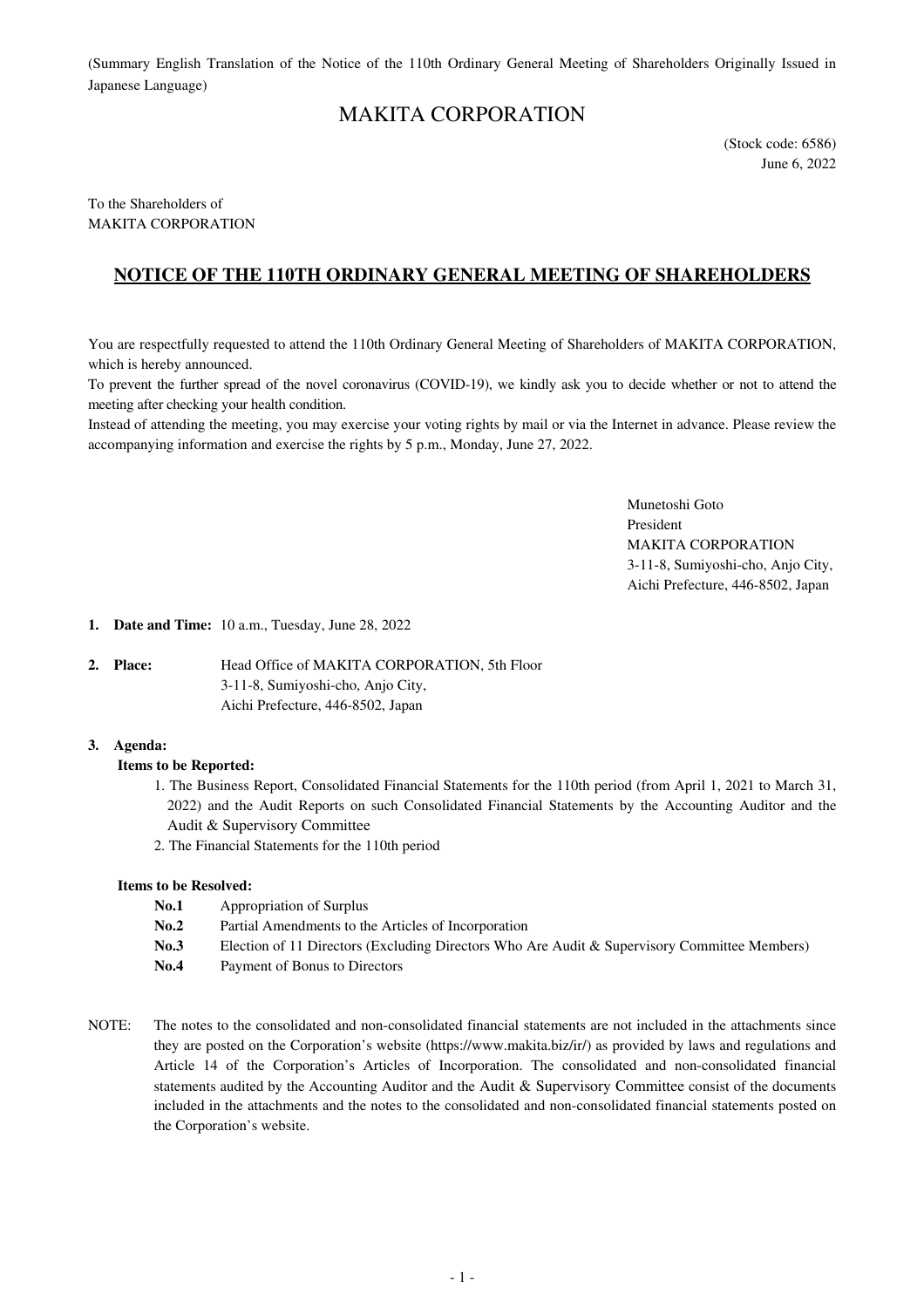# REFERENCE DOCUMENT

Propositions and Explanatory Information

**Agenda Item No. 1:** Appropriation of Surplus

The Corporation has its basic policy for profit distribution to propose the dividends with a target consolidated dividend payout ratio of at least 30% of profit, with a minimum amount for annual total dividends at 10 yen per share; provided, however, that if special circumstances arise, the amount of dividends will be determined based on profit attributable to owners of the parent per share (Basic) after certain adjustments reflecting such circumstances. In accordance with this basic policy for profit distribution, and based on our comprehensive review of the consolidated business result for this period and forecasts and plans of our future businesses, we propose year-end dividends to shareholders as follows.

As this dividend, the total dividends for this period under review shall amount to 72 yen per share that include interim dividends in the amount of 10 yen per share, and the consolidated dividend payout ratio is 30.2 %.

1. Matters on allocation of dividends to shareholders and total amount of allocation

62 yen per share of common stock Total amount: 16,835,012,458 yen

2. Effective date of dividend payment June 29, 2022

#### **Agenda Item No. 2:** Partial Amendments to the Articles of Incorporation

1. Reasons for the proposal

The amended provisions stipulated in the proviso of Article 1 of the supplementary provisions of the Act Partially Amending the Companies Act (Act No. 70 of 2019) will be enforced on September 1, 2022. Accordingly, in order to prepare for the introduction of the system for electronic provision of materials for general meetings of shareholders, the Articles of Incorporation of the Company shall be amended as follows.

- (1) The proposed Article 14, Paragraph 1 provides that information contained in the reference documents for the general meeting of shareholders, etc. shall be provided electronically.
- (2) The purpose of the proposed Article 14, Paragraph 2 is to establish a provision to limit the scope of matters to be included in the paper copy to be sent to shareholders who have requested it.
- (3) The provisions related to the disclosure through the Internet and deemed delivery of reference documents for general meeting of shareholders (Article 14 of the current Articles of Incorporation) will become unnecessary and will therefore be deleted.
- (4) In line with the above establishment and deletion of the provisions, supplementary provisions related to the effective date, etc. shall be established.
- 2. Details of the amendments

Details of the amendments are as follows on the next page: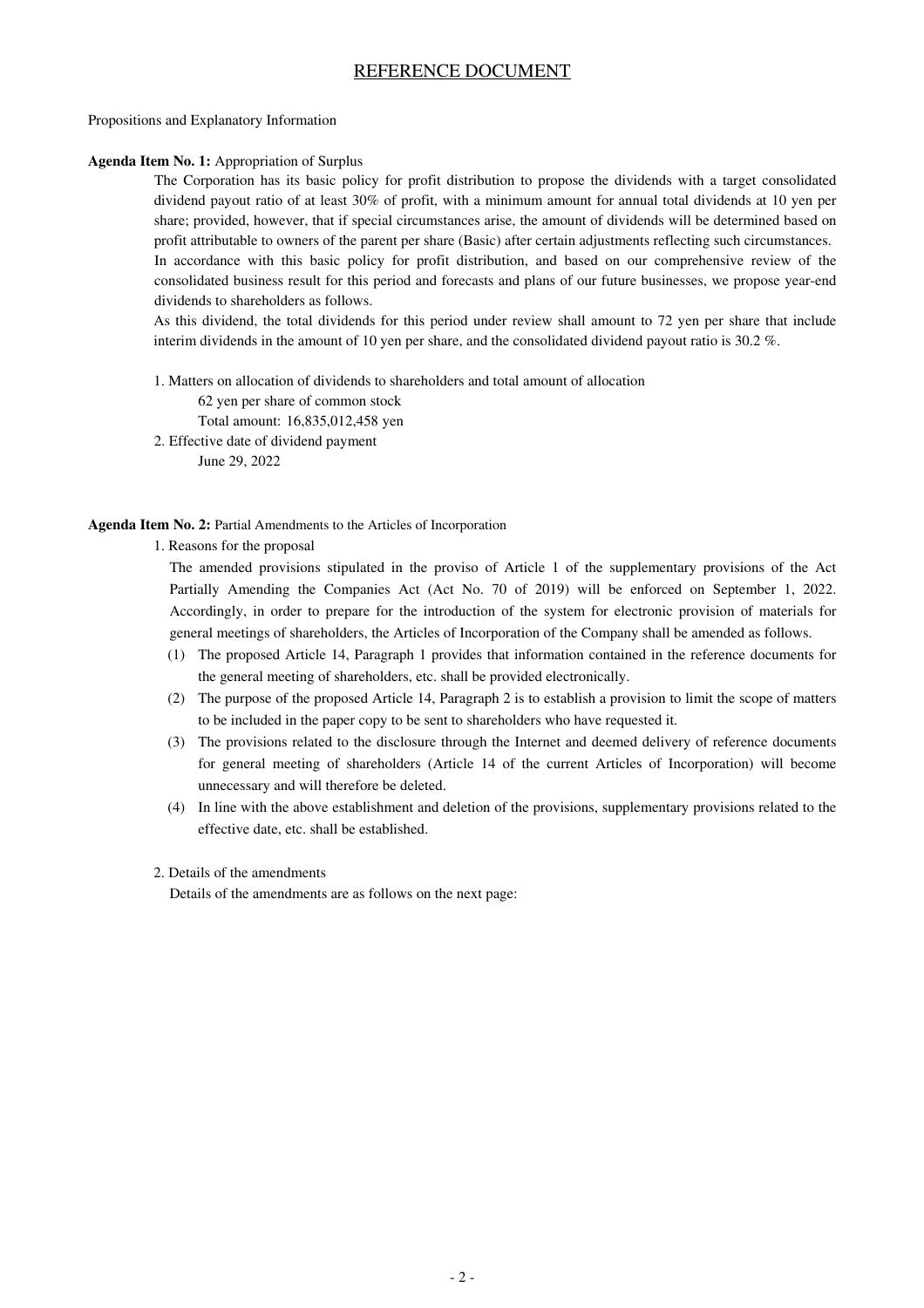(Portions to be amended are underlined.)

|                                                                                                                                                                                                                                                                                                                                                                                                                                                                                                                                                                                                                    | (Portions to be amended are underlined.)                                                                                                                                                                                                                                                                                                                                                                                                                                                                                                                                                                                                                                                                                                                                                                                                                                                                                                                                                                                                                                            |
|--------------------------------------------------------------------------------------------------------------------------------------------------------------------------------------------------------------------------------------------------------------------------------------------------------------------------------------------------------------------------------------------------------------------------------------------------------------------------------------------------------------------------------------------------------------------------------------------------------------------|-------------------------------------------------------------------------------------------------------------------------------------------------------------------------------------------------------------------------------------------------------------------------------------------------------------------------------------------------------------------------------------------------------------------------------------------------------------------------------------------------------------------------------------------------------------------------------------------------------------------------------------------------------------------------------------------------------------------------------------------------------------------------------------------------------------------------------------------------------------------------------------------------------------------------------------------------------------------------------------------------------------------------------------------------------------------------------------|
| <b>Current Articles of Incorporation</b>                                                                                                                                                                                                                                                                                                                                                                                                                                                                                                                                                                           | Proposed Amendments                                                                                                                                                                                                                                                                                                                                                                                                                                                                                                                                                                                                                                                                                                                                                                                                                                                                                                                                                                                                                                                                 |
| Article 14. (Disclosure through the Internet and deemed delivery                                                                                                                                                                                                                                                                                                                                                                                                                                                                                                                                                   | (Deleted)                                                                                                                                                                                                                                                                                                                                                                                                                                                                                                                                                                                                                                                                                                                                                                                                                                                                                                                                                                                                                                                                           |
| of reference documents for general meeting of shareholders)                                                                                                                                                                                                                                                                                                                                                                                                                                                                                                                                                        |                                                                                                                                                                                                                                                                                                                                                                                                                                                                                                                                                                                                                                                                                                                                                                                                                                                                                                                                                                                                                                                                                     |
| In convening a general meeting of shareholders, the Company<br>may be deemed to have provided shareholders with necessary                                                                                                                                                                                                                                                                                                                                                                                                                                                                                          |                                                                                                                                                                                                                                                                                                                                                                                                                                                                                                                                                                                                                                                                                                                                                                                                                                                                                                                                                                                                                                                                                     |
| information that should be described or indicated in reference                                                                                                                                                                                                                                                                                                                                                                                                                                                                                                                                                     |                                                                                                                                                                                                                                                                                                                                                                                                                                                                                                                                                                                                                                                                                                                                                                                                                                                                                                                                                                                                                                                                                     |
| documents for the general meeting of shareholders, business                                                                                                                                                                                                                                                                                                                                                                                                                                                                                                                                                        |                                                                                                                                                                                                                                                                                                                                                                                                                                                                                                                                                                                                                                                                                                                                                                                                                                                                                                                                                                                                                                                                                     |
| reports, non-consolidated financial statements and consolidated                                                                                                                                                                                                                                                                                                                                                                                                                                                                                                                                                    |                                                                                                                                                                                                                                                                                                                                                                                                                                                                                                                                                                                                                                                                                                                                                                                                                                                                                                                                                                                                                                                                                     |
| financial statements, on the condition that such information is                                                                                                                                                                                                                                                                                                                                                                                                                                                                                                                                                    |                                                                                                                                                                                                                                                                                                                                                                                                                                                                                                                                                                                                                                                                                                                                                                                                                                                                                                                                                                                                                                                                                     |
| disclosed through the Internet in accordance with the Ministry of                                                                                                                                                                                                                                                                                                                                                                                                                                                                                                                                                  |                                                                                                                                                                                                                                                                                                                                                                                                                                                                                                                                                                                                                                                                                                                                                                                                                                                                                                                                                                                                                                                                                     |
| Justice Ordinance.                                                                                                                                                                                                                                                                                                                                                                                                                                                                                                                                                                                                 |                                                                                                                                                                                                                                                                                                                                                                                                                                                                                                                                                                                                                                                                                                                                                                                                                                                                                                                                                                                                                                                                                     |
| (New)                                                                                                                                                                                                                                                                                                                                                                                                                                                                                                                                                                                                              | Article 14. (Measures for electronic provision, etc.)<br>(1) In convening a general meeting of shareholders, the<br>Company shall provide information contained in the<br>reference documents for the general<br>meeting<br>of<br>shareholders, etc. electronically.<br>(2) Among the matters to be provided electronically, the<br>Company may choose not to include all or part of the<br>matters stipulated in the Ministry of Justice Ordinance in the<br>paper copy to be sent to shareholders who have requested it<br>by the record date for voting rights.                                                                                                                                                                                                                                                                                                                                                                                                                                                                                                                  |
| <b>SUPPLEMENTARY PROVISIONS</b>                                                                                                                                                                                                                                                                                                                                                                                                                                                                                                                                                                                    | <b>SUPPLEMENTARY PROVISIONS</b>                                                                                                                                                                                                                                                                                                                                                                                                                                                                                                                                                                                                                                                                                                                                                                                                                                                                                                                                                                                                                                                     |
| (Transitional measures concerning exemption of Audit &<br>Supervisory Board Members from liability)<br>Liability limitation agreements referred to in Article 423,<br>Paragraph 1 of the Companies Act relating to the actions of<br>Outside Audit & Supervisory Board Members (including former<br>Outside Audit & Supervisory Board Members) conducted before<br>the conclusion of the 109th ordinary general meeting of<br>shareholders shall be as prescribed in Article 34 of the Articles of<br>Incorporation prior to the amendments by resolution of the same<br>ordinary general meeting of shareholders. | Article 1. (Transitional measures concerning exemption of Audit<br>& Supervisory Board Members from liability)<br>Liability limitation agreements referred to in Article 423,<br>Paragraph 1 of the Companies Act relating to the actions of<br>Outside Audit & Supervisory Board Members (including former<br>Outside Audit & Supervisory Board Members) conducted before<br>the conclusion of the 109th ordinary general meeting of<br>shareholders shall be as prescribed in Article 34 of the Articles of<br>Incorporation prior to the amendments by resolution of the same<br>ordinary general meeting of shareholders.                                                                                                                                                                                                                                                                                                                                                                                                                                                       |
| (New)                                                                                                                                                                                                                                                                                                                                                                                                                                                                                                                                                                                                              | Article 2. (Transitional measures concerning measures for<br><i>electronic provision, etc.)</i><br>(1) The deletion of Article 14 of the Articles of Incorporation<br>prior to the amendments and the establishment of Article 14<br>of the amended Articles of Incorporation shall come into<br>effect on the date of enforcement of the amended provisions<br>stipulated in the proviso of Article 1 of the supplementary<br>provisions of the Act Partially Amending the Companies<br>Act (Act No. 70 of 2019) (the "Effective Date").<br>(2) Notwithstanding the provisions of the preceding paragraph,<br>Article 14 of the Articles of Incorporation prior to the<br>amendments shall remain in force with respect to a general<br>meeting of shareholders to be held on a date within six<br>months from the Effective Date.<br>(3) This article shall be deleted after the lapse of six months from<br>the Effective Date or the lapse of three months from the date<br>of the general meeting of shareholders set forth in the<br>preceding paragraph, whichever is later. |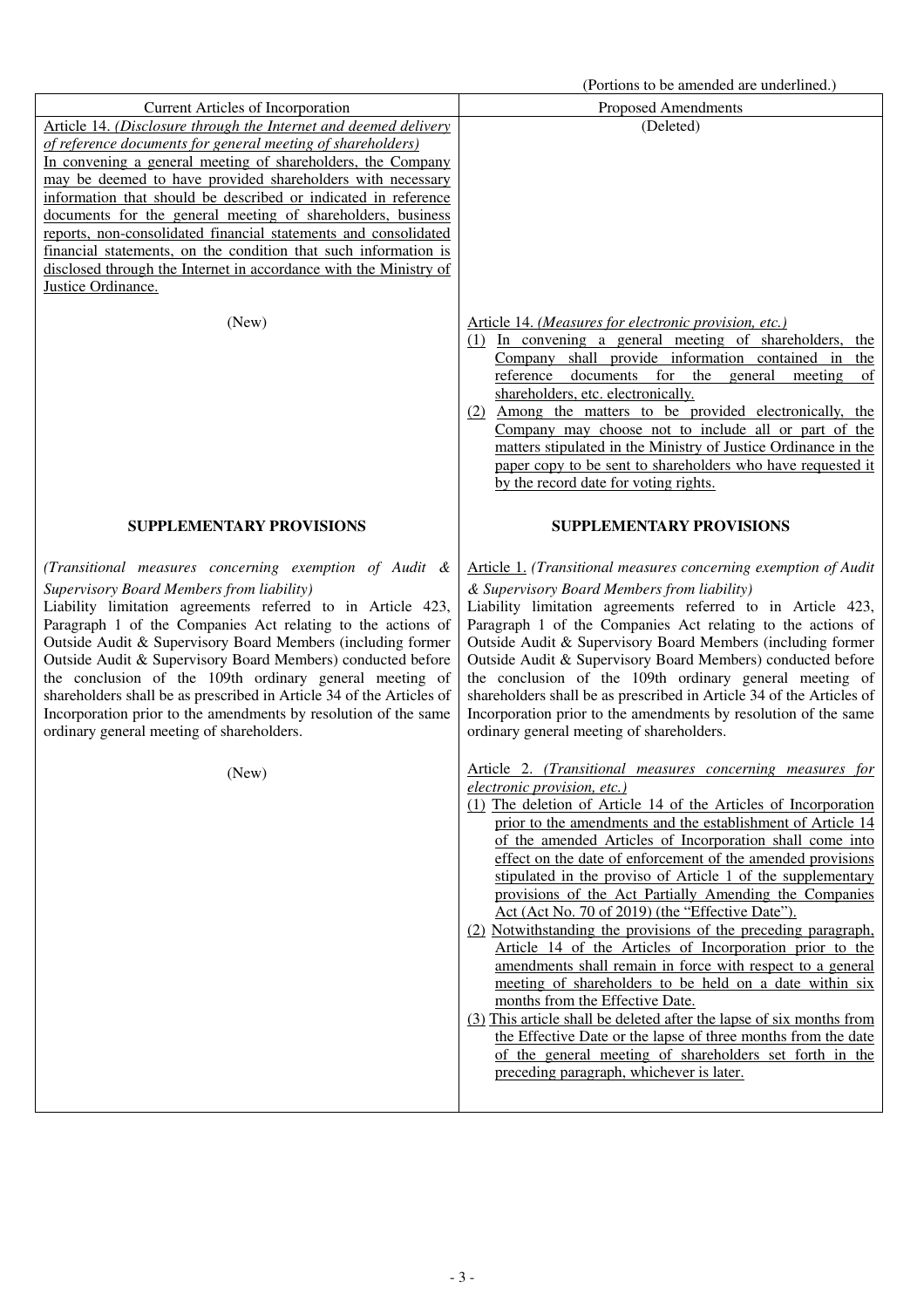# Supplementary explanation about Agenda Item No. 2 "Partial Amendments to the Articles of Incorporation"

The electronic provision system is a system that enables the provision of materials (The Business Report, Consolidated Financial Statements, Financial Statements (including these Audit Reports) and reference documents for the General Meeting of Shareholders collectively) for the General Meeting of Shareholders to shareholders by posting the materials on the corporation's website or other website and notifying shareholders of the website address and other details in writing. As this system is mandatory for listed companies, the electronic provision system will be applied beginning with our General Meeting of Shareholders to be held in March 2023 and onward, and shareholders will receive only a simplified convocation notice that includes information on how to access the website.

Shareholders who wish to receive written materials for the Company's General Meeting of Shareholders to be held in March 2023 or thereafter must complete the "Request for Delivery of Documents" procedure by the record date of the general meeting of shareholders (Shareholders who wish to receive materials for the General Meeting of Shareholders in writing at the Ordinary General Meeting of Shareholders to be held in June 2023 will need to complete the procedure by March 31, 2023.) "Request for Delivery of Documents" will be accepted from September 1, 2022. As for the procedure, please contact the securities company where you have opened your account, or Sumitomo Mitsui Trust Bank, Limited, our shareholder registry administrator..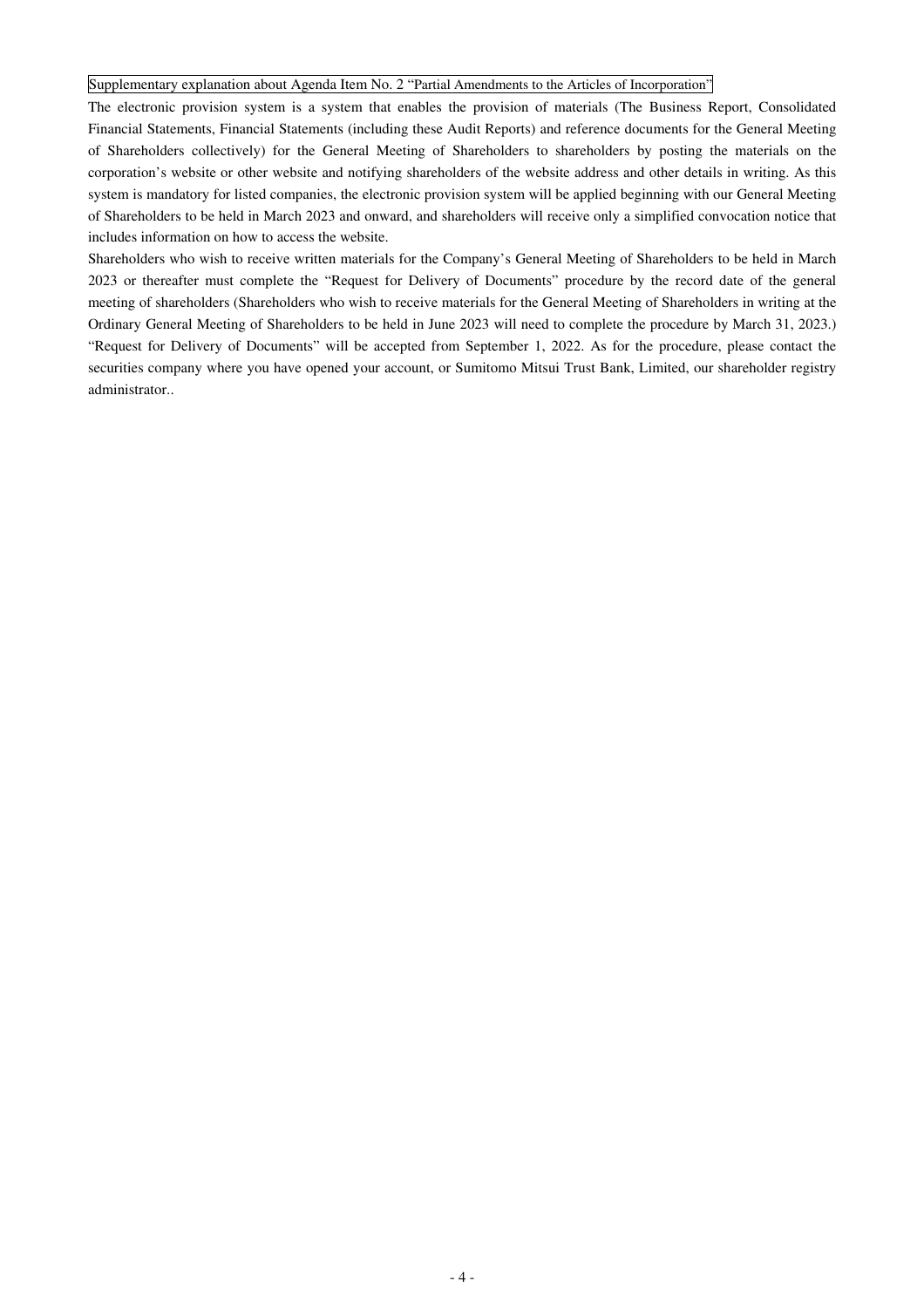**Agenda Item No.3:** Election of 11 Directors (Excluding Directors Who Are Audit & Supervisory Committee Members) The term of offices of all 11 Directors (excluding Directors who are Audit & Supervisory Committee Members; the same shall apply throughout this proposal) in office will have expired at the conclusion of this General Meeting of Shareholders, and we would like to request the election of 11 Directors.

Nomination of the candidates for Directors was consulted to the Nomination and Compensation Committee and determined at the Board of Directors based on the report.

The Audit & Supervisory Committee discussed this proposal and concluded that there are no special matters that should be stated at the General Meeting of Shareholders in accordance with the provisions of the Companies Act. The candidates are as follows:

| Candidate<br>Number | Name                 |                                      | Current positions and responsibilities at the Corporation                                  | Attendance<br>rate of the<br>Board of<br>Directors<br>meetings |
|---------------------|----------------------|--------------------------------------|--------------------------------------------------------------------------------------------|----------------------------------------------------------------|
| $\mathbf{1}$        | Masahiko Goto        | Reelection                           | Chairman and Representative Director                                                       | 12/12<br>$(100\%)$                                             |
| 2                   | Munetoshi Goto       | Reelection                           | President and Representative Director                                                      | 11/12<br>(92%)                                                 |
| 3                   | Shinichiro Tomita    | Reelection                           | Director, Corporate Officer<br>General Manager of Purchasing Headquarters                  | 12/12<br>$(100\%)$                                             |
| 4                   | Tetsuhisa Kaneko     | Reelection                           | Director, Corporate Officer<br>General Manager of Research and Development<br>Headquarters | 12/12<br>$(100\%)$                                             |
| 5                   | Tomoyuki Ota         | Reelection                           | Director, Corporate Officer<br>General Manager of Quality Headquarters                     | 12/12<br>$(100\%)$                                             |
| 6                   | Takashi Tsuchiya     | Reelection                           | Director, Corporate Officer<br>General Manager of Domestic Sales Headquarters              | 12/12<br>$(100\%)$                                             |
| $\overline{7}$      | Masaki Yoshida       | Reelection                           | Director, Corporate Officer<br>General Manager of Production Headquarters                  | 12/12<br>$(100\%)$                                             |
| 8                   | Takashi Omote        | Reelection                           | Director, Corporate Officer<br>General Manager of International Sales Headquarters         | 12/12<br>$(100\%)$                                             |
| 9                   | <b>Yukihiro Otsu</b> | Reelection                           | Director, Corporate Officer<br>General Manager of Administration Headquarters              | 12/12<br>$(100\%)$                                             |
| 10                  | Masahiro Sugino      | Reelection<br>Outside<br>Independent | <b>Outside Director</b>                                                                    | 12/12<br>$(100\%)$                                             |
| 11                  | Takahiro Iwase       | Reelection<br>Outside<br>Independent | <b>Outside Director</b>                                                                    | $9/10*$<br>$(90\%)$                                            |

\* The attendance rate of Mr. Takahiro Iwase, an Outside Director, shows after his assumption on June 25, 2021.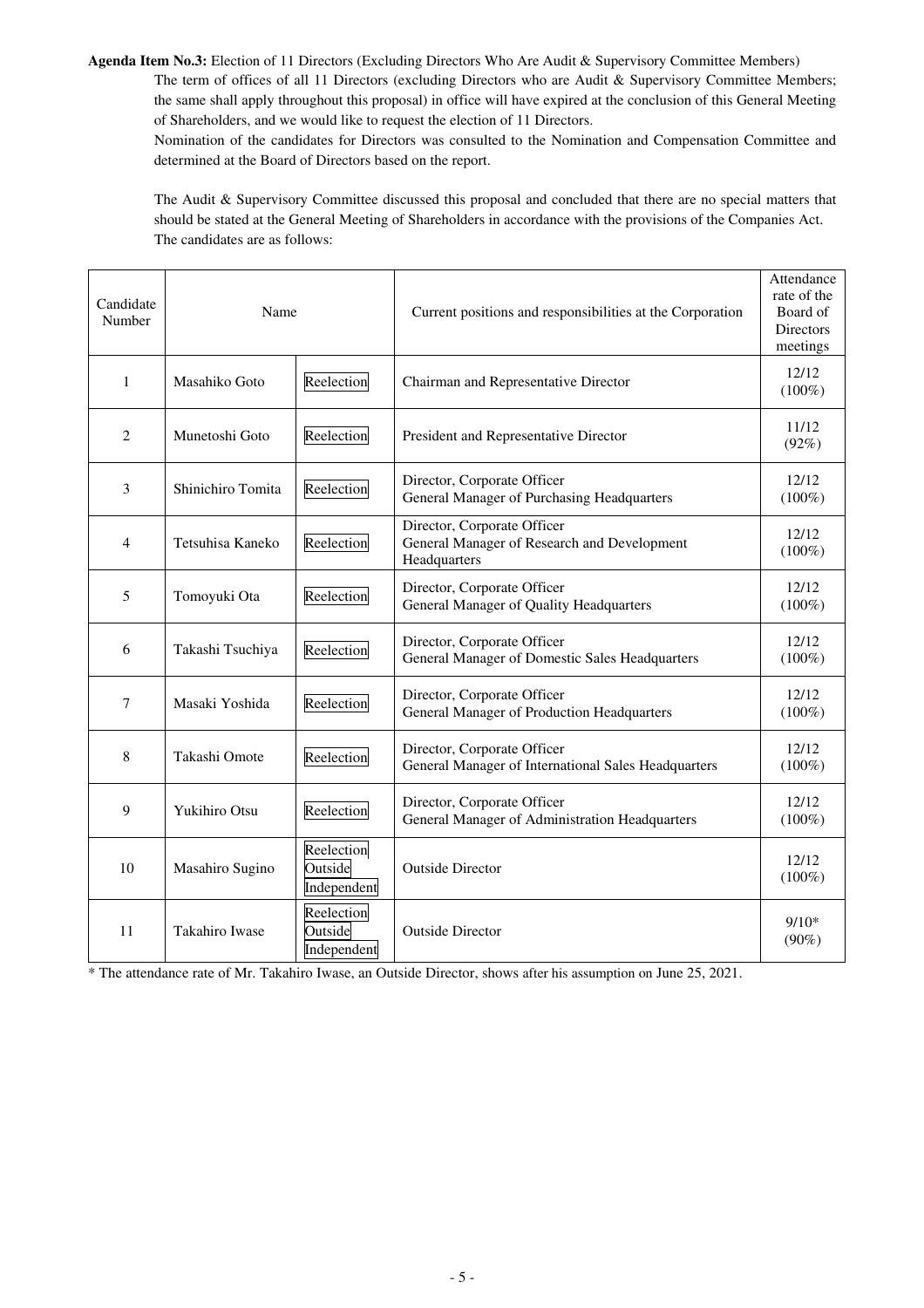| Candidate<br>Number | Name<br>(Date of birth)                                                                                                                                                                               | Brief personal background, title and position and Important concurrent posts                            |                              |                                                                                                                                                                                                                                                                                                                                                                                                                                                                                                                                                                                                                                                                                                                                                                                                                                                                                                                                                                                                                                                                                                                                                                                                                                          | Number of the<br>Corporation's<br>shares held |
|---------------------|-------------------------------------------------------------------------------------------------------------------------------------------------------------------------------------------------------|---------------------------------------------------------------------------------------------------------|------------------------------|------------------------------------------------------------------------------------------------------------------------------------------------------------------------------------------------------------------------------------------------------------------------------------------------------------------------------------------------------------------------------------------------------------------------------------------------------------------------------------------------------------------------------------------------------------------------------------------------------------------------------------------------------------------------------------------------------------------------------------------------------------------------------------------------------------------------------------------------------------------------------------------------------------------------------------------------------------------------------------------------------------------------------------------------------------------------------------------------------------------------------------------------------------------------------------------------------------------------------------------|-----------------------------------------------|
| $\mathbf{1}$        | Reelection<br>Masahiko Goto<br>(November 16, 1946) July<br>[Attendance rate of the May<br><b>Board of Directors</b><br>meetings]<br>12/12                                                             | March<br>1971<br>May<br>1987<br>June<br>2022<br>March                                                   | 1984<br>1989<br>2013         | Joined the Corporation<br>Director, Manager of Corporate Planning Department<br>Managing Director, General Manager of Administration<br>Headquarters<br>President and Representative Director<br>Chairman and Representative Director (present)<br><b>Outside Director of HOSHIZAKI CORPORATION</b><br>(present)                                                                                                                                                                                                                                                                                                                                                                                                                                                                                                                                                                                                                                                                                                                                                                                                                                                                                                                         | 2,524,121                                     |
|                     | $(100\%)$<br>[Reason for nomination as candidate for Director]                                                                                                                                        |                                                                                                         |                              | Mr. Masahiko Goto has been engaged in the management of the Corporation for many years serving<br>as President as well as Chairman, and has contributed to the enhancement of corporate value. The<br>Corporation proposes his appointment as Director because we believe that his wealth of experience<br>and broad insight are indispensable for the management of the Corporation.                                                                                                                                                                                                                                                                                                                                                                                                                                                                                                                                                                                                                                                                                                                                                                                                                                                    |                                               |
| $\overline{2}$      | Reelection<br>Munetoshi Goto<br>(April 26, 1975)<br>[Attendance rate of the<br><b>Board of Directors</b><br>meetings]<br>11/12<br>(92%)<br>[Reason for nomination as candidate for Director]          | April<br>April<br>June<br>June                                                                          | 1999<br>2012<br>2013<br>2017 | Joined the Corporation<br>General Manager of International Sales Administration<br>Department<br>Director, Corporate Officer, General Manager of<br><b>International Sales Headquarters</b><br>President and Representative Director (present)<br>Mr. Munetoshi Goto has a deep understanding of the overall business and management of the<br>Corporation, with experience of serving as General Manager of International Sales Headquarters since<br>June 2013, as well as experience in domestic sales, development, and overseas sales subsidiaries. In<br>addition, he is leading the growth of the Corporation as President since June 2017. The Corporation<br>proposes his appointment as Director because we believe that his wealth of experience and insight as<br>well as his great leadership are indispensable for the management of the Corporation.                                                                                                                                                                                                                                                                                                                                                                      | 471,087                                       |
| $\mathfrak{Z}$      | Reelection<br>Shinichiro Tomita<br>(January 11, 1951)<br>[Attendance rate of the<br><b>Board of Directors</b><br>meetings]<br>12/12<br>$(100\%)$<br>[Reason for nomination as candidate for Director] | March<br>October<br>2000<br>October<br>2001<br>September<br>2003<br>2007<br>June<br>2009<br>June<br>May | 1974<br>2010                 | Joined the Corporation<br>General Manager of Plant Engineering-maintenance<br>Department<br>General Manager of Production Engineering Department<br>President of Makita (China) Co., Ltd.<br>Director, Assistant General Manager of Production<br>Headquarters of the Corporation (in charge of China<br>Plant)<br>Director, Corporate Officer, General Manager of<br>Research and Development Headquarters (in charge of<br>Product Development)<br>Director, Corporate Officer, General Manager of<br>Purchasing Headquarters (present)<br>Mr. Shinichiro Tomita has held important positions in the production division, and has served as the<br>head of the production subsidiary in China, a core facility of the production division, and General<br>Manager of Research and Development Headquarters of the Corporation. He currently serves as<br>General Manager of Purchasing Headquarters and has a deep understanding of the business and<br>management mainly in the areas of purchasing, production, and development of the Corporation. The<br>Corporation proposes his appointment as Director because we believe that his wealth of experience<br>and insight are indispensable for the management of the Corporation. | 18,901                                        |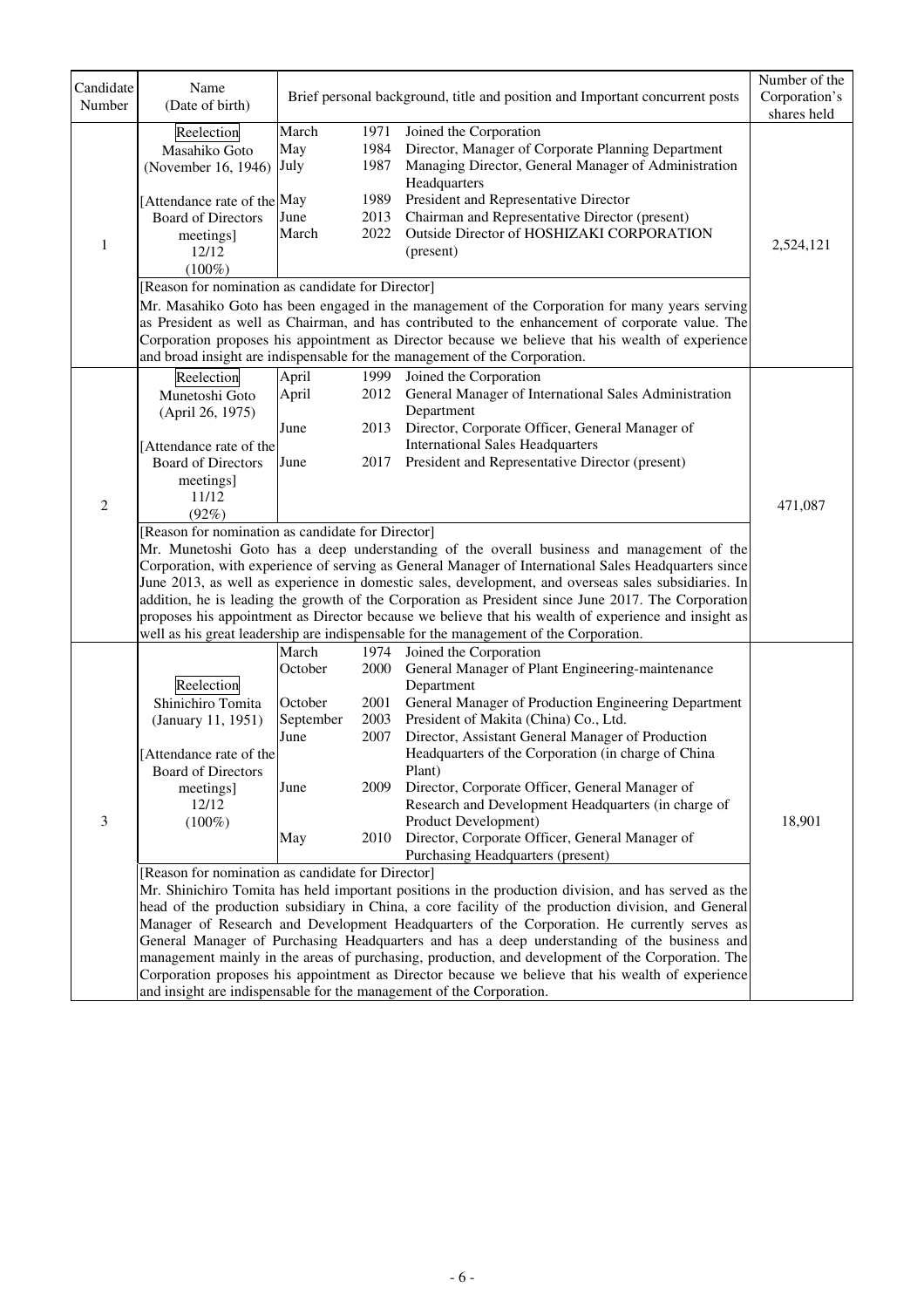| Candidate<br>Number | Name<br>(Date of birth)                                                                                                                                                                                                                                            | Brief personal background, title and position and Important concurrent posts | Number of the<br>Corporation's<br>shares held                        |                                                                                                                                                                                                                                                                                                                                                                                                                                                                                                                                                                                                                                                                                                                                                                                                                                                                                                                                                                                                                                                                                                                                                                                                                                                                                                                                                |        |
|---------------------|--------------------------------------------------------------------------------------------------------------------------------------------------------------------------------------------------------------------------------------------------------------------|------------------------------------------------------------------------------|----------------------------------------------------------------------|------------------------------------------------------------------------------------------------------------------------------------------------------------------------------------------------------------------------------------------------------------------------------------------------------------------------------------------------------------------------------------------------------------------------------------------------------------------------------------------------------------------------------------------------------------------------------------------------------------------------------------------------------------------------------------------------------------------------------------------------------------------------------------------------------------------------------------------------------------------------------------------------------------------------------------------------------------------------------------------------------------------------------------------------------------------------------------------------------------------------------------------------------------------------------------------------------------------------------------------------------------------------------------------------------------------------------------------------|--------|
| 4                   | Reelection<br>Tetsuhisa Kaneko<br>(April 6, 1955)<br>[Attendance rate of the<br><b>Board of Directors</b><br>meetings]<br>12/12<br>$(100\%)$<br>[Reason for nomination as candidate for Director]<br>Corporation.                                                  | March<br>April<br>August<br>October<br>June<br>June<br>May<br>June<br>June   | 1981<br>2004<br>2005<br>2006<br>2007<br>2009<br>2010<br>2015<br>2017 | Joined the Corporation<br>General Manager of Technical Research Department<br>General Manager of Production Department 2<br>General Manager of Production Department 1<br>Director, General Manager of Purchasing Headquarters<br>Director, Corporate Officer, General Manager of<br><b>Purchasing Headquarters</b><br>Director, Corporate Officer, General Manager of<br>Production Headquarters (in charge of China Plant)<br>Director, Corporate Officer, General Manager of<br>Production Headquarters<br>Director, Corporate Officer, General Manager of<br>Research and Development Headquarters (present)<br>Mr. Tetsuhisa Kaneko has held important positions in the development division, and has served as the<br>head of the production subsidiary in China, a core facility of the production division, General Manager<br>of Purchasing Headquarters, and General Manager of Production Headquarters of the Corporation. He<br>currently serves as General Manager of Research and Development Headquarters and has a deep<br>understanding of the business and management mainly in the areas of development, production, and<br>purchasing of the Corporation. The Corporation proposes his appointment as Director because we<br>believe that his wealth of experience and insight are indispensable for the management of the | 24,501 |
| 5                   | Reelection<br>Tomoyuki Ota<br>(March 22, 1956)<br>[Attendance rate of the<br><b>Board of Directors</b><br>meetings]<br>12/12<br>$(100\%)$<br>[Reason for nomination as candidate for Director]<br>management of the Corporation.                                   | March<br>October<br>August<br>July<br>June<br>June                           | 1978<br>2003<br>2005<br>2012<br>2013<br>2021                         | Joined the Corporation<br>General Manager of Production Department 1<br>General Manager of Products & Engineering<br><b>Administration Department</b><br>General Manager of Products & Engineering<br>Administration Department and General Manager of<br>Product Design & Development Department 1<br>Director, Corporate Officer, Assistant General Manager<br>of Research and Development Headquarters<br>Director, Corporate Officer, General Manager of Quality<br>Headquarters (present)<br>Mr. Tomoyuki Ota has experience of working at overseas production subsidiaries (in the U.S.), and<br>has held important positions in the production division, and has served as Assistant General Manager<br>of Research and Development Headquarters. He currently serves as General Manager of Quality<br>Headquarters and has a deep understanding of the business and management mainly in the areas of<br>quality, development, and production of the Corporation. The Corporation proposes his appointment<br>as Director because we believe that his wealth of experience and insight are indispensable for the                                                                                                                                                                                                                       | 18,801 |
| 6                   | Reelection<br>Takashi Tsuchiya<br>(September 1, 1957)<br>[Attendance rate of the June<br><b>Board of Directors</b><br>meetings]<br>12/12<br>$(100\%)$<br>[Reason for nomination as candidate for Director]<br>indispensable for the management of the Corporation. | March<br>April<br>October<br>April<br>June                                   | 1982<br>2001<br>2003<br>2010<br>2013<br>2015                         | Joined the Corporation<br>Manager of Shizuoka Branch Office<br>Manager of Tokyo Branch Office<br>General Manager of Sales Administration Department<br>Corporate Officer, General Manager of Domestic Sales<br>Headquarters (in charge of Tokyo Sales Department)<br>Director, Corporate Officer, General Manager of<br>Domestic Sales Headquarters (present)<br>Mr. Takashi Tsuchiya has held important positions mainly in the domestic sales operations of the<br>Corporation. He has served as General Manager of Domestic Sales Headquarters in charge of Tokyo<br>Sales Department as Corporate Officer since June 2013. He currently serves as General Manager of<br>Domestic Sales Headquarters as Director and Corporate Officer, and has a deep understanding of the<br>business and management mainly in the area of domestic sales of the Corporation. The Corporation<br>proposes his appointment as Director because we believe that his wealth of experience and insight are                                                                                                                                                                                                                                                                                                                                                    | 20,101 |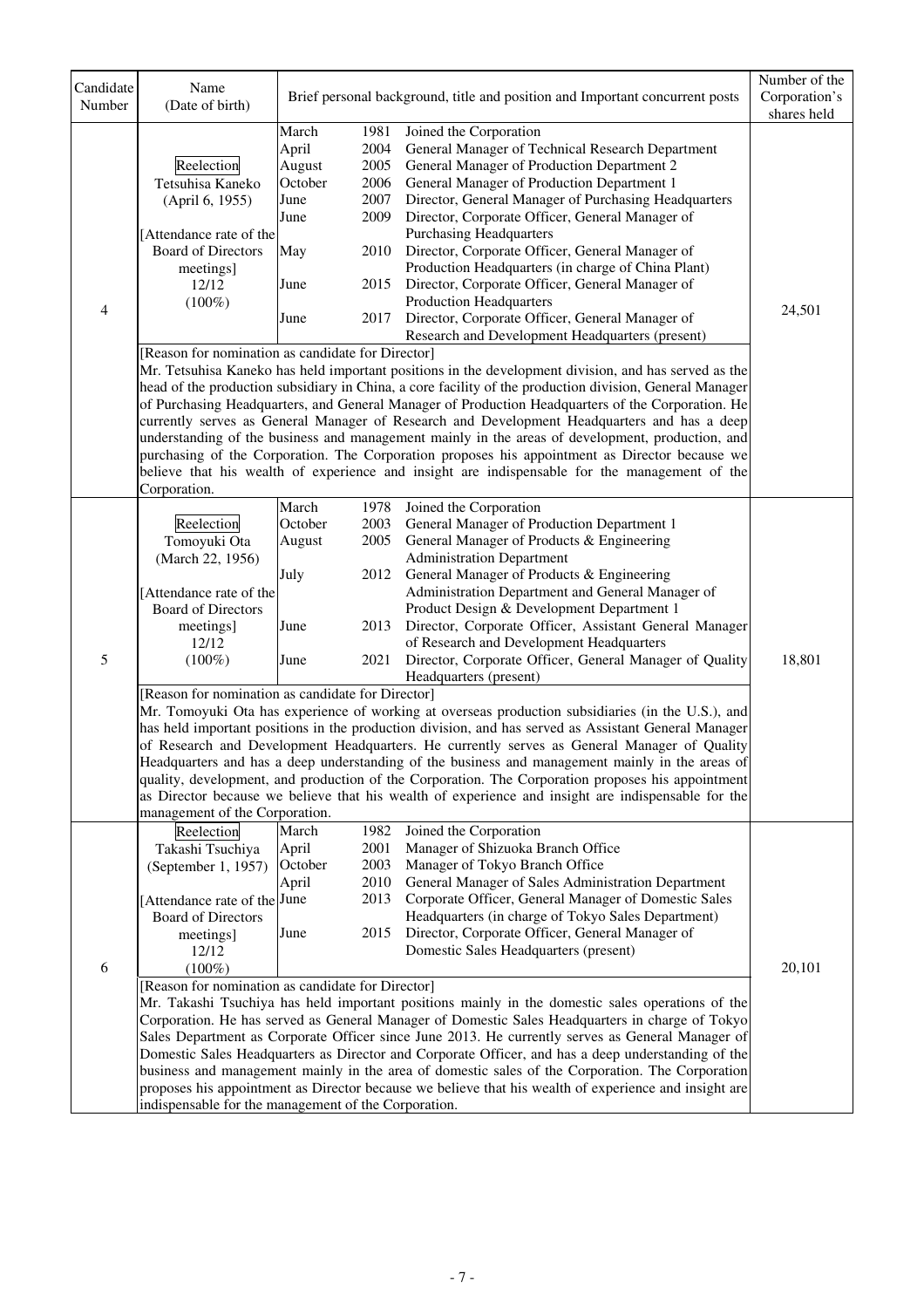| Candidate<br>Name<br>(Date of birth)                                                                                                                                                                                                                                                                                                                                                                                                                                                                                                                                                                                                                                                    | Number of the<br>Brief personal background, title and position and Important concurrent posts |                                                                                                                      |                                                                                                                                                                                                                                                                                                                                |                                                                                                                                                                                                                                                                                                                                                                                                                                                                                                                                                                                                                                                                                                                                                                                                                                                              |  |  |
|-----------------------------------------------------------------------------------------------------------------------------------------------------------------------------------------------------------------------------------------------------------------------------------------------------------------------------------------------------------------------------------------------------------------------------------------------------------------------------------------------------------------------------------------------------------------------------------------------------------------------------------------------------------------------------------------|-----------------------------------------------------------------------------------------------|----------------------------------------------------------------------------------------------------------------------|--------------------------------------------------------------------------------------------------------------------------------------------------------------------------------------------------------------------------------------------------------------------------------------------------------------------------------|--------------------------------------------------------------------------------------------------------------------------------------------------------------------------------------------------------------------------------------------------------------------------------------------------------------------------------------------------------------------------------------------------------------------------------------------------------------------------------------------------------------------------------------------------------------------------------------------------------------------------------------------------------------------------------------------------------------------------------------------------------------------------------------------------------------------------------------------------------------|--|--|
| Reelection<br>Masaki Yoshida<br>(June 17, 1962)                                                                                                                                                                                                                                                                                                                                                                                                                                                                                                                                                                                                                                         | March<br>October<br>April<br>April                                                            | 1985<br>2007<br>2010<br>2011                                                                                         | Joined the Corporation<br>General Manager of Production Control Department<br>General Manager of Production Department 2<br>General Manager of Production Development                                                                                                                                                          | shares held                                                                                                                                                                                                                                                                                                                                                                                                                                                                                                                                                                                                                                                                                                                                                                                                                                                  |  |  |
| <b>Board of Directors</b><br>meetings]                                                                                                                                                                                                                                                                                                                                                                                                                                                                                                                                                                                                                                                  |                                                                                               | 2012<br>2015                                                                                                         | Vice President of Makita (China) Co., Ltd.<br>Director, Corporate Officer, Assistant General Manager<br>of Production Headquarters of the Corporation (in charge                                                                                                                                                               |                                                                                                                                                                                                                                                                                                                                                                                                                                                                                                                                                                                                                                                                                                                                                                                                                                                              |  |  |
| $(100\%)$                                                                                                                                                                                                                                                                                                                                                                                                                                                                                                                                                                                                                                                                               | June                                                                                          | 2018<br>2021                                                                                                         | Director, Corporate Officer, Assistant General Manager<br>of Production Headquarters of the Corporation<br>Director, Corporate Officer, General Manager of                                                                                                                                                                     | 11,721                                                                                                                                                                                                                                                                                                                                                                                                                                                                                                                                                                                                                                                                                                                                                                                                                                                       |  |  |
| [Reason for nomination as candidate for Director]<br>Mr. Masaki Yoshida has engaged in duties mainly in the production division of the Corporation, and<br>has served as the head of the production subsidiary in China, a core facility of the production division.<br>He served as Assistant General Manager of Production Headquarters since June 2015 and has served<br>as General Manager of Production Headquarters since June 2021, and has a deep understanding of the<br>business and management mainly in the area of production of the Corporation. The Corporation<br>proposes his appointment as Director because we believe that his wealth of experience and insight are |                                                                                               |                                                                                                                      |                                                                                                                                                                                                                                                                                                                                |                                                                                                                                                                                                                                                                                                                                                                                                                                                                                                                                                                                                                                                                                                                                                                                                                                                              |  |  |
| Reelection<br>Takashi Omote<br>(February 10, 1959)<br><b>Board of Directors</b><br>meetings]<br>12/12                                                                                                                                                                                                                                                                                                                                                                                                                                                                                                                                                                                   | January<br>June                                                                               | 1982<br>1995<br>2001<br>2013<br>2017                                                                                 | Joined the Corporation<br>President of Makita Mexico, S.A. de C.V.<br>President of Makita do Brasil Ferramentas Elétricas<br>Ltda.<br>Corporate Officer of the Corporation (in charge of<br>Central and South America Sales)<br>Director, Corporate Officer, General Manager of<br>International Sales Headquarters (present)  | 10,041                                                                                                                                                                                                                                                                                                                                                                                                                                                                                                                                                                                                                                                                                                                                                                                                                                                       |  |  |
| [Reason for nomination as candidate for Director]<br>Mr. Takashi Omote has engaged in duties mainly in the international sales operations of the<br>Corporation, and has experience of working for many years at overseas sales subsidiaries (in Brazil<br>and Mexico). He was placed in charge of Central and South America Sales in June 2013, and serves as<br>General Manager of International Sales Headquarters since June 2017. As such, he has a deep<br>understanding of the business and management mainly in the area of overseas sales of the Corporation.                                                                                                                  |                                                                                               |                                                                                                                      |                                                                                                                                                                                                                                                                                                                                |                                                                                                                                                                                                                                                                                                                                                                                                                                                                                                                                                                                                                                                                                                                                                                                                                                                              |  |  |
| Reelection<br>Yukihiro Otsu<br>(August 27, 1960)<br>[Attendance rate of the<br><b>Board of Directors</b><br>meetings]<br>12/12<br>$(100\%)$                                                                                                                                                                                                                                                                                                                                                                                                                                                                                                                                             | April<br>December<br>October                                                                  | 1983<br>2009<br>2009<br>2013<br>2017                                                                                 | Joined the Corporation<br>Assistant Manager of Finance Department<br>Vice President of Makita (China) Co., Ltd.<br>General Manager of Accounting Department of the<br>Corporation<br>Administration Headquarters (present)<br>management mainly in the area of administration of the Corporation. The Corporation proposes his | 9,441                                                                                                                                                                                                                                                                                                                                                                                                                                                                                                                                                                                                                                                                                                                                                                                                                                                        |  |  |
|                                                                                                                                                                                                                                                                                                                                                                                                                                                                                                                                                                                                                                                                                         | 12/12<br>$(100\%)$                                                                            | [Attendance rate of the February<br>June<br>April<br>March<br>March<br>[Attendance rate of the June<br>March<br>June |                                                                                                                                                                                                                                                                                                                                | Department<br>of China Plant)<br>Production Headquarters of the Corporation (present)<br>indispensable for the management of the Corporation.<br>The Corporation proposes his appointment as Director because we believe that his wealth of<br>experience and insight are indispensable for the management of the Corporation.<br>Director, Corporate Officer, General Manager of<br>[Reason for nomination as candidate for Director]<br>Mr. Yukihiro Otsu has held important positions in the finance division of the Corporation, and has a<br>wealth of experience in the administration divisions of overseas subsidiaries including the production<br>subsidiary in China, a core facility of the production division. He serves as General Manager of<br>Administration Headquarters since June 2017 and has a deep understanding of the business and |  |  |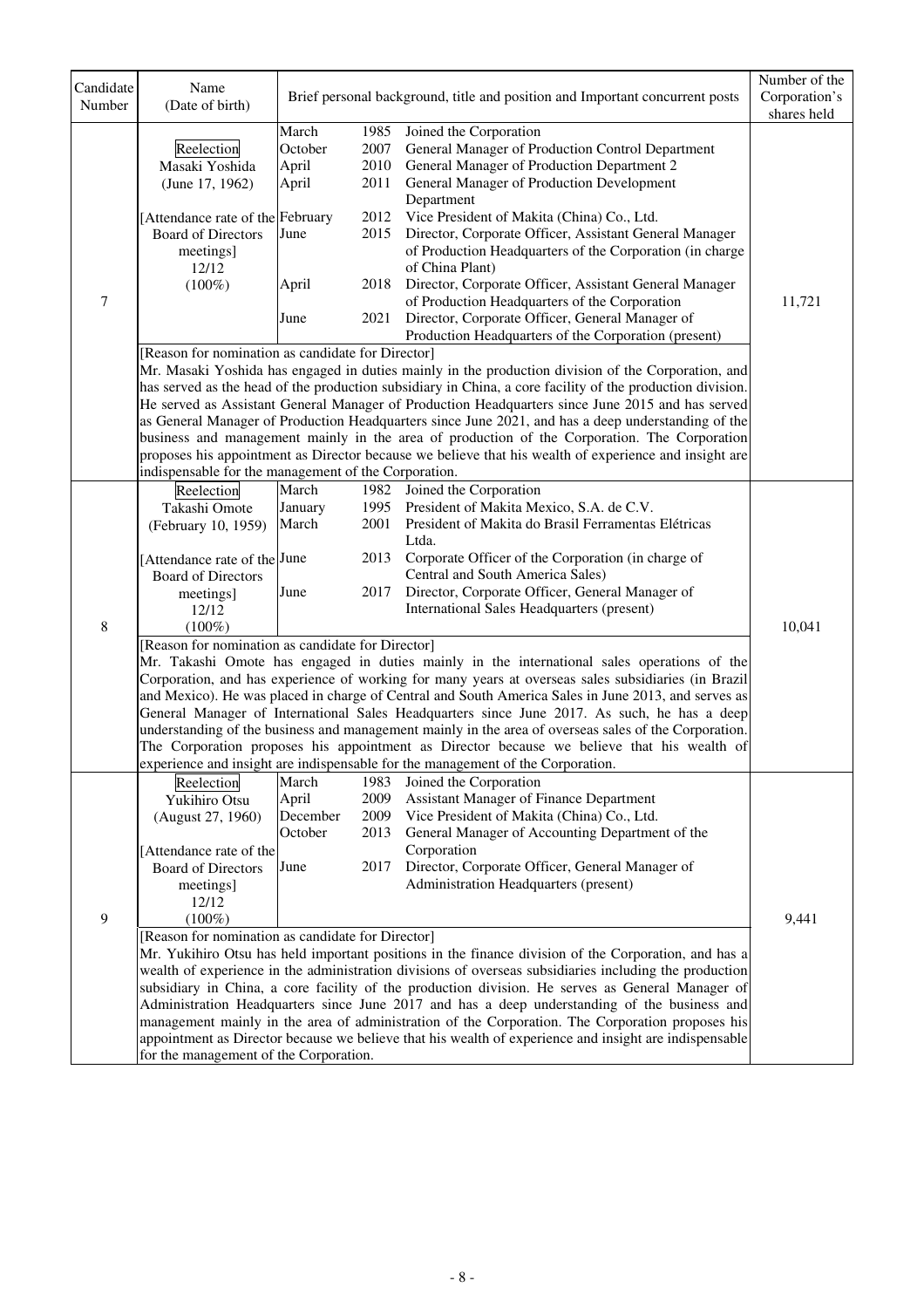| Candidate<br>Number | Name<br>(Date of birth)                                                                         |                              |                                                                                                     | Brief personal background, title and position and Important concurrent posts                                                    | Number of the<br>Corporation's<br>shares held |  |
|---------------------|-------------------------------------------------------------------------------------------------|------------------------------|-----------------------------------------------------------------------------------------------------|---------------------------------------------------------------------------------------------------------------------------------|-----------------------------------------------|--|
|                     |                                                                                                 | April<br>January             | 1967<br>1992                                                                                        | Jointed Ina Seito Co., Ltd. (present; LIXIL Corporation)<br>Director of INAX Corporation ("INAX", past; Ina Seito<br>Co., Ltd.) |                                               |  |
|                     |                                                                                                 | January                      | 1996                                                                                                | Managing Director of INAX                                                                                                       |                                               |  |
|                     | Reelection                                                                                      | January                      | 2000                                                                                                | Senior Managing Director of INAX                                                                                                |                                               |  |
|                     | Outside                                                                                         | October<br>June              | 2001                                                                                                | President and Representative Director of INAX<br>Chairman and Representative Director of INAX                                   |                                               |  |
|                     |                                                                                                 | June                         | 2007<br>2007                                                                                        | President and Representative Director of JS Group                                                                               |                                               |  |
|                     | Independent<br>Masahiro Sugino                                                                  |                              |                                                                                                     | Corporation (present; LIXIL Corporation)                                                                                        |                                               |  |
|                     | (November 18, 1944)                                                                             | April                        | 2011                                                                                                | President and Representative Director of LIXIL                                                                                  |                                               |  |
|                     |                                                                                                 |                              |                                                                                                     | Corporation                                                                                                                     |                                               |  |
|                     | [Attendance rate of the June                                                                    |                              | 2011                                                                                                | Director and Advisor of LIXIL Corporation                                                                                       |                                               |  |
| 10                  | Board of Directors                                                                              | June<br>June                 | 2013<br>2015                                                                                        | Advisor of LIXIL Corporation<br>Outside Director of the Corporation (present)                                                   |                                               |  |
|                     | meetings]                                                                                       | June                         | 2017                                                                                                | Outside Director of MISAWA HOMES CO., LTD.                                                                                      |                                               |  |
|                     | 12/12                                                                                           | February                     | 2018                                                                                                | Outside Director of KITAKEI CO., LTD. (present)                                                                                 |                                               |  |
|                     | $(100\%)$                                                                                       | July                         | 2018                                                                                                | Special Advisor of LIXIL Corporation                                                                                            |                                               |  |
|                     |                                                                                                 | January                      | 2020                                                                                                | Advisor of LIXIL Corporation (present)                                                                                          |                                               |  |
|                     |                                                                                                 | (Important Concurrent Posts) |                                                                                                     |                                                                                                                                 |                                               |  |
|                     |                                                                                                 |                              |                                                                                                     | Advisor of LIXIL Corporation                                                                                                    |                                               |  |
|                     |                                                                                                 |                              |                                                                                                     | Outside Director of KITAKEI CO., LTD.                                                                                           |                                               |  |
|                     |                                                                                                 |                              | [Reason for nomination as candidate for Outside Director and outline of the expected role]          |                                                                                                                                 |                                               |  |
|                     | Mr. Masahiro Sugino has participated in the management of LIXIL Group, including INAX, for many |                              |                                                                                                     |                                                                                                                                 |                                               |  |
|                     |                                                                                                 |                              |                                                                                                     | years and has a thorough knowledge of corporate management, with which he currently provides                                    |                                               |  |
|                     |                                                                                                 |                              |                                                                                                     | useful opinions on the management of the Corporation from a broad perspective. The Corporation                                  |                                               |  |
|                     |                                                                                                 |                              |                                                                                                     | proposes his appointment as Outside Director because we expect him to utilize his wealth of                                     |                                               |  |
|                     |                                                                                                 |                              | experience and broad insight for the management of the Corporation from an independent perspective. |                                                                                                                                 |                                               |  |
|                     |                                                                                                 | April                        | 1977                                                                                                | Joined Toyota Motor Co., Ltd. (present; TOYOTA                                                                                  |                                               |  |
|                     |                                                                                                 |                              |                                                                                                     | MOTOR CORPORATION, "TOYOTA")                                                                                                    |                                               |  |
|                     |                                                                                                 | June                         | 2005                                                                                                | Managing Officer of TOYOTA                                                                                                      |                                               |  |
|                     |                                                                                                 | June                         | 2009                                                                                                | Senior Managing Director of TOYOTA                                                                                              |                                               |  |
|                     | Reelection                                                                                      |                              |                                                                                                     | Outside Audit & Supervisory Board Member of Chuo                                                                                |                                               |  |
|                     | Outside                                                                                         |                              |                                                                                                     | Spring Co., Ltd.                                                                                                                |                                               |  |
|                     | Independent                                                                                     | April                        | 2011                                                                                                | Vice Chairman of the Board of Directors of Toyota Motor                                                                         |                                               |  |
|                     | Takahiro Iwase                                                                                  |                              |                                                                                                     | Asia Pacific Pte. Ltd.                                                                                                          |                                               |  |
|                     | (May 28, 1952)                                                                                  | June                         | 2011                                                                                                | Senior Managing Officer of TOYOTA                                                                                               |                                               |  |
|                     |                                                                                                 | June                         | 2014                                                                                                | President of TOYOTA AUTO BODY CO., LTD.                                                                                         |                                               |  |
|                     | [Attendance rate of the                                                                         | April                        |                                                                                                     | 2016 Standing Counselor of Aichi Steel Corporation ("AICHI                                                                      |                                               |  |
|                     | Board of Directors                                                                              | June                         | 2016                                                                                                | STEEL")<br>Chairman and Representative Director of AICHI STEEL                                                                  |                                               |  |
| 11                  | meetings]                                                                                       | June                         | 2017                                                                                                | Outside Audit & Supervisory Board Member of Chuo                                                                                |                                               |  |
|                     | 9/10                                                                                            |                              |                                                                                                     | Spring Co., Ltd.                                                                                                                |                                               |  |
|                     | $(90\%)$                                                                                        | July                         | 2020                                                                                                | Chairman of Aichi Prefectural Public Safety Commission                                                                          |                                               |  |
|                     |                                                                                                 | March                        | 2021                                                                                                | External Auditor of DMG MORI CO., LTD. (present)                                                                                |                                               |  |
|                     |                                                                                                 | June                         | 2021                                                                                                | Outside Director of the Corporation (present)                                                                                   |                                               |  |
|                     |                                                                                                 | (Important Concurrent Posts) |                                                                                                     |                                                                                                                                 |                                               |  |
|                     |                                                                                                 |                              |                                                                                                     | External Auditor of DMG MORI CO., LTD.                                                                                          |                                               |  |
|                     |                                                                                                 |                              |                                                                                                     | [Reason for nomination as candidate for Outside Director and outline of the expected role]                                      |                                               |  |
|                     |                                                                                                 |                              |                                                                                                     | Mr. Takahiro Iwase has participated in the management of core companies of the Toyota Group,                                    |                                               |  |
|                     |                                                                                                 |                              |                                                                                                     | including TOYOTA MOTOR CORPORATION, for many years and has a thorough knowledge of                                              |                                               |  |
|                     |                                                                                                 |                              |                                                                                                     | corporate management, with which he currently provides useful opinions on the management of the                                 |                                               |  |
|                     |                                                                                                 |                              |                                                                                                     | Corporation from a broad perspective. The Corporation proposes his appointment as Outside Director                              |                                               |  |
|                     |                                                                                                 |                              |                                                                                                     | because we expect him to utilize his wealth of experience and broad insight for the management of the                           |                                               |  |
|                     | Corporation from an independent perspective.                                                    |                              |                                                                                                     |                                                                                                                                 |                                               |  |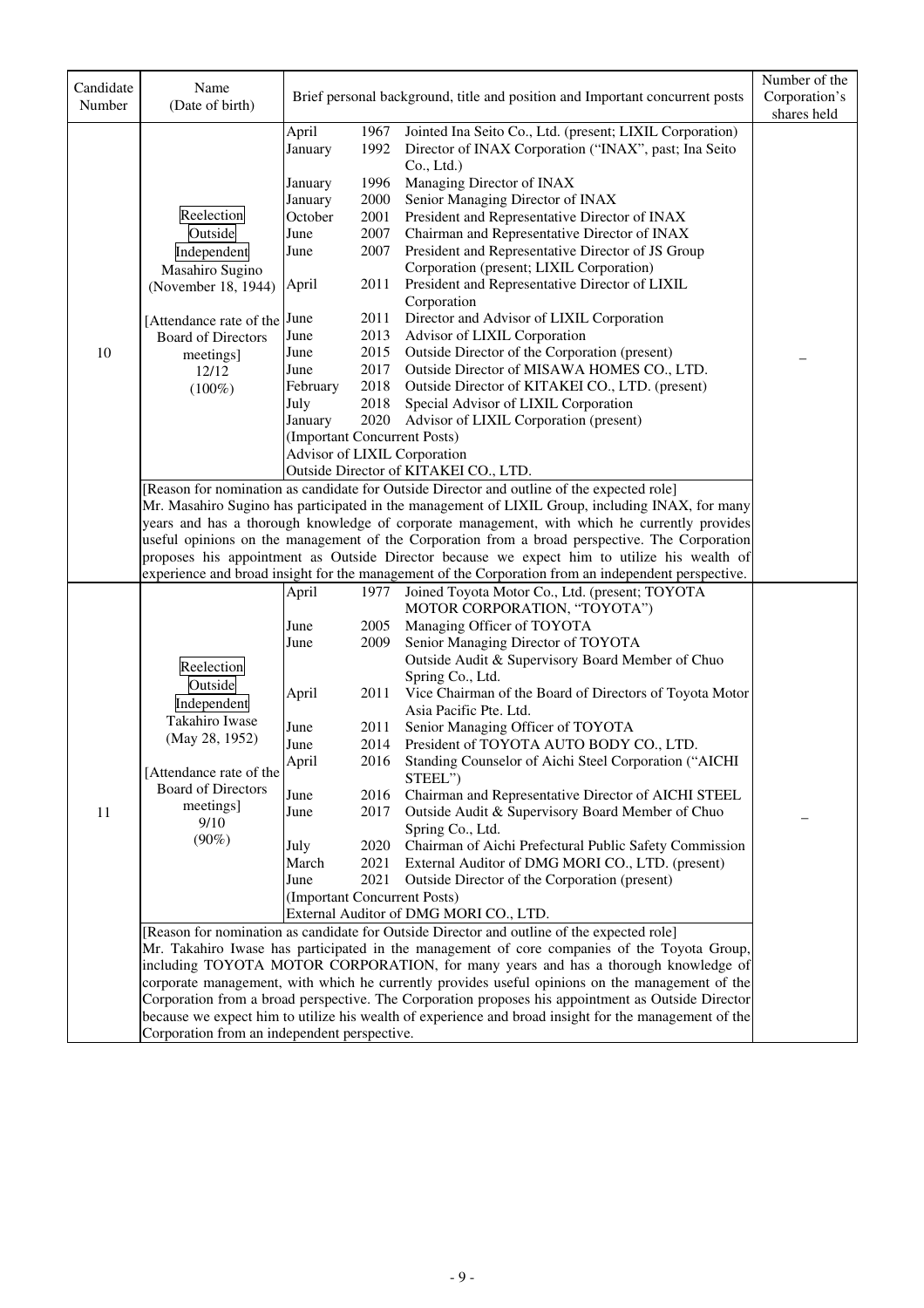Notes: 1. There is no special interest between the above candidates and the Corporation.

- 2. The matters concerning Outside Director candidate Mr. Masahiro Sugino are as follows:
- (i) Mr. Masahiro Sugino served as an executive officer of LIXIL Corporation. Makita sells products to LIXIL Corporation and its corporate group. This year, such sales amounted to 3 million yen, which constituted less than 0.01% of our consolidated revenue.
- (ii) Mr. Masahiro Sugino is currently an Outside Director of the Corporation, and his term of office will be 7 years at the conclusion of this General Meeting of Shareholders.
- (iii) With respect to liabilities set forth in Article 423, Paragraph 1 of the Companies Act, the Corporation has entered into a liability limitation agreement with Mr. Masahiro Sugino which limits the maximum amount of his liabilities to the total amount provided for in each of the items of Article 425, Paragraph 1 of the Companies Act. If Mr. Masahiro Sugino is appointed to be an Outside Director, the Corporation will extend such liability limitation agreement.
- (iv) The Corporation has designated Mr. Masahiro Sugino as an "Independent Director" as required by the regulations of the Tokyo Stock Exchange and the Nagoya Stock Exchange and made required notification therefore to these stock exchanges. If Mr. Masahiro Sugino is elected, the Corporation intends to appoint him again as an Independent Director.
- 3. The matters concerning Outside Director candidate Mr. Takahiro Iwase are as follows:
- (i) Mr. Takahiro Iwase served as an executive officer of Aichi Steel Corporation. Makita purchases components from Aichi Steel Corporation and its corporate group. This year, such purchase amounted to 1,566 million yen, which constituted less than 0.6% of the consolidated net sales of the Aichi Steel Group.
- (ii) Mr. Takahiro Iwase is currently an Outside Director of the Corporation, and his term of office will be 1 year at the conclusion of this General Meeting of Shareholders.
- (iii) With respect to liabilities set forth in Article 423, Paragraph 1 of the Companies Act, the Corporation has enterd into a liability limitation agreement with Mr. Takahiro Iwase which limits the maximum amount of his liabilities to the total amount provided for in each of the items of Article 425, Paragraph 1 of the Companies Act. If Mr. Takahiro Iwase is appointed to be an Outside Director, the Corporation will extend such liability limitation agreement.
- (iv) The Corporation has designated Mr. Takahiro Iwase as an "Independent Director" as required by the regulations of the Tokyo Stock Exchange and the Nagoya Stock Exchange and make required notification therefore to these stock exchanges. If Mr. Takahiro Iwase is elected, the Corporation intends to appoint him again as an Independent Director.
- (v) The Company held shares of TOYOTA MOTOR CORPORATION, of which Mr. Takahiro Iwase had been an executive officer in the past, as of March 31, 2021, but sold all of them during the period under review and holds no shares as of March 31, 2022.
- 4. The number of the Corporation's shares held by candidates for Directors represents the actual number of shares each candidate holds, including those vested to him in Makita's stock ownership plan for the Executives.
- 5. The Corporation has entered into a directors and officers liability insurance contract stipulated in Article 430-3, Paragraph 1 of the Companies Act with all Directors and Corporate Officers as well as officers of the subsidiaries (with regard to overseas subsidiaries, this is limited to officers temporarily transferred from the Corporation and officers concurrently serving at the Corporation and overseas subsidiaries) as the insured to ensure that executives can fully perform their expected roles in the course of their duties and to hire excellent talents. If this proposal is approved as originally proposed and each candidate is appointed as Director, etc., they will be the insured under the said insurance contract. The said insurance contract covers damages caused as a result of the insured executives, etc. assuming responsibilities regarding the execution of their duties or receiving claims pertaining to the pursuit of such responsibilities. Provided, however, that there are certain exemptions; for example, the insurance contract does not cover damages caused as a result of any conduct committed with his or her knowledge that the conduct is in violation of laws and regulations. The premiums are paid by the Corporation, including riders. Therefore, the insured does not bear the actual premiums. Also, the said insurance contract will be renewed on June 29, 2022, which is during the term of office of each candidate.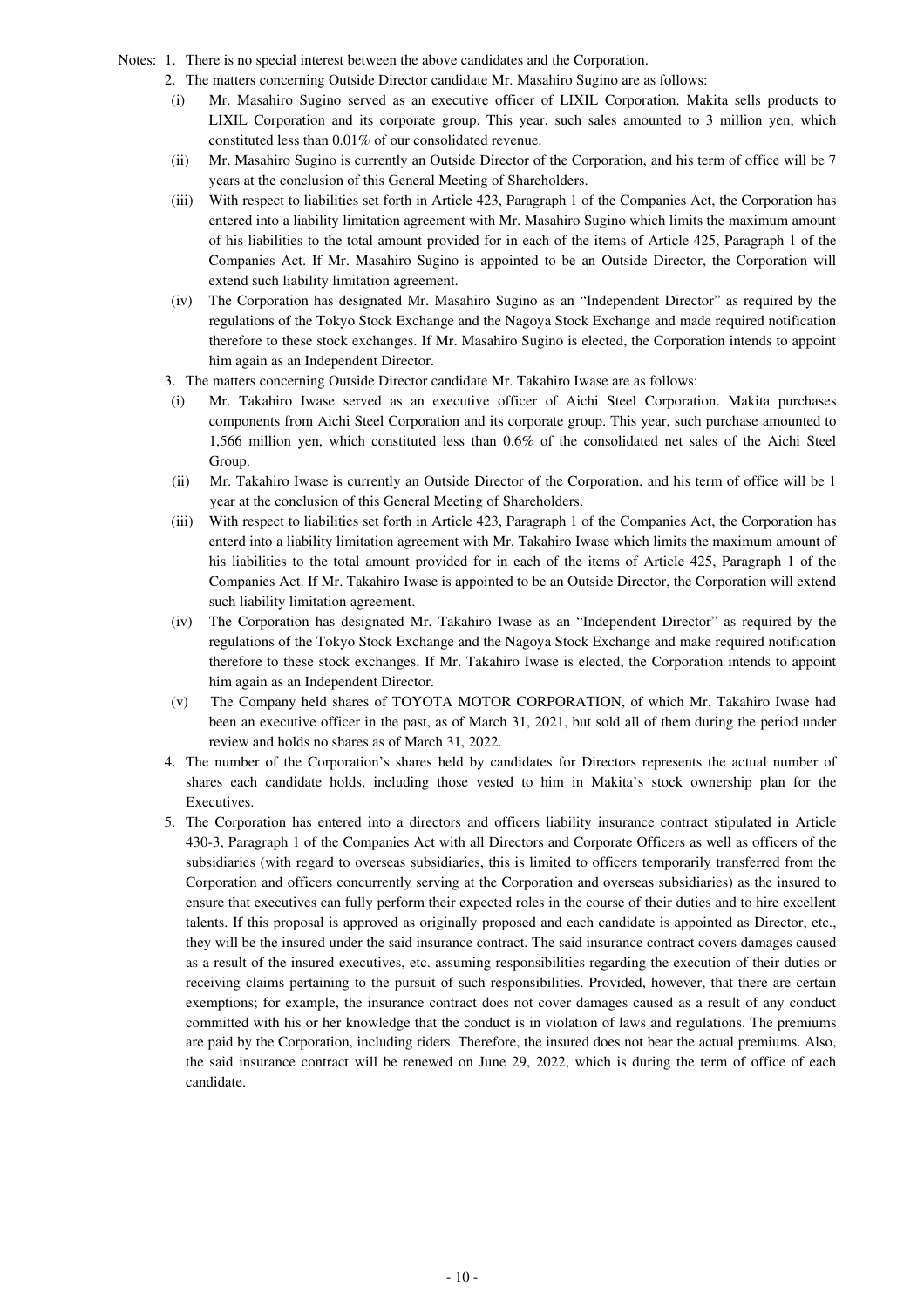#### **Reference The composition and expertise of the Board of Directors**

Directors of the Corporation, regardless of age, gender, or nationality, shall be appointed from among those who can contribute to the enhancement of its corporate value. Currently, the Corporation has no female Directors. We have appointed Internal Directors (excluding Director who is Audit & Supervisory Committee Member) who have the ability to formulate and execute management strategies based on their own experience and insight, Outside Directors (excluding Directors who are Audit & Supervisory Committee Members) who have a wealth of experience and broad insight in corporate management, and Directors who are Audit & Supervisory Committee Members who have internal and external work experience and a wealth of experience and insight in various fields, including finance, accounting and legal affairs. Moreover, a number of Directors with overseas experience are in office. We, therefore, believe that the Board of Directors as a whole is functioning as an effective organization that ensures an appropriate balance and diversity of knowledge, experience and ability. However, we will positively consider appointing female Directors and increase the number of female workers in management positions who will be candidates for Directors in the future. We also believe that the current Board of Directors is of an appropriate size to enable prompt decision-making.

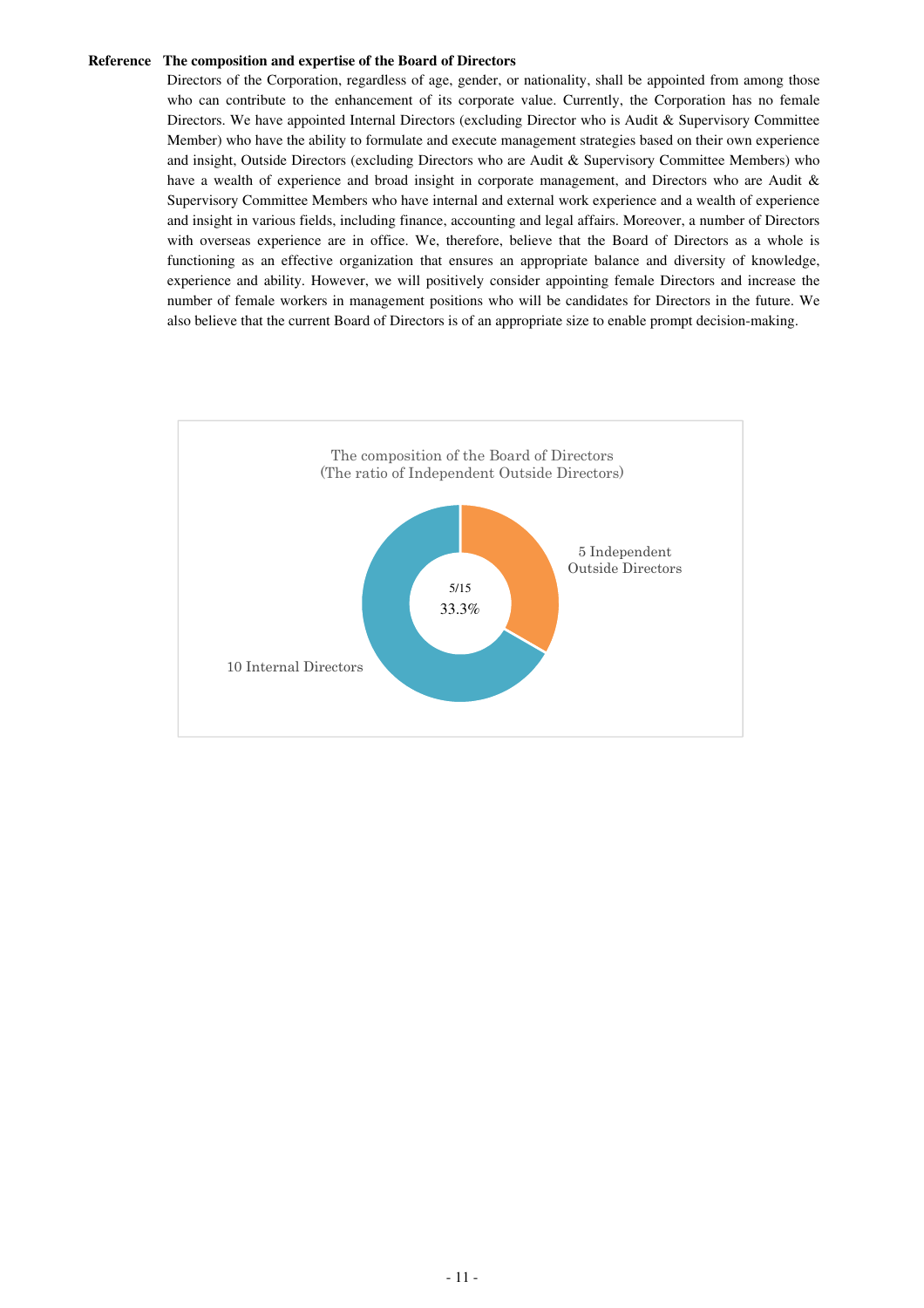|                                                            |                                              | The Nomination                   | Expertise               |                        |                     |                  |                        |                            |                             |                            |               |
|------------------------------------------------------------|----------------------------------------------|----------------------------------|-------------------------|------------------------|---------------------|------------------|------------------------|----------------------------|-----------------------------|----------------------------|---------------|
|                                                            | Name                                         | and<br>Compensation<br>Committee | Corporate<br>management | Overseas<br>experience | Sales/<br>marketing | Develop-<br>ment | Production/<br>quality | procurement/Sustainability | $\rm IT/$<br>digitalization | Finance $\&$<br>accounting | Legal affairs |
|                                                            | Masahiko<br>Goto                             |                                  |                         |                        |                     |                  |                        |                            |                             |                            |               |
|                                                            | Munetoshi<br>Goto                            |                                  |                         |                        |                     |                  |                        |                            |                             |                            |               |
|                                                            | Shinichiro<br>Tomita                         |                                  |                         |                        |                     |                  |                        |                            |                             |                            |               |
|                                                            | Tetsuhisa<br>Kaneko                          |                                  |                         |                        |                     |                  |                        |                            |                             |                            |               |
|                                                            | Tomoyuki<br>Ota                              |                                  |                         |                        |                     |                  |                        |                            |                             |                            |               |
| Directors                                                  | Takashi<br>Tsuchiya                          |                                  |                         |                        |                     |                  |                        |                            |                             |                            |               |
|                                                            | Masaki<br>Yoshida                            |                                  |                         |                        |                     |                  |                        |                            |                             |                            |               |
|                                                            | Takashi<br>Omote                             |                                  |                         |                        |                     |                  |                        |                            |                             |                            |               |
|                                                            | Yukihiro<br>Otsu                             |                                  |                         |                        |                     |                  |                        |                            |                             |                            |               |
|                                                            | Masahiro<br>Sugino<br>Outside<br>Independent |                                  |                         |                        |                     |                  |                        |                            |                             |                            |               |
|                                                            | Takahiro<br>Iwase<br>Outside<br>Independent  |                                  |                         |                        |                     |                  |                        |                            |                             |                            |               |
|                                                            | Mitsuhiko<br>Wakayama                        |                                  |                         |                        |                     |                  |                        |                            |                             |                            |               |
|                                                            | Akira<br>Kodama<br>Outside<br>Independent    |                                  |                         |                        |                     |                  |                        |                            |                             | 0                          |               |
| Directors who are Audit & Supervisory<br>Committee Members | Shoji Inoue<br>Outside<br>Independent        |                                  |                         |                        |                     |                  |                        |                            |                             |                            |               |
|                                                            | Koji<br>Nishikawa<br>Outside<br>Independent  |                                  |                         |                        |                     |                  |                        |                            |                             |                            |               |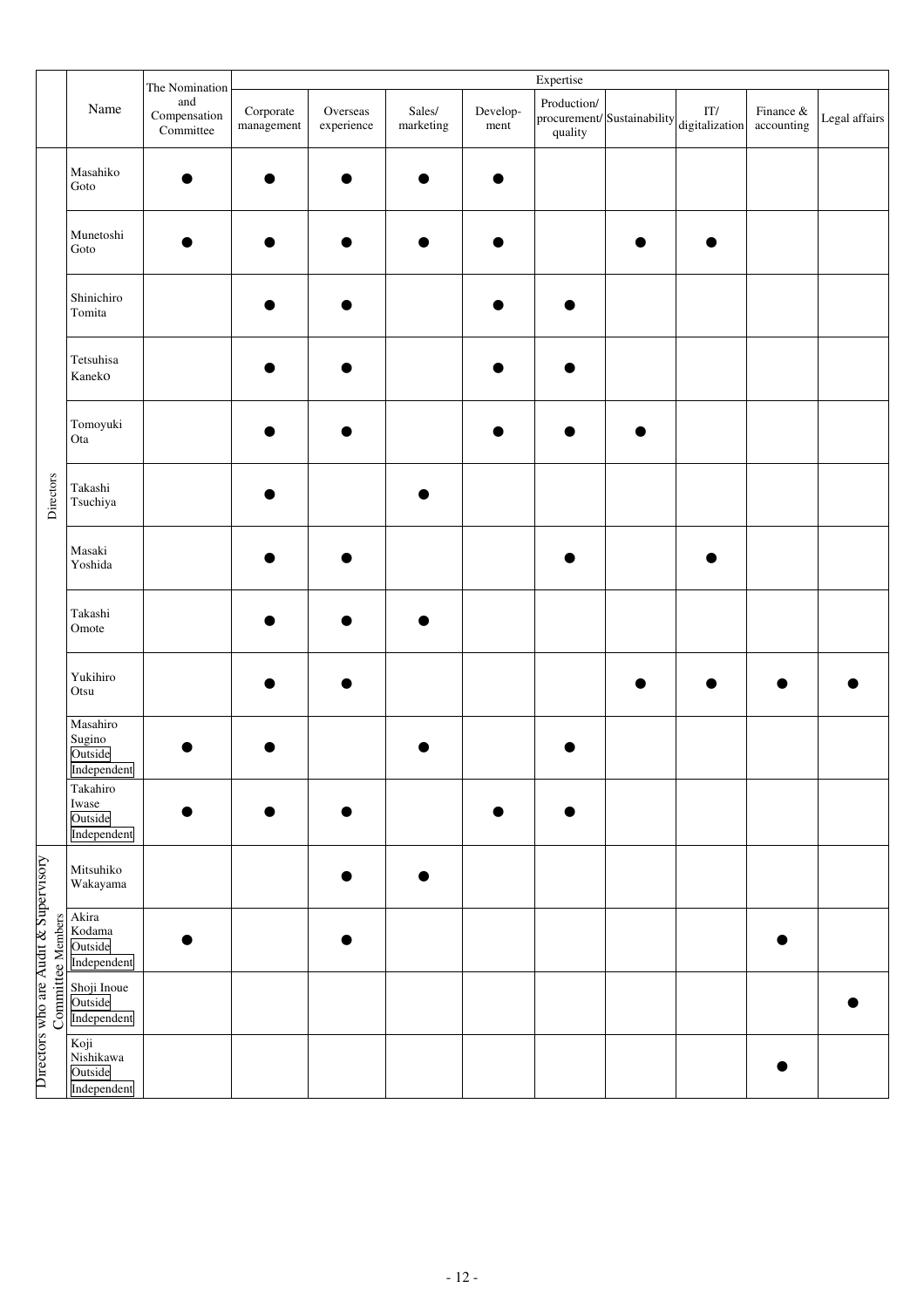# **Agenda Item No. 4:** Payment of Bonus to Directors

Bonus to Directors of the Corporation is, as with the basic policy for profit distributions, linked to consolidated business result.

At end of this period, the Corporation has 15 Directors. In accordance with above policy, we would like to pay Directors' bonuses to 9 Directors in the amount of 222 million yen considering performance during this period. This is with the exception of 6 Directors who are Audit & Supervisory Committee Members and Outside Directors. An outline of the content of decision-making policy on individual compensation for Directors is described on page 24 of "BUSINESS REPORT". The Corporation deems that the content of this proposal is appropriate pursuant to such policy.

The Audit & Supervisory Committee discussed this proposal and concluded that there are no special matters that should be stated at the General Meeting of Shareholders in accordance with the provisions of the Companies Act.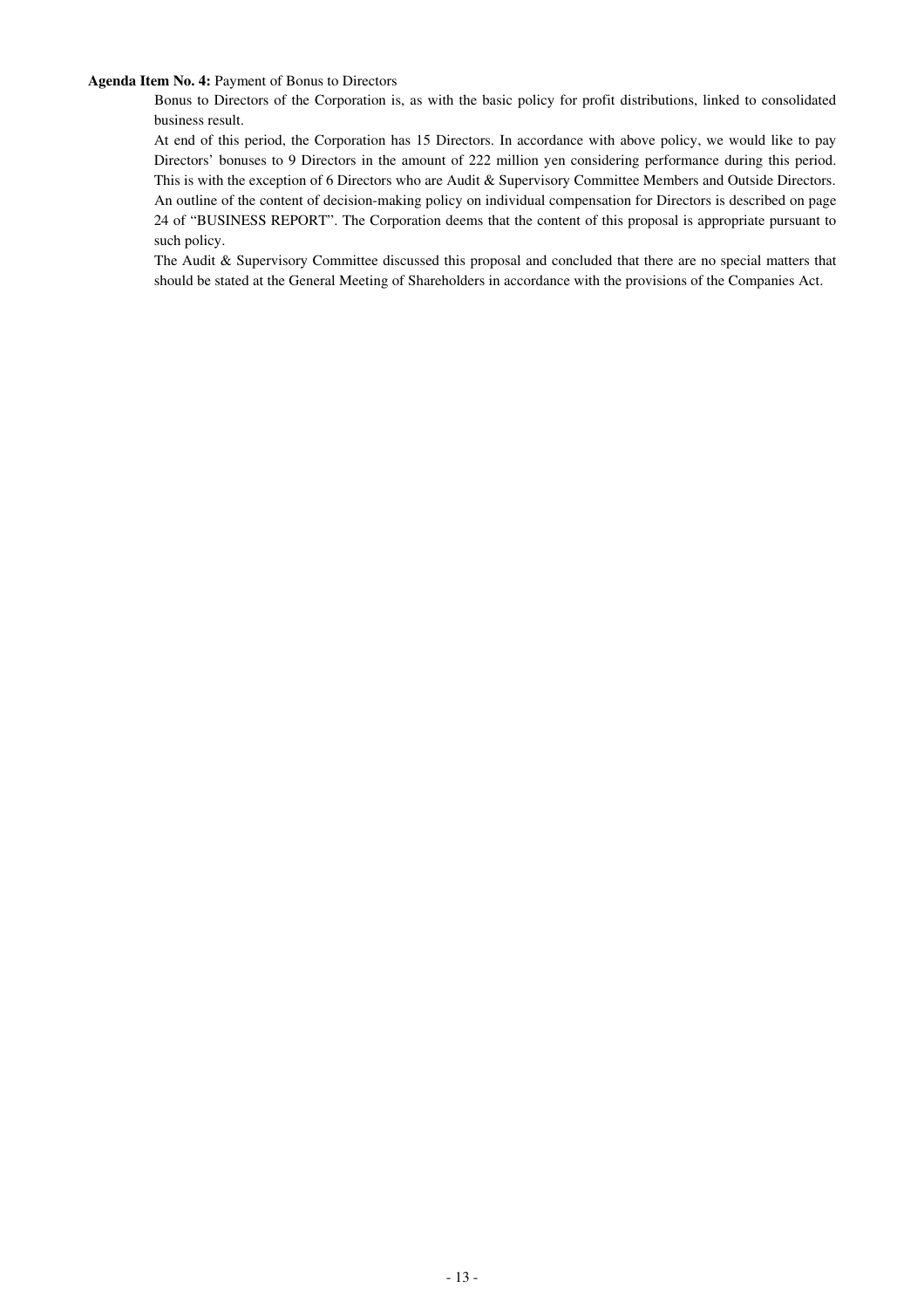# **BUSINESS REPORT**

(From April 1, 2021 to March 31, 2022)

# **1. Matters on the Current Status of Makita**

## **(1) Progress and Results of Operations**

Looking at the global economic situation for the year ended March 31, 2022, while economic and social activities have been normalized, particularly in developed countries, in line with the rollout of the COVID-19 vaccine, the future remains uncertain due to shortages of goods and logistics disruptions in the supply chain, rising prices, the resurgence of infections caused by coronavirus mutations, and the growing international tension surrounding the Ukraine issue.

Under these circumstances, on the development side, the Makita Group concentrated its efforts on expanding its lineup of rechargeable finished goods, including power tools and outdoor power equipment, in the "40Vmax Lithium-ion Battery" series, which offers high power, long life and high durability.

On the production side, we worked to increase production and to promote multi-polarized global production in response to increasing demand.

On the sales side, we focused on increasing the level of the community-based and customer-oriented service framework in order to further strengthen trusting relationships with customers around the world. We strive to deepen and develop the market centered on cordless products.

Our consolidated revenue for this period set a new record high, with revenue rising 21.5% from the previous year to 739,260 million yen due to strong sales both in Japan and overseas.

Revenue by region are as follows:

Revenue in Japan increased by 4.4% to 118,050 million yen compared to the previous year. This was due to strong sales of both power tools and outdoor power equipment, particularly lithium-ion battery products.

Revenue in Europe increased by 24.7% year-on-year to 352,470 million yen because demand for tools at active building and construction sites and sales of cordless outdoor power equipment continued to be strong, while stay-at-home demand slowed down.

Revenue in North America increased by 23.4% year-on-year to 112,248 million yen because sales of power tools accompanied by strong housing demand and sales of cordless outdoor power equipment were strong.

In Asia, COVID-19 cases increased again in various regions affecting our sales activities, but sales in Taiwan and Southeast Asia were strong. As a result, consolidated revenue in Asia increased 25.1% year-on-year to 49,196 million yen.

In Central and South America, inflation accelerated in many countries; however, sales activities to capture solid demand for tools resulted in an increase in sales of 42.0% year-on-year to 41,765 million yen.

In Oceania, sales increased by 24.9 % year-on-year to 51,579 million yen due to strong demand for tools at building and construction sites despite the impact of lockdowns due to the resurgence of new cases of infection in major cities.

In the Middle East and Africa, the demand for tools at building and construction sites in each country was captured although unstable political and economic conditions continued, so sales increased 20.5% year on year to 13,952 million yen.

Overall, overseas revenue accounted for 84.0% of total revenue.

In terms of profit, operating profit increased by 3.7% year-on-year to 91,728 million yen (operating profit ratio: 12.4%) due to the increase in revenue, although the transportation costs increased. And profit before income taxes increased by 6.1% year-on-year to 92,483 million yen (profit before income taxes ratio: 12.5%) and profit attributable to owners of the parent increased by 4.4% year-on-year to 64,770 million yen (ratio of profit attributable to owners of the parent: 8.7%).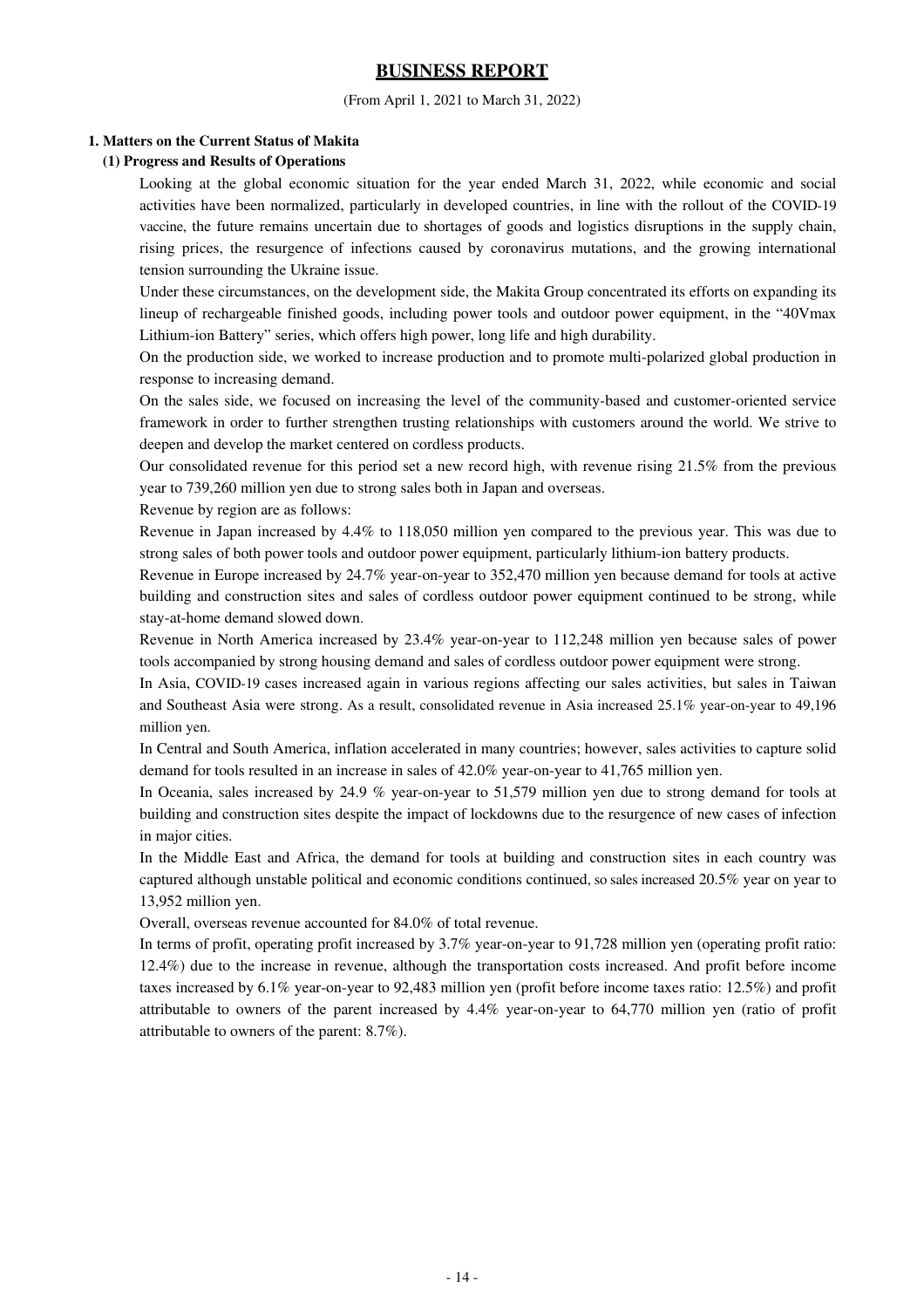(Initiatives toward carbon neutrality)

The impact of climate change on society, such as frequent wind and flood disasters, is becoming more serious, and corporations are playing an increasingly important role in realizing a decarbonized society. Makita views climate change as an important business issue.

For this reason, Makita has prioritized contributing to the solution of climate change issues by, for example, focusing on cordless outdoor power equipment that does not emit exhaust gas when used. However, in order to further accelerate these efforts, Makita has newly set targets for reducing greenhouse gas (GHG) emissions. Our targets are to reduce GHG emissions from our business activities (Scope 1, 2) by 50% from fiscal 2020 levels by fiscal 2030, to reach net zero emissions by fiscal 2040, and to achieve net zero GHG emissions throughout the supply chain (Scope 3) by fiscal 2050.

In addition, recognizing the importance of dialogue with stakeholders on climate-related risks and opportunities, Makita disclosed information on our website for the first time based on the recommendations of the Task Force on Climate-related Financial Disclosures (TCFD). Going forward, in addition to energy conservation in our business activities, Makita will steadily promote initiatives to reduce GHG emissions, including the use of renewable energy, and work to enhance information disclosure.

#### **(Our website)**



#### **(2) Management Challenges**

While the prospect for the global economy will continue to be uncertain, Makita believes that demand for tools, which contribute to the solution of social problems, such as the labor shortage and environmental problem including frequent natural disasters and global warming, help to achieve a high level of work efficiency and are friendly to people and the global environment, will increase further in both developed countries and emerging countries.

Under these circumstances, Makita is strengthening its R&D and product development capabilities, mainly charge and discharge technologies of batteries and motors, to take the initiative in expanding the market for cordless products. In addition, Makita is positioning cordless outdoor power equipment as a future pillar of its business after power tools and helping to bring about a decarbonized society by promoting deep cultivation and development of the market. Makita is strengthening new product development and sales expansion in new fields, such as cleaning, outdoor and disaster prevention, and strive to evolve into a supplier of a comprehensive range of cordless products. Makita implements measures to strengthen and improve the efficiency of production, procurement, and distribution, while further upgrading global production organizations. Further, Makita is striving to raise its brand power by promoting the establishment of a sales and after-sales service network to offer community-based and fine-tuned responses to the needs of customers around the world.

By taking these actions, Makita will strive to contribute to the realization of a sustainable society, and maintain a solid presence in the industry as a global supplier of a comprehensive range of tools for creating comfortable homes and living environments.

In closing, we would like to thank you for your ongoing support and continuing assistance.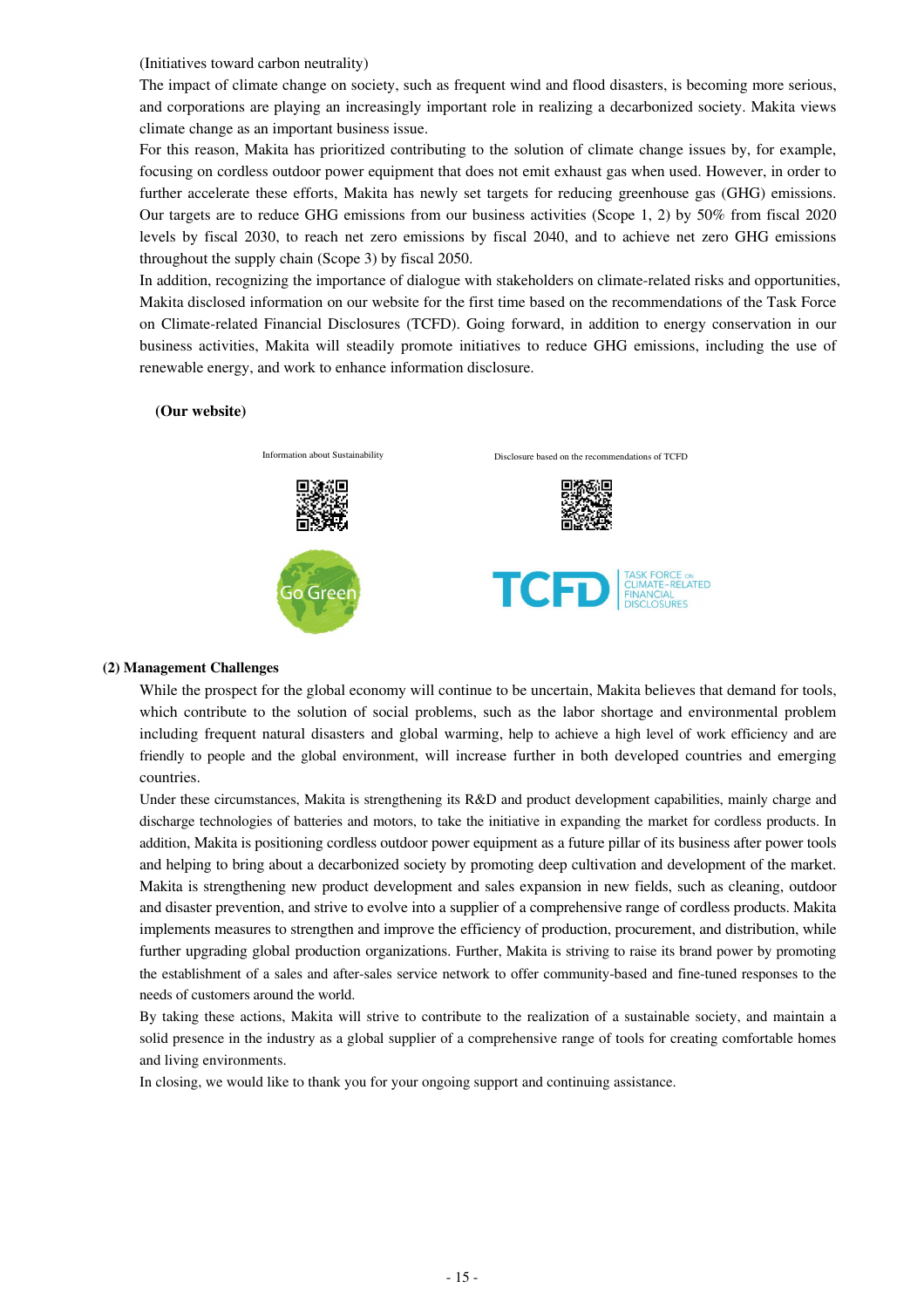# **(3) Capital Expenditures**

During this period, Makita allocated 59,937 million yen for its capital expenditures. These funds used by the Corporation amounted to 23,769 million yen. This reflected mainly capital expenditures for buildings and equipment for logistics center in Saitama Prefecture and Okayama Prefecture. These funds also used by the subsidiaries amounted to 36,168 million yen. This reflected mainly capital expenditures for buildings at the China plant and Thailand plant.

# **(4) Principal Lenders**

| Lender                              | Borrowing amount   |
|-------------------------------------|--------------------|
| MUFG Bank, Ltd.                     | 36,000 million yen |
| Sumitomo Mitsui Banking Corporation | 28,213 million yen |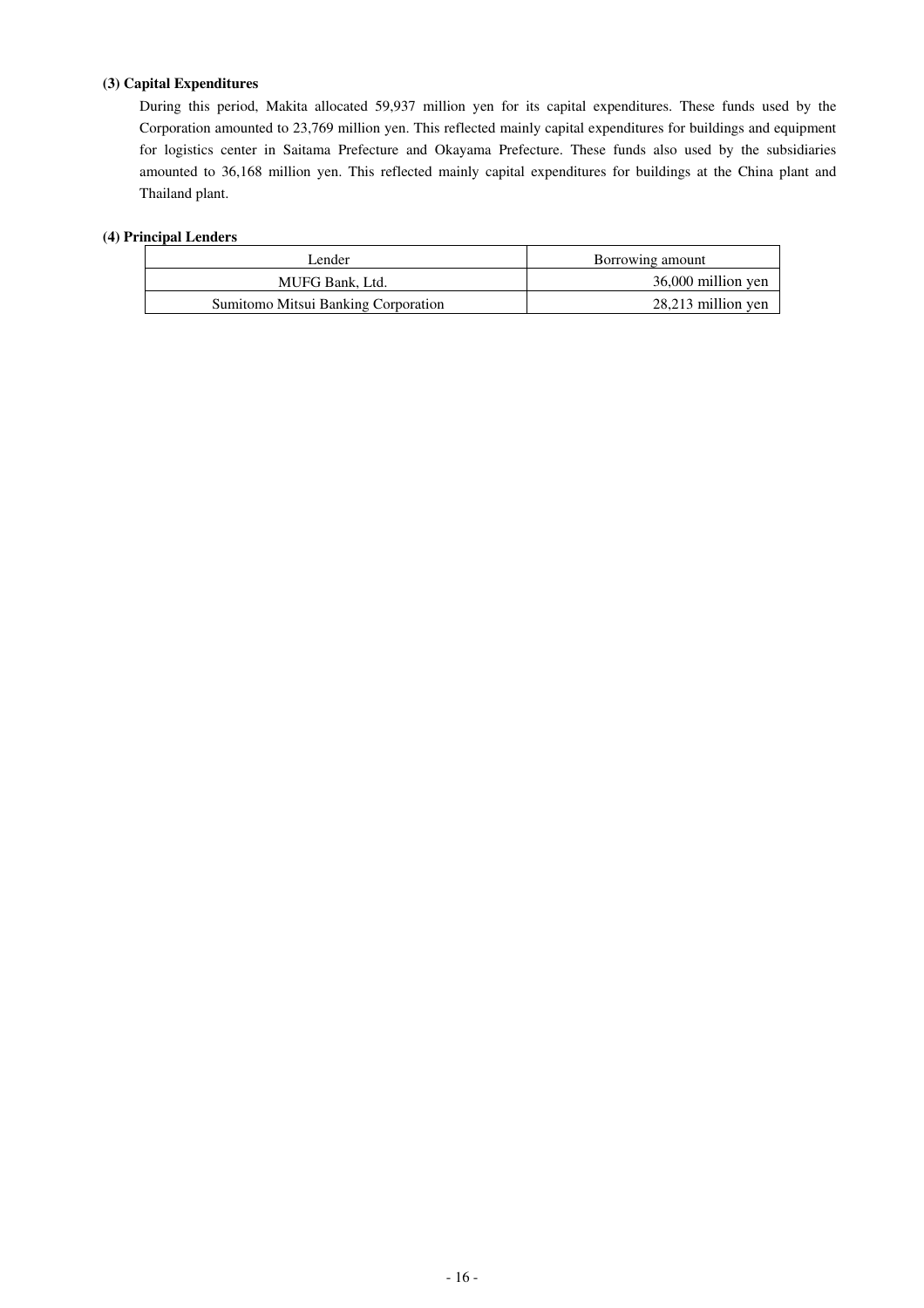| Description                                                                                                                              | 107th period<br>(ended March 31,<br>2019) | 108th period<br>(ended March 31,<br>2020) | 109th period<br>(ended March 31,<br>2021) | 110th period<br>(ended March 31,<br>2022) |
|------------------------------------------------------------------------------------------------------------------------------------------|-------------------------------------------|-------------------------------------------|-------------------------------------------|-------------------------------------------|
| Revenue<br>(Millions of Yen)                                                                                                             | 490,578                                   | 492,617                                   | 608,331                                   | 739,260                                   |
| Operating profit<br>(Millions of Yen)                                                                                                    | 78,305                                    | 64,046                                    | 88,464                                    | 91,728                                    |
| Profit before<br>income taxes<br>(Millions of Yen)                                                                                       | 79,919                                    | 66,008                                    | 87,199                                    | 92,483                                    |
| Profit attributable<br>to owners of the<br>parent (Millions of<br>Yen)                                                                   | 55,750                                    | 47,731                                    | 62,018                                    | 64,770                                    |
| Profit attributable<br>to owners of the<br>parent per share<br>(Basic) (Yen)                                                             | 205.37                                    | 175.80                                    | 228.41                                    | 238.54                                    |
| Profit attributable<br>to owners of the<br>parent per share<br>(Diluted) (Yen)                                                           | 205.34                                    |                                           |                                           |                                           |
| Total assets<br>(Millions of Yen)                                                                                                        | 680,250                                   | 674,564                                   | 812,878                                   | 1,007,497                                 |
| Equity attributable<br>to owners of the<br>parent (Millions of<br>Yen)                                                                   | 572,748                                   | 571,275                                   | 657,855                                   | 746,344                                   |
| Ratio of profit<br>attributable to<br>owners of the<br>parent to total<br>equity attributable<br>to owners of the<br>parent (ROE) $(\%)$ | 9.9                                       | 8.3                                       | 10.1                                      | 9.2                                       |

 **(5) Changes in Financial Position and Results of Operations** 

Notes: 1. Changes in Financial Position and Results of Operations are stated under the terms of IFRS.

2. Profit attributable to owners of the parent per share (Basic), and profit attributable to owners of the parent per share (Diluted) in the 107th period are calculated based on the average number of outstanding shares of common stock during the period.

3. Information on profit attributable to owners of the parent per share after full dilution in the 108th, 109th, and 110th period is omitted, since there is no potential common stock.

4. Ratio of profit attributable to owners of the parent to total equity attributable to owners of the parent (ROE) = Profit attributable to owners of the parent / [(Equity attributable to owners of the parent at the beginning of the period + Equity attributable to owners of the parent at the end of the period) / 2]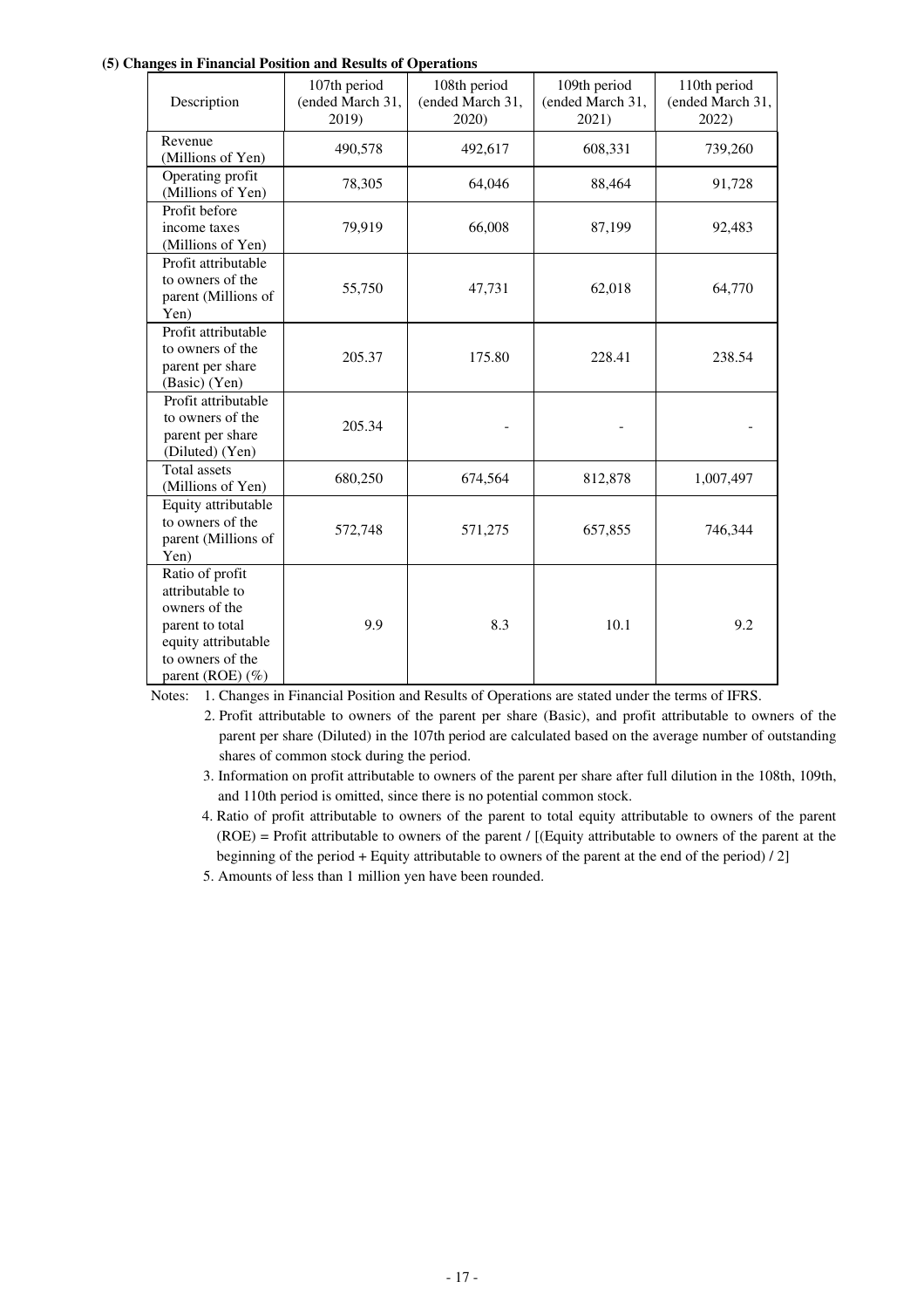# **(6) Significant Subsidiaries**

| Company Name                   |            | Capital<br>(Thousands) | Proportion of<br>Ownership and<br>Voting interest<br>$(\%)$ | <b>Principal Business</b>           |
|--------------------------------|------------|------------------------|-------------------------------------------------------------|-------------------------------------|
| Makita U.S.A. Inc.             | <b>USD</b> | 161,400                | 100.0                                                       | Sales of power tools                |
| Makita (U.K.) Ltd.             | <b>GBP</b> | 158,923                | 100.0                                                       | Sales of power tools                |
| Makita Werkzeug GmbH (Germany) | <b>EUR</b> | 7,669                  | $100.0*$                                                    | Sales of power tools                |
| Makita France SAS              | <b>EUR</b> | 12,436                 | $55.0*$                                                     | Sales of power tools                |
| Makita Oy (Finland)            | <b>EUR</b> | 100                    | $100.0*$                                                    | Sales of power tools                |
| Makita LLC (Russia)            | <b>RUB</b> | 83,207                 | $100.0*$                                                    | Sales of power tools                |
| Makita (China) Co., Ltd.       | <b>USD</b> | 80,000                 | 100.0                                                       | Production and sales of power tools |
| Makita (Kunshan) Co., Ltd.     | <b>USD</b> | 25,000                 | 100.0                                                       | Production of power tools           |
| Makita (Australia) Pty. Ltd.   | <b>AUD</b> | 13,000                 | 100.0                                                       | Sales of power tools                |
| SC Makita EU S.R.L. (Romania)  | <b>RON</b> | 975,942                | 100.0                                                       | Production of power tools           |

Note: \* indicates that the Proportion of Ownership and Voting interest include the shares owned by the subsidiaries.

# **(7) Principal Operations**

Makita is primarily involved in the production and sales of power tools such as angle grinders, impact drivers, rotary hammer and circular saws, outdoor power equipment such as grass trimmers and hedge trimmers, pneumatic tools such as air nailers, and household tools such as cordless cleaners.

# **(8) Principal Sales Offices and Plants**

1. The Corporation

| Name          | Location             |
|---------------|----------------------|
| Head office   | Anjo (Aichi)         |
| Sales offices | Tokyo, Nagoya, Osaka |
| Plant         | Okazaki (Aichi)      |

# 2. Subsidiaries

| Name                         | Location                     |  |  |
|------------------------------|------------------------------|--|--|
| For Sales                    |                              |  |  |
| Makita U.S.A. Inc.           | Los Angeles (United States)  |  |  |
| Makita (U.K.) Ltd.           | London (United Kingdom)      |  |  |
| Makita Werkzeug GmbH         | Ratingen (Germany)           |  |  |
| Makita France SAS            | Bussy Saint-Georges (France) |  |  |
| Makita Oy                    | Helsinki (Finland)           |  |  |
| Makita LLC                   | Moscow (Russia)              |  |  |
| Makita (Australia) Pty. Ltd. | Sydney (Australia)           |  |  |
|                              |                              |  |  |
| For Production and Sales     |                              |  |  |
| Makita (China) Co., Ltd.     | Kunshan, Jiangsu (China)     |  |  |
|                              |                              |  |  |
| For Production               |                              |  |  |
| Makita (Kunshan) Co., Ltd.   | Kunshan, Jiangsu (China)     |  |  |
| SC Makita EU S.R.L.          | Branesti (Romania)           |  |  |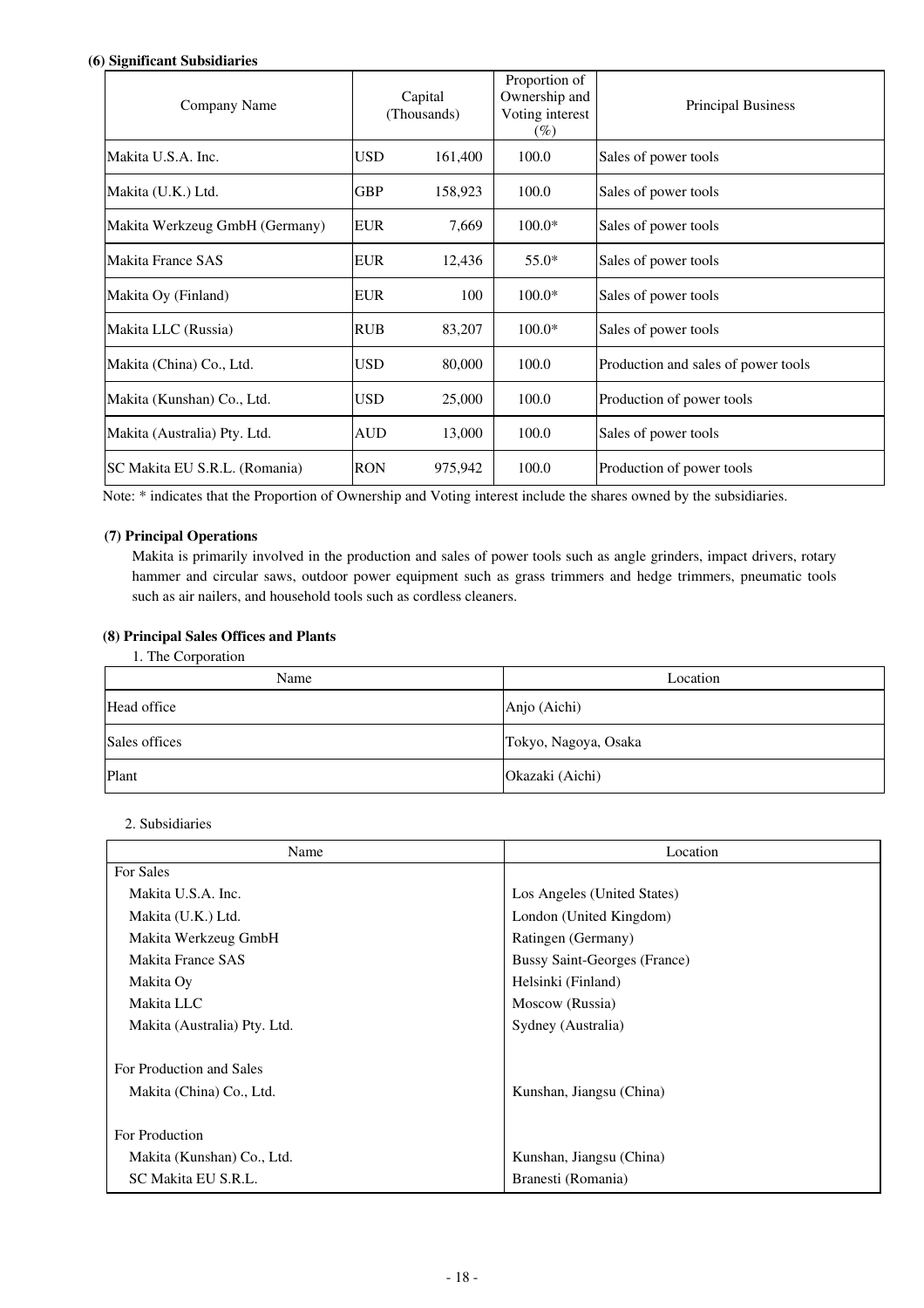# **(8) Employees**

# 1. Employees of Makita

| Number of Employees | Increase / Decrease |
|---------------------|---------------------|
| 20,233              | $1,609$ (Increase)  |

# 2. Employees of the Corporation

| Number of Employees | Increase / Decrease | Average Age | Average Years of Service |
|---------------------|---------------------|-------------|--------------------------|
| 3.245               | 159 (Increase)      | 40.2        | l6.8                     |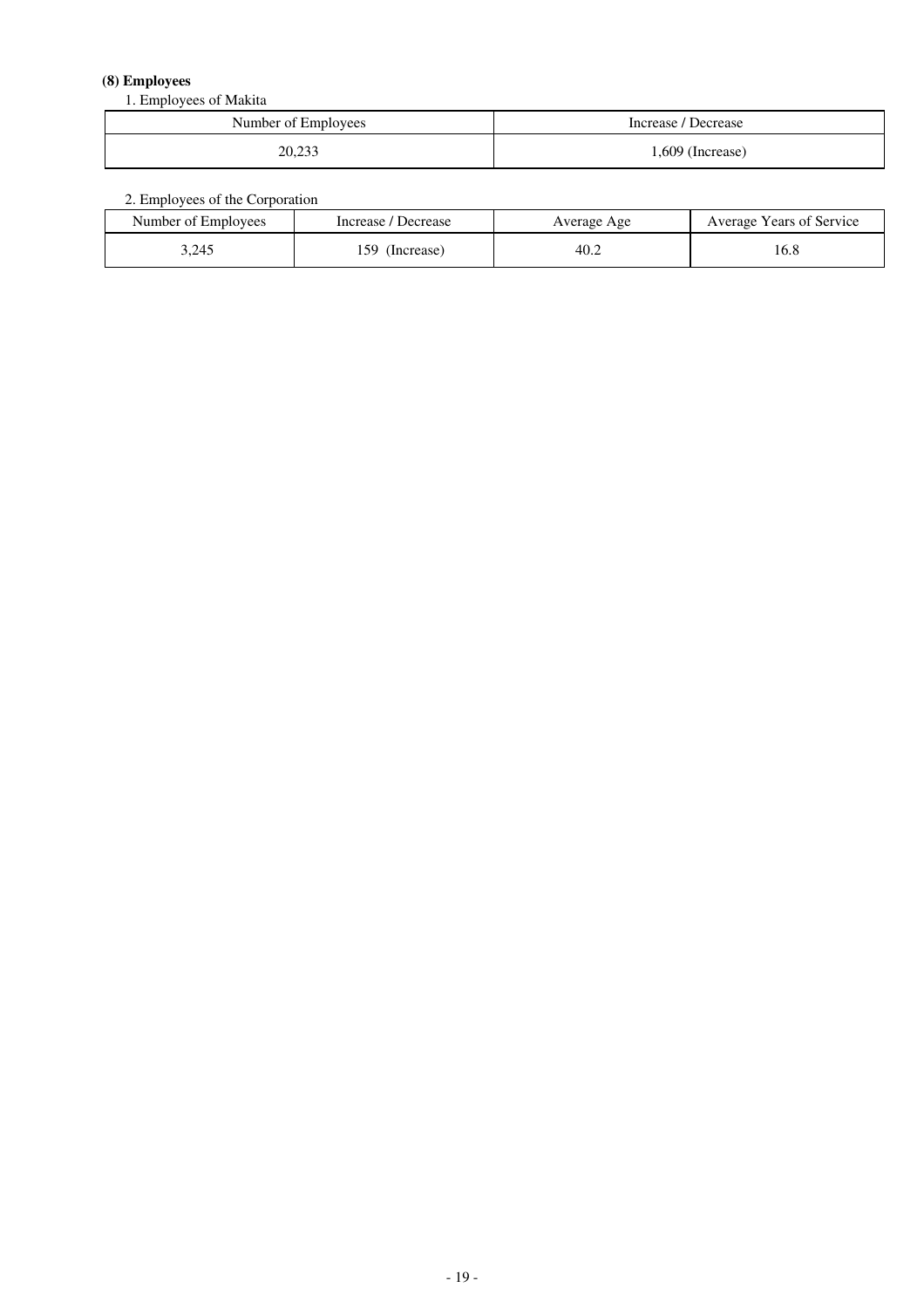# **2. Shareholding Status of the Corporation**

**(1) Total Number of Shares Authorized to be Issued by the Corporation:** 992,000,000 shares

| (2) Total Number of Outstanding Shares: | 280,017,520 shares                             |
|-----------------------------------------|------------------------------------------------|
|                                         | (including treasury stock of 8,485,061 shares) |
|                                         |                                                |

# **(3) Number of Shareholders:** 14,768

# **(4) Major Shareholders:**

| Name of Shareholders                                                        | Number of shares held<br>(Thousands of Shares) | Percentage<br>$(\%)$ |
|-----------------------------------------------------------------------------|------------------------------------------------|----------------------|
| The Master Trust Bank of Japan, Ltd. (Trust account)                        | 43,192                                         | 15.90                |
| Custody Bank of Japan, Ltd. (Trust account)                                 | 12,291                                         | 4.52                 |
| Maruwa, Ltd.                                                                | 8,638                                          | 3.18                 |
| MUFG Bank, Ltd.                                                             | 8,426                                          | 3.10                 |
| The Bank of New York Mellon as Depositary Bank for DR Holders               | 7,791                                          | 2.86                 |
| Makita Cooperation Companies' Investment Association                        | 6,198                                          | 2.28                 |
| Sumitomo Mitsui Banking Corporation                                         | 5,800                                          | 2.13                 |
| Nippon Life Insurance Company                                               | 5,353                                          | 1.97                 |
| BNYM AS AGT/CLTS 10 PERCENT                                                 | 4,172                                          | 1.53                 |
| National Mutual Insurance Federation of<br><b>Agricultural Cooperatives</b> | 4,109                                          | 1.51                 |

Note: The Percentage is calculated based on the total number of outstanding shares (excluding treasury stock) at the end of this period.

# **(5) Shares granted to Directors of the Corporation in consideration of the performance of duties in this period:**

| Classification                                                                                            | Number of shares | Number of recipients |
|-----------------------------------------------------------------------------------------------------------|------------------|----------------------|
| Directors<br>(excluding Directors who are Audit & Supervisory<br>Committee Members and Outside Directors) | 6.584 shares     |                      |

# **Reference Number of entities in which the Corporation is a shareholder, other than those held purely for trading purposes, and amount recorded on the balance sheet**

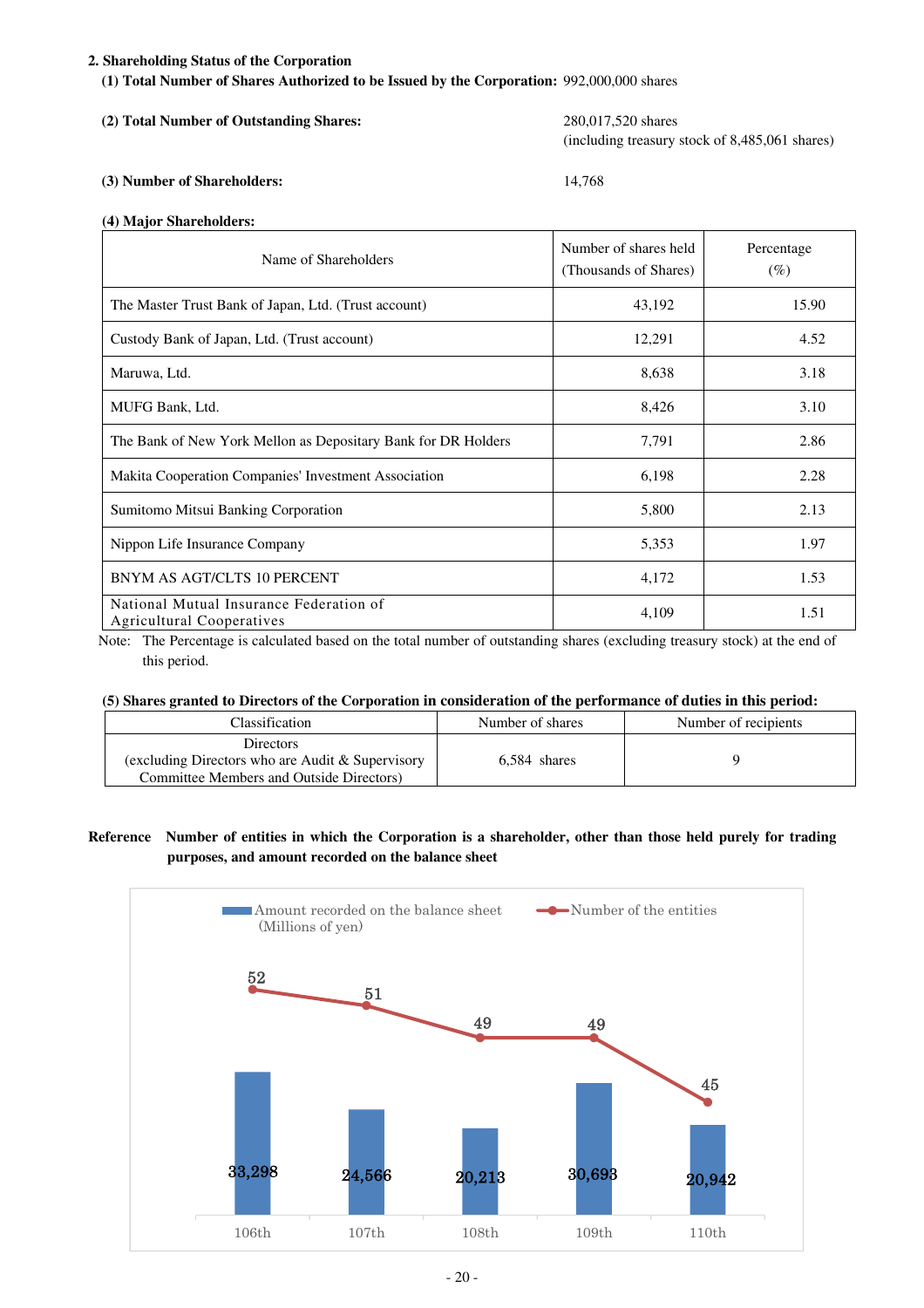# **3. Directors of the Corporation**

# **(1) Directors**

# **1. Directors**

| Title                                                                    | Name               | Position at the Corporation and Important Concurrent Posts                                                                          |
|--------------------------------------------------------------------------|--------------------|-------------------------------------------------------------------------------------------------------------------------------------|
| Chairman*                                                                | Masahiko Goto      | Outside Director of HOSHIZAKI CORPORATION                                                                                           |
| President*                                                               | Munetoshi Goto     |                                                                                                                                     |
| Director<br>Corporate Officer                                            | Shinichiro Tomita  | General Manager of Purchasing Headquarters                                                                                          |
| Director<br>Corporate Officer                                            | Tetsuhisa Kaneko   | General Manager of Research and Development Headquarters                                                                            |
| Director<br>Corporate Officer                                            | Tomoyuki Ota       | General Manager of Quality Headquarters                                                                                             |
| Director<br>Corporate Officer                                            | Takashi Tsuchiya   | General Manager of Domestic Sales Headquarters                                                                                      |
| Director<br>Corporate Officer                                            | Masaki Yoshida     | General Manager of Production Headquarters                                                                                          |
| Director<br>Corporate Officer                                            | Takashi Omote      | General Manager of International Sales Headquarters                                                                                 |
| Director<br>Corporate Officer                                            | Yukihiro Otsu      | General Manager of Administration Headquarters                                                                                      |
| Director                                                                 | Masahiro Sugino    | Advisor of LIXIL Corporation<br>Outside Director of MISAWA HOMES CO., LTD.<br>Outside Director of KITAKEI CO., LTD.                 |
| Director                                                                 | Takahiro Iwase     | Outside Audit & Supervisory Board Member of DMG MORI CO., LTD.                                                                      |
| Director<br>(Standing Audit &<br><b>Supervisory Committee</b><br>Member) | Mitsuhiko Wakayama |                                                                                                                                     |
| Director<br>(Standing Audit &<br><b>Supervisory Committee</b><br>Member) | Akira Kodama       |                                                                                                                                     |
| Director<br>(Audit & Supervisory<br>Committee Member)                    | Shoji Inoue        | Attorney at Law (Inoue Shoji Law Firm)<br>Outside Director of Meitetsu Transport Co., Ltd.<br>Outside Director of Okuma Corporation |
| Director<br>(Audit & Supervisory<br>Committee Member)                    | Koji Nishikawa     | Representative of Nishikawa Koji Accounting Firm<br>Representative Partner of Seimei Audit Corporation                              |

The Nomination and Compensation Committee Members:

Mr. Masahiro Sugino\*\*, Mr. Masahiko Goto, Mr. Munetoshi Goto, Mr. Takahiro Iwase, Mr. Akira Kodama

(\*\* denotes Chairman of the Committee.)

Notes: 1. \* denotes Representative Director.

- 2. In order to promote swift execution of group strategies and strengthen the business affairs of Makita, the Corporation has introduced the Corporate Officer System. Corporate officers consist of 19 members including Directors.
- 3. Mr. Masahiro Sugino, Mr. Takahiro Iwase, Mr. Akira Kodama, Mr. Shoji Inoue, and Mr. Koji Nishikawa are Outside Directors.
- 4. In order to enhance the effectiveness of the audit and supervisory function, 2 Standing Audit & Supervisory Committee Members are selected.
- 5. Mr. Akira Kodama, a Director (Standing Audit & Supervisory Committee Member), has a substantial amount of expertise in finance and accounting, through experience working at financial institution for many years.
- 6. Mr. Koji Nishikawa, a Director (Audit & Supervisory Committee Member), is a certified public accountant, and has a substantial amount of expertise in finance and accounting.
- 7. The Corporation has designated Mr. Masahiro Sugino and Mr. Takahiro Iwase each a Director, and Mr. Akira Kodama, Mr. Shoji Inoue, and Mr. Koji Nishikawa each an Audit & Supervisory Committee Member, as the "Independent Director(s)" as required by the regulations of the Tokyo Stock Exchange and the Nagoya Stock Exchange and made required notification therefore to these stock exchanges.
- 8. The Corporation has entered into a directors and officers liability insurance contract stipulated in Article 430-3, Paragraph 1 of the Companies Act with all Directorsand Corporate Officers as well as officers of the subsidiaries (with regard to overseas subsidiaries, this is limited to officers temporarily transferred from the Corporation and officers concurrently serving at the Corporation and overseas subsidiaries). The premiums are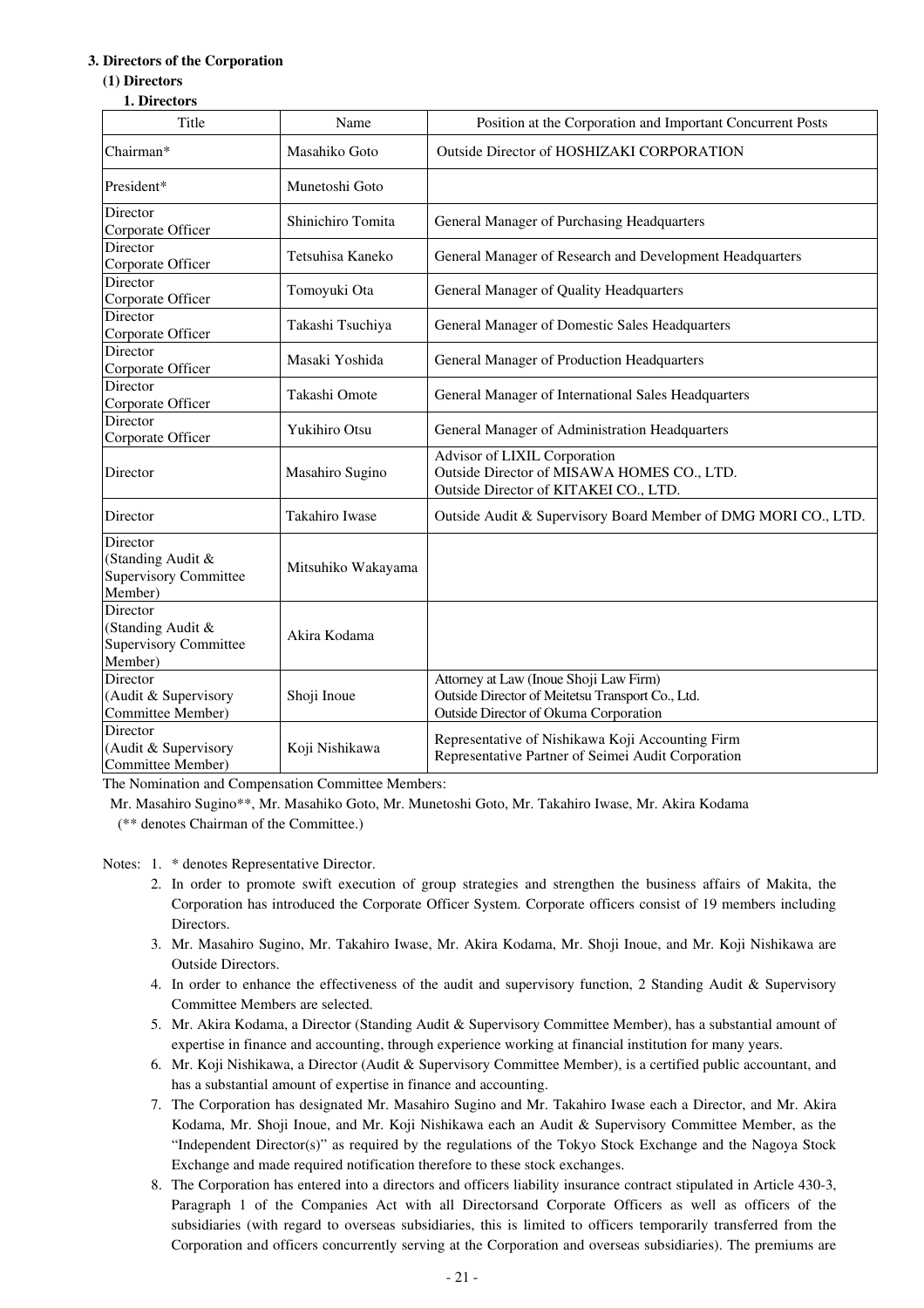paid by the Corporation, including riders. The said insurance contract covers damages caused as a result of the insured executives, etc. assuming responsibilities regarding the execution of their duties or receiving claims pertaining to the pursuit of such responsibilities. Provided, however, that there are certain exemptions; for example, the insurance contract does not cover damages caused as a result of any conduct committed with his or her knowledge that the conduct is in violation of laws and regulations.

# **2. Outline of Liability Limitation Agreement**

With respect to liabilities set forth in Article 423, Paragraph 1 of the Companies Act, the Corporation has entered into a liability limitation agreement with each of the Directors who are Audit & Supervisory Committee Members and each of the Outside Directors which limits the maximum amount of their liabilities to the total amount provided for in each of the items of Article 425, Paragraph 1 of the Companies Act.

|                                                                             |                                      | Total amounts of each type of Compensation and Number of payment recipients |                       |                                                        |                                    |                                                                  |                                    |
|-----------------------------------------------------------------------------|--------------------------------------|-----------------------------------------------------------------------------|-----------------------|--------------------------------------------------------|------------------------------------|------------------------------------------------------------------|------------------------------------|
| Total amounts<br>of<br>Classification                                       | Base                                 | Number of                                                                   |                       | Compensation linked to<br>consolidated business result |                                    | Nonpecuniary Compensation                                        |                                    |
|                                                                             | Compensation<br>(Millions of<br>Yen) | Compensation<br>(Millions of<br>Yen)                                        | payment<br>recipients | <b>Bonuses</b><br>(Millions of Yen)                    | Number of<br>payment<br>recipients | Restricted<br><b>Shares</b><br>Compensation<br>(Millions of Yen) | Number of<br>payment<br>recipients |
| Directors<br>(Excluding)<br>Audit &<br>Supervisory<br>Committee<br>Members) | 366                                  | 108                                                                         | 14                    | 222                                                    | 9                                  | 36                                                               | 11                                 |
| <b>Directors</b><br>(Audit &<br>Supervisory<br>Committee<br>Members)        | 31                                   | 31                                                                          | $\overline{4}$        |                                                        | $\overline{\phantom{a}}$           |                                                                  |                                    |
| Audit $\&$<br>Supervisory<br><b>Board</b><br>Members                        | 10                                   | 10                                                                          | 4                     | $\overline{\phantom{a}}$                               | $\overline{\phantom{a}}$           |                                                                  |                                    |
| Total                                                                       | 407                                  | 149                                                                         | 22                    | 222                                                    | 9                                  | 36                                                               | 11                                 |

#### **(2) Total Amounts of Compensation and Bonus to Directors and Audit & Supervisory Board Members**

Notes: 1. The aggregate amount of base compensation includes the amount of 35 million yen paid to Outside Executives (3 Outside Directors (excluding Directors who are Audit & Supervisory Committee Members), 3 Outside Directors (Audit & Supervisory Committee Members), and 3 Audit & Supervisory Board Members).

- 2. Other than the above, the amount of 146 million yen was paid to 8 Directors who concurrently serve as employees as employee salaries (including bonuses).
- 3. The Corporation terminated the retirement allowance plan for Directors and Audit & Supervisory Board Members as of the conclusion of the Ordinary General Meeting of Shareholders held on June 29, 2006. At such Ordinary General Meeting of Shareholders, it was resolved that retirement allowance for Directors and Audit & Supervisory Board Members were to be paid at the time of each retirement, and it was further resolved that the determination of the specific amount, payment method and other related matters were left to resolutions of the Board of Directors with respect to the Directors and discussion of the Audit & Supervisory Board Members with respect to the Audit & Supervisory Board Members. However, at the meeting of the Board of Directors held on January 29, 2021, it was resolved that the determination of the amount, payment method and other related matters of the retirement allowance for Directors be delegated to the Nomination and Compensation Committee at the time of the actual retirement of the eligible Directors.
- 4. Other than the above, in accordance with the decision of the Nomination and Compensation Committee under the authority delegated by a resolution of the Board of Directors held on January 29, 2021, the amount of 25 million yen as the retirement allowance was paid to 2 Directors who were retired. The amount recorded in the retirement allowance for Directors as of March 31, 2022 is 300 million yen, which will be paid to 1 Director.
- 5. At the Ordinary General Meeting of Shareholders held on June 25, 2021, it was resolved that the maximum amounts of annual compensation for Directors (excluding Directors who are Audit & Supervisory Committee Members) was 240 million yen (excluding the bonus and the amounts paid to Directors who concurrently serve as employees as employee salaries), and that the maximum amounts of annual compensation for Outside Directors was 35 million yen. There were 11 Directors (excluding Directors who are Audit & Supervisory Committee Members) after such Meeting. At such Meeting, it also was resolved that the maximum amounts of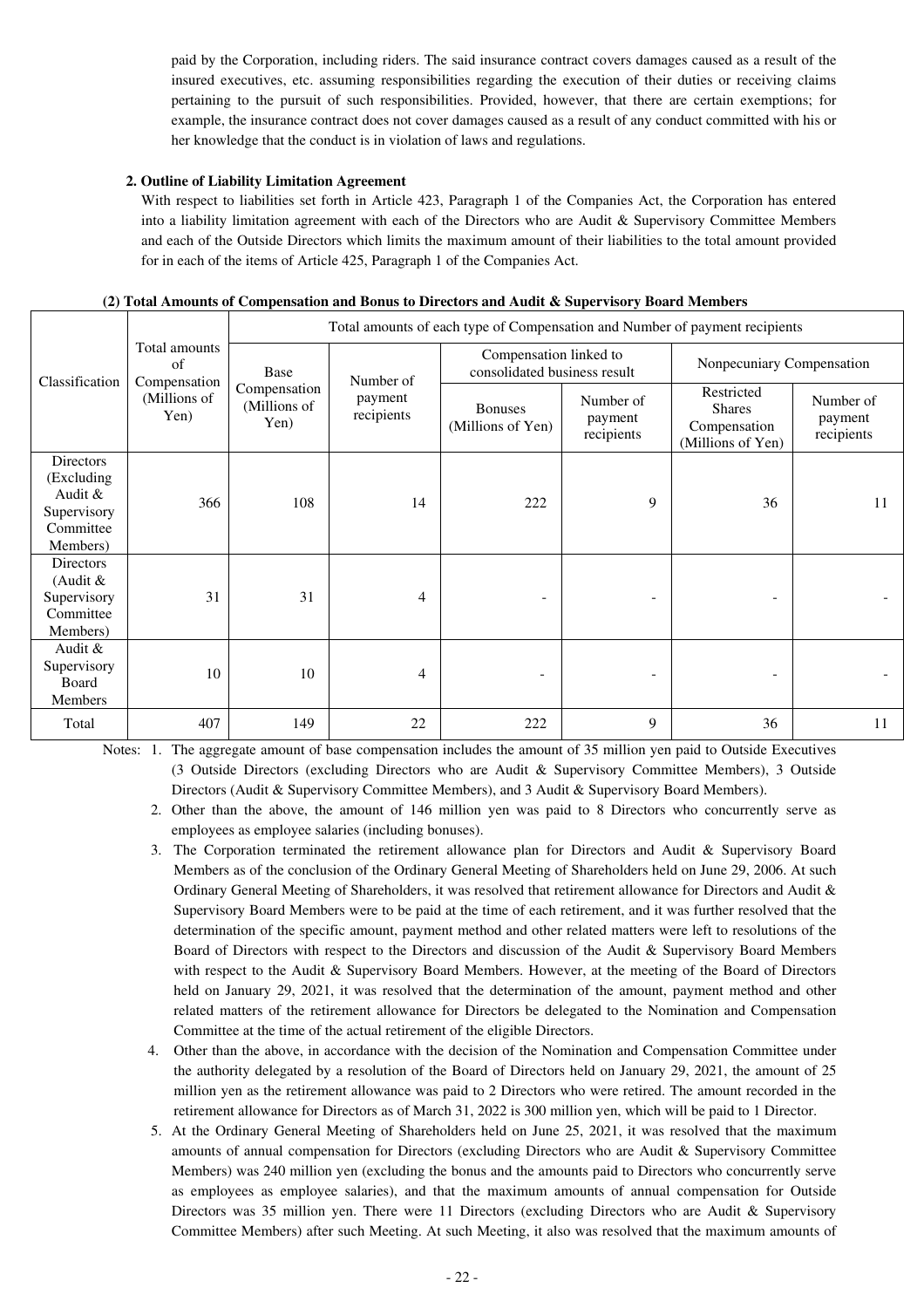annual compensation for Directors who are Audit & Supervisory Committee Members was 60 million yen. There were 4 Directors who are Audit & Supervisory Committee Members. At the Ordinary General Meeting of Shareholders held on May 16, 1989, it was resolved that the maximum amounts of annual compensation for Audit & Supervisory Board Members before transition to a Company with an Audit & Supervisory Committee was 60 million yen. There were 3 Audit & Supervisory Board Members after such Meeting.

6. The Corporation pays bonuses to Directors (excluding Directors who are Audit & Supervisory Committee Members and Outside Directors) as compensation linked to consolidated business result, etc.

For the purpose of management of the Corporation in a manner favorable to shareholders, just as in the case of dividend payment, bonuses are based on the profit attributable to owners of the parent per share (Basic) after certain adjustments reflecting special circumstances. After consulting with and receiving an advice from the Nomination and Compensation Committee, the Board of Directors determines the total amount of bonuses based on a certain formula and submits the total amount of bonuses to the General Meeting of Shareholders. The allocation of bonuses to each Director is determined by the Nomination and Compensation Committee under the authority delegated by a resolution of the Board of Directors, based on performance, positions and other factors. The profit attributable to owners of the parent per share (Basic) after certain adjustments excluding special circumstances in this period is 238.54 yen.

 7. The Corporation grants restricted shares compensation to Directors (excluding Directors who are Audit & Supervisory Committee Members and Outside Directors) as nonpecuniary compensation. The Corporation passed a resolution introducing compensation system by the allotment of restricted shares on the Ordinary General Meeting of Shareholders held on June 25, 2021.

At a time, it was resolved that the maximum total annual amount of monetary compensation receivables to be paid to Eligible Directors as compensation relating to the restricted shares was set at 100 million yen, separately from the compensation set forth in Note 5 above, and that the maximum total number of the restricted shares to be allotted to Eligible Directors in each fiscal year was 100,000 shares. The number of Directors subject to the resolution of this General Meeting of Shareholders is 9 (excluding Directors who are Audit & Supervisory Committee Members and Outside Directors).

 The details of such restricted shares compensation are as described in "(4) Restricted Shares Compensation" (page 25).

The above restricted shares compensation represents the expenses recorded for this period.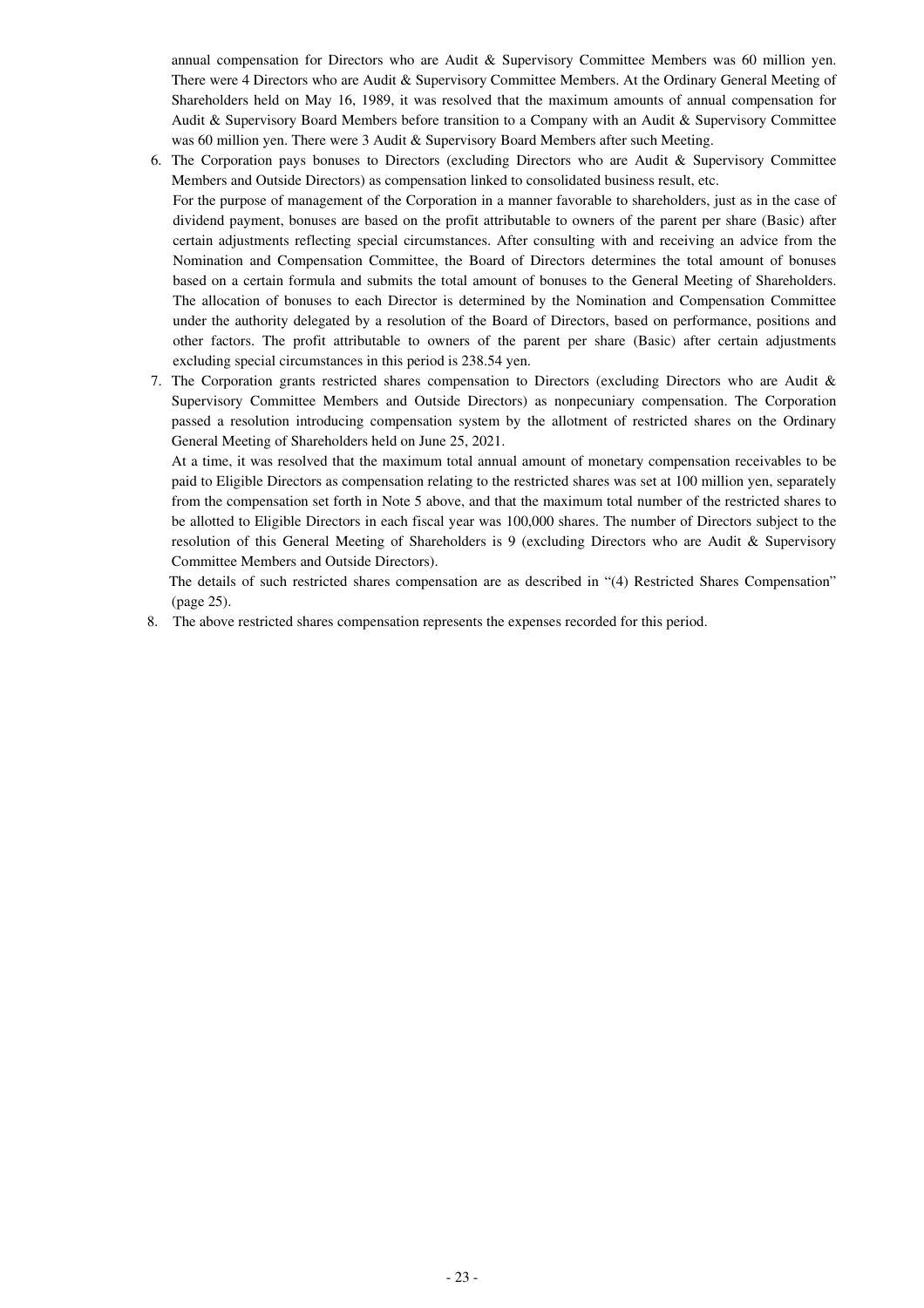#### **(3) Decision-Making Policy on Individual Compensation for Directors and the Delegation of Decision**

1. Matters concerning Decision-Making Policy on Individual Compensation for Directors (excluding Directors who are Audit & Supervisory Committee Members)

After consulting with and receiving an advice from the Nomination and Compensation Committee, at the meeting of the Board of Directors, the amendment of decision-making policy on individual compensation for Directors (excluding Directors who are Audit & Supervisory Committee Members; the same shall apply throughout 1. and 2.) was resolved. The compensation for Directors consists of monthly compensation, bonuses and restricted shares compensation, and for the purpose of provision of sound incentives for improving the corporate value over the medium-to-long term, the Corporation appropriately determines the proportion of the monthly compensation, bonuses and restricted shares compensation.

The compensation for individual Directors for this period (excluding bonuses) is based on the decision-making policy resolved by the Board of Directors. The Board of Directors has judged that the compensation for individual Directors has been determined through the procedures specified in the relevant policy, and the content of such compensation is in line with such policy. At the Board of Directors held on April 27, 2021, the amendment of decision-making policy on individual compensation for Directors such as the replacement of terms was resolved, in order to prepare for the transition to a Company with an Audit & Supervisory Committee.

# 2. Matters concerning Delegation of Decision regarding Compensation for Individual Directors

With respect to monthly compensation and bonuses, decision of the amount of individual compensation for Directors shall be delegated to the Nomination and Compensation Committee pursuant to a resolution by the Board of Directors. The Nomination and Compensation Committee consists of 5 members: Chairman and Representative Director Masahiko Goto, President and Representative Director Munetoshi Goto, Outside Director Masahiro Sugino , Outside Director Takahiro Iwase, and Outside Director (Audit & Supervisory Committee Member) Akira Kodama. The Chairman of the Committee is Outside Director Masahiro Sugino.

The reason that the Board of Directors delegated the decision of the monthly compensation and bonuses for individual Directors to the Nomination and Compensation Committee is to ensure the transparency, objectivity, and fairness of the procedures for decision of the compensation, by entrusting the deliberation and decision to the Nomination and Compensation Committee, whose majority and chairman are an Outside Director independent of the management.

The amount of compensation for individual Directors regarding bonuses in this period is scheduled to be determined by the Nomination and Compensation Committee under the authority delegated by the Board of Directors, through deliberation in a diversified manner, including considering the consistency with the decision-making policy. The Board of Directors has respected such determination and judged that it is in line with the decision-making policy on individual compensation for Directors.

Note: With respect to the decision of the amount of individual compensation for Directors regarding monthly compensation up to June 2021, the amount of monthly compensation for each Director is determined by Chairman and Representative Director Masahiko Goto under the authority delegated by the Board of Directors, upon consultation with other Directors and based on certain rules, such as taking into account performance, positions, increase of employee salary and other factors, within the scope of the maximum amount of compensation resolved by the General Meeting of Shareholders. This amount of compensation is based on the decision-making policy resolved by The Board of Directors. The Board of Directors has judged that the compensation for individual Directors has been determined through the procedures specified in the relevant policy, and the content of such compensation is in line with such policy.The reason for delegating the authority to the Chairman and Representative Director is that the Corporation has judged that he is able to determine the amount of compensation for officers upon comprehensive consideration. The amount of compensation for individual Directors regarding monthly compensation from July 2021 has been determined by the Nomination and Compensation Committee under the authority delegated by a resolution of the Board of Directors, based on the decision-making policy after the amendment pursuant to a resolution of the Board of Directors.

#### 3. Compensation to Directors who are Audit & Supervisory Committee Members

Full amount of the compensation to Directors who are Audit & Supervisory Committee Members is fixed so that the independence of the Audit & Supervisory Committee Members from the management can be secured and the specific amount for each Director who is Audit & Supervisory Committee Member is decided through discussions among Directors who are Audit & Supervisory Committee Members.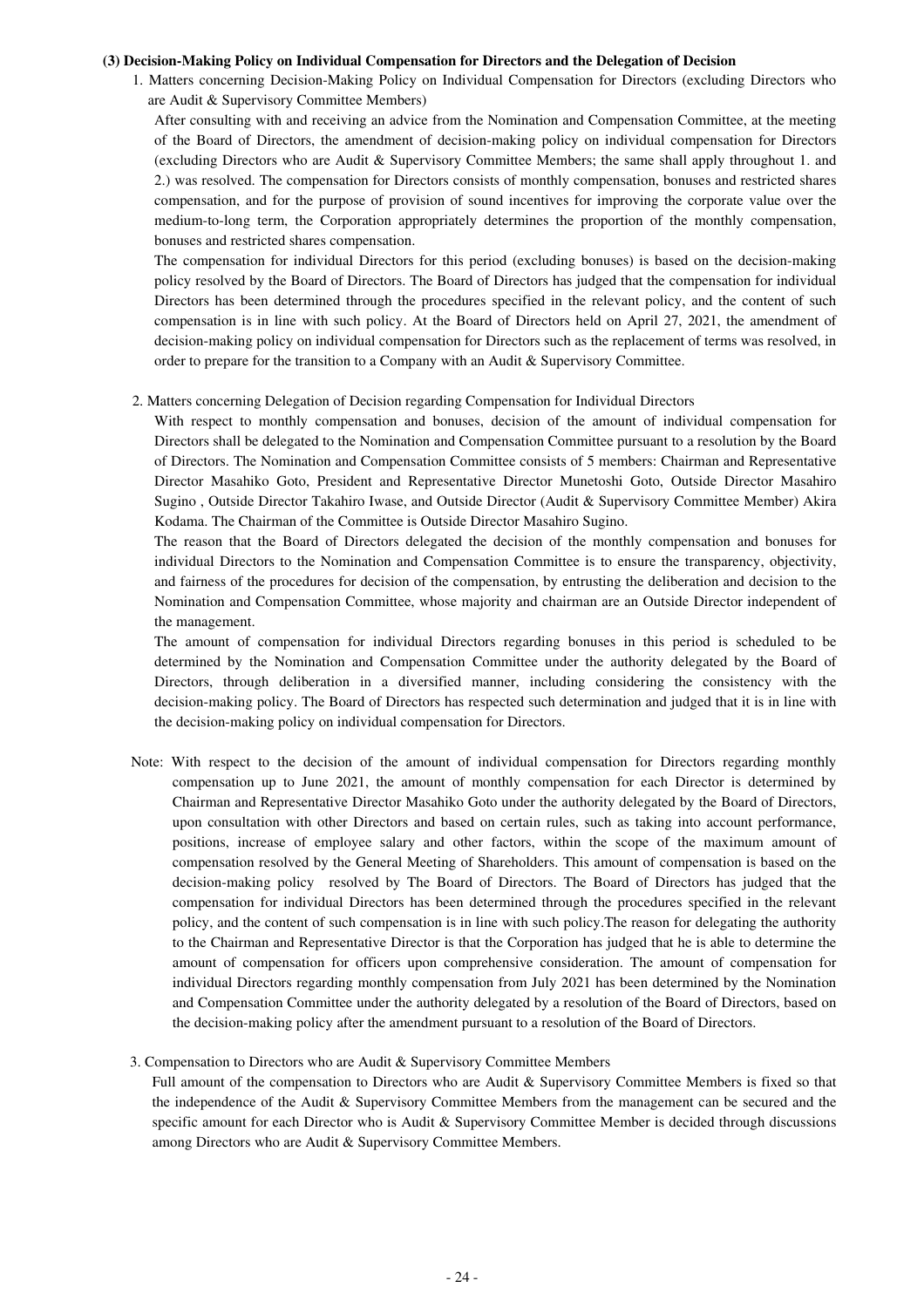## **(4) Restricted Shares Compensation**

# 1. Description of Restricted Shares Compensation

 Restricted shares compensation is introduced to Directors who are Audit & Supervisory Committee Members and Directors (excluding Outside Directors) (hereinafter collectively referred to as the "Eligible Directors") in order to allow Eligible Directors to share the risks and benefits of stock price fluctuations with shareholders to a greater extent and further enhance their motivation to contribute to improving the stock price and the corporate value of the Corporation.

 The allotment of restricted shares to each Eligible Director is decided based on position, etc. at the Board of Directors after consulting with and receiving an advice from the Nomination and Compensation Committee. The restricted shares are granted at a certain time each year.

# 2. Details regarding transfer restrictions

Eligible Directors to whom the restricted shares have been allotted shall not transfer such allotted shares (hereinafter referred to as the "Allotted Shares") to third parties, establish a pledge or a security interest on the shares, use them as an inter vivos gift, bequest them to another party, or otherwise dispose of the Allotted Shares (hereinafter referred to as "Transfer Restrictions") for a period of 50 years (hereinafter referred to as the "Transfer Restrictions Period").

# 3. Gratis acquisition of the restricted shares

The Corporation shall acquire the restricted shares without compensation if an Eligible Director who has been allotted the Allotted Shares retires as a Director of the Corporation anytime between the initial day of the Transfer Restrictions Period until the day preceding the first subsequent Ordinary General Meeting of Shareholders, except when there are reasons deemed legitimate by the Board of Directors.

In addition, the Corporation shall rightly acquire any of the Allotted Shares without compensation for which the Transfer Restrictions have not been removed in accordance with the reasons set forth in "4." below at the expiration of the Transfer Restrictions Period in "2." above.

# 4. Removal of Transfer Restrictions

The Corporation will remove Transfer Restrictions on all the Allotted Shares upon expiration of the Transfer Restrictions Period if an Eligible Director who has been allotted the restricted shares continues to hold the position of a Director of the Corporation from the initial day of the Transfer Restrictions Period until the day of the first subsequent Ordinary General Meeting of Shareholders.

However, if said Eligible Director has continued to hold the position of a Director of the Corporation upon expiration of the Transfer Restrictions Period, the Transfer Restrictions will not be removed on all the Allotted Shares held by said Eligible Transfer upon said expiration.

If said Eligible Director retires as a Director of the Corporation before the expiration of the Transfer Restrictions Period for reasons deemed legitimate by the Board of Directors, the number of the Allotted Shares for which the Transfer Restrictions will be removed and the timing of the removal of Transfer Restrictions shall be reasonably adjusted as needed.

## 5. Delivered Restricted Shares Compensation Status

 This is as described in "2.(5) Shares granted to Directors of the Corporation in consideration of the performance of duties in this period" (page 20).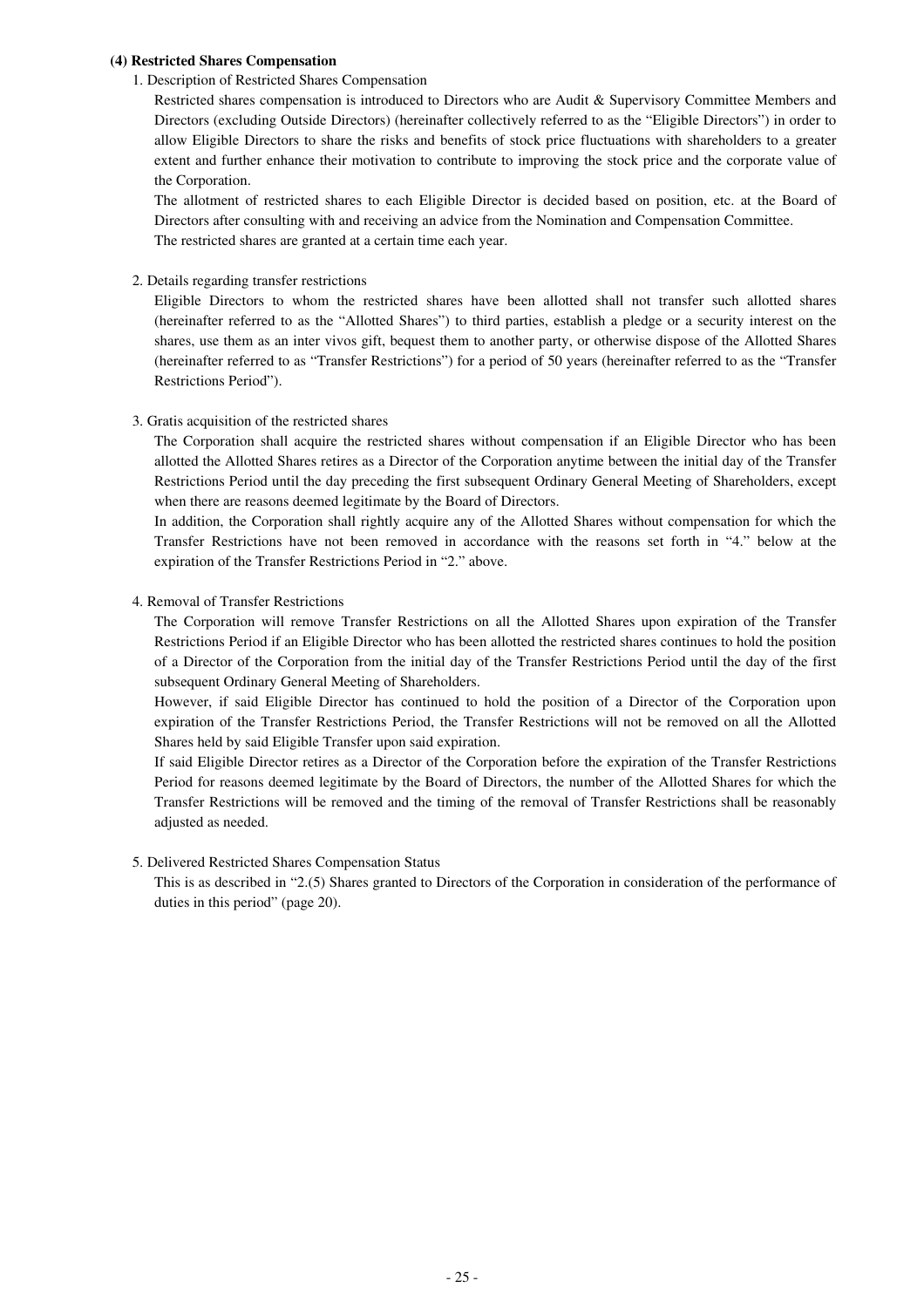# **(5) Outside Directors**

# 1. Relation between important organization of concurrent post and the Corporation

There is no special interest between important organization of concurrent post and the Corporation.

# 2. Major activities during this period

| Classification | Name            | Attendance rate of the<br><b>Board of Directors</b><br>meetings<br>(total attended<br>/ total held) | Attendance rate of the<br>Audit & Supervisory<br>Board meetings<br>(total attended<br>/ total held) | Attendance rate of the<br>Audit& Supervisory<br>Committee meetings<br>(total attended<br>/ total held) | Major activities                                                                                                                                                                                                                                                                                                                                                                                                                                                                                                                                                                                                                                                                                                                                                                                                                       |
|----------------|-----------------|-----------------------------------------------------------------------------------------------------|-----------------------------------------------------------------------------------------------------|--------------------------------------------------------------------------------------------------------|----------------------------------------------------------------------------------------------------------------------------------------------------------------------------------------------------------------------------------------------------------------------------------------------------------------------------------------------------------------------------------------------------------------------------------------------------------------------------------------------------------------------------------------------------------------------------------------------------------------------------------------------------------------------------------------------------------------------------------------------------------------------------------------------------------------------------------------|
| Director       | Masahiro Sugino | 100%<br>(12/12)                                                                                     |                                                                                                     |                                                                                                        | He has a thorough experience<br>of corporate management,<br>and broad insight because he<br>has participated in the<br>management of LIXIL Group<br>Companies for many years,<br>and expressed his opinions<br>from the perspective at the<br>Board of Directors of the<br>Corporation.<br>So, he contributed to<br>decision-making from<br>various viewpoints at the<br>Board of Directors and<br>enhancement of the<br>supervisory function for the<br>management, and performed<br>his appropriate role as<br>Outside Director.<br>As chairman of the<br>Nomination and<br>Compensation Committee, he<br>contributes to ensuring<br>transparency, objectivity and<br>fairness in the determination<br>of candidates and<br>compensation for Directors<br>(excluding Directors who are<br>Audit & Supervisory<br>Committee members). |
| Director       | Takahiro Iwase  | 90%<br>(9/10)                                                                                       |                                                                                                     |                                                                                                        | He has a thorough experience<br>of corporate management and<br>broad insight because he has<br>participated in the<br>management of core<br>companies of the Toyota<br>Group for many years, and<br>expressed his opinions from<br>the perspective at the Board<br>of Directors of the<br>Corporation.<br>So, he contributed to<br>decision-making from<br>various viewpoints at the<br>Board of Directors and<br>enhancement of the<br>supervisory function for the<br>management, and performed<br>his appropriate role as<br>Outside Director.<br>As Member of the<br>Nomination and<br>Compensation Committee, he<br>contributes to ensuring<br>transparency, objectivity and<br>fairness in the determination<br>of compensation for<br>Directors (excluding<br>Directors who are Audit &<br>Supervisory Committee<br>members).   |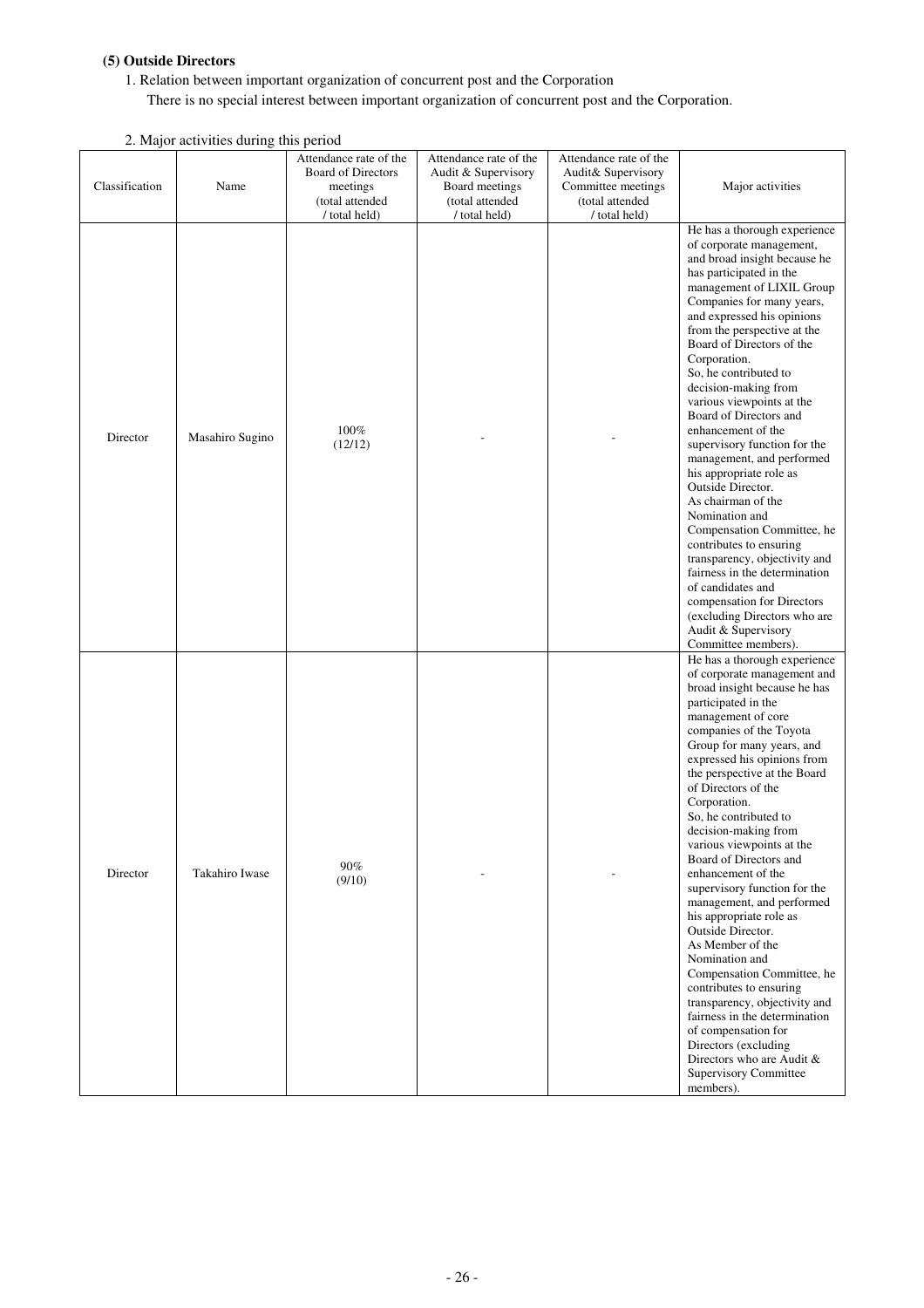| Director<br>(Audit&<br>Supervisory<br>Committee<br>Member) | Akira Kodama   | 100%<br>(12/12) | 100%<br>(4/4) | 100%<br>(10/10) | He has many years of<br>experience at financial<br>institutions and expertise in<br>accounting and so on, and<br>expressed his opinions from<br>the perspective at the Board<br>of Directors and the Audit &<br>Supervisory Committee.<br>So, he contributed to<br>decision-making from<br>various viewpoints at the<br>Board of Directors and<br>enhancement of the<br>supervisory function for the<br>management, and performed<br>his appropriate role as<br>Outside Director who is<br>Standing Audit &<br>Supervisory Committee<br>Member.<br>As Member of the<br>Nomination and<br>Compensation Committee, he<br>contributes to ensuring<br>transparency, objectivity and<br>fairness in the determination<br>of candidates and<br>compensation for Directors<br>(excluding Directors who are<br>Audit & Supervisory<br>Committee members). |
|------------------------------------------------------------|----------------|-----------------|---------------|-----------------|---------------------------------------------------------------------------------------------------------------------------------------------------------------------------------------------------------------------------------------------------------------------------------------------------------------------------------------------------------------------------------------------------------------------------------------------------------------------------------------------------------------------------------------------------------------------------------------------------------------------------------------------------------------------------------------------------------------------------------------------------------------------------------------------------------------------------------------------------|
| Director<br>(Audit&<br>Supervisory<br>Committee<br>Member) | Shoji Inoue    | 100%<br>(12/12) | 100%<br>(4/4) | 100%<br>(10/10) | He has extensive knowledge<br>and expertise gained through<br>his practice as attorney at<br>law, and expressed his<br>opinions from the<br>perspective at the Board of<br>Directors and the Audit &<br>Supervisory Committee.<br>So, he contributed to<br>decision-making from<br>various viewpoints at the<br>Board of Directors and<br>enhancement of the audit and<br>supervisory function for the<br>management, and performed<br>his appropriate role as<br>Outside Director who is<br>Audit & Supervisory<br>Committee Member.                                                                                                                                                                                                                                                                                                             |
| Director<br>(Audit&<br>Supervisory<br>Committee<br>Member) | Koji Nishikawa | 100%<br>(10/10) |               | 100%<br>(10/10) | He has extensive knowledge<br>and expertise in corporate<br>accounting audits as a<br>certified public accountant<br>and expressed his opinions<br>from the perspective at the<br>Board of Directors and the<br>Audit & Supervisory<br>Committee.<br>So, he contributed to<br>decision-making from<br>various viewpoints at the<br>Board of Directors and<br>enhancement of the audit and<br>supervisory function for the<br>management, and performed<br>his appropriate role as<br>Outside Director who is<br>Audit & Supervisory<br>Committee Member.                                                                                                                                                                                                                                                                                          |

Note: The Attendance rates of Mr. Takahiro Iwase and Mr. Koji Nishikawa, an Outside Directors, show after assumption on June 25, 2021.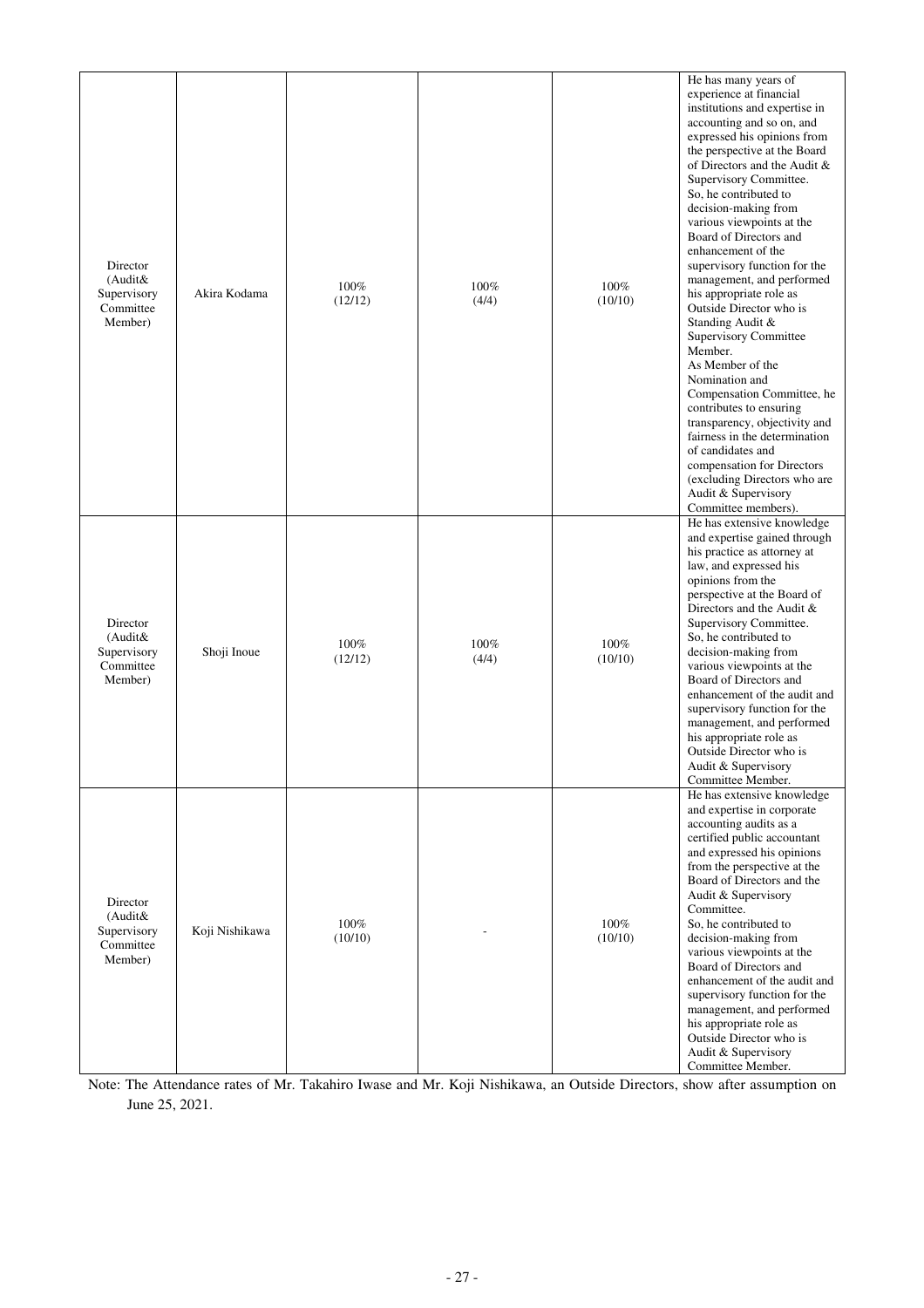# **4. Accounting Auditor**

# **(1) Name of Accounting Auditor:** KPMG AZSA LLC

## **(2) Compensation and Other Amounts**

|                                                                                                                                   | Amount of payment<br>(Millions of Yen) |
|-----------------------------------------------------------------------------------------------------------------------------------|----------------------------------------|
| 1. Compensation and other amounts to the Accounting Auditor for this period                                                       | 124                                    |
| 2. Total amount of cash and other financial benefits payable by the Corporation<br>and its subsidiaries to the Accounting Auditor | 124                                    |

- Notes: 1. As the audit agreement between the Corporation and its accounting auditors does not differentiate compensation for audit under the Companies Act from the one for audit under Financial Instruments and Exchange Law, the amount shown in 1. above represents total compensation and other amounts for both audits.
	- 2. The Audit & Supervisory Board agreed to compensation to Accounting Auditors as stipulated in Article 399, Paragraph 1 of the Companies Act at the Audit & Supervisory Board held on May 21, 2021, after examination of their performance of accounting audit services and basis for the calculation of the estimated amount of their compensation in the prior years, which examination was made in line with the "Practical Guidelines for Cooperation with Accounting Auditors" released by the Japan Audit & Supervisory Board Members Association.
	- 3. KPMG AZSA LLC is a member firm in Japan of KPMG International and the accounting audits of all principal subsidiaries of the Corporation are conducted by member firms of KPMG International.

# **(3) Contents of Non-Audit Services**

None.

# **(4) Decision-Making Policy on Dismissal or Non-Reappointment of Accounting Auditor**

If the accounting auditor falls under any of the events prescribed in each of the items of Article 340, Paragraph 1 of the Companies Act, the Audit & Supervisory Committee shall dismiss such accounting auditor with the consent of all the Audit & Supervisory Committee Members. In the case of such dismissal, the Audit & Supervisory Committee Members selected by the Audit & Supervisory Committee shall reported such dismissal and the reasons to the first General Meeting of Shareholders to be held after such dismissal.

In addition, if it is identified as difficult for the accounting auditor to properly conduct audits as a result of any reason that may harm the independence of the accounting auditor, the Audit & Supervisory Committee will decide the details of the agenda concerning the non-reappointment of such accounting auditor that is to be submitted to a General Meeting of Shareholders, and pursuant to such decision, the Board of Directors will submit the agenda concerning the non-reappointment of such accounting auditor to the General Meeting of Shareholders.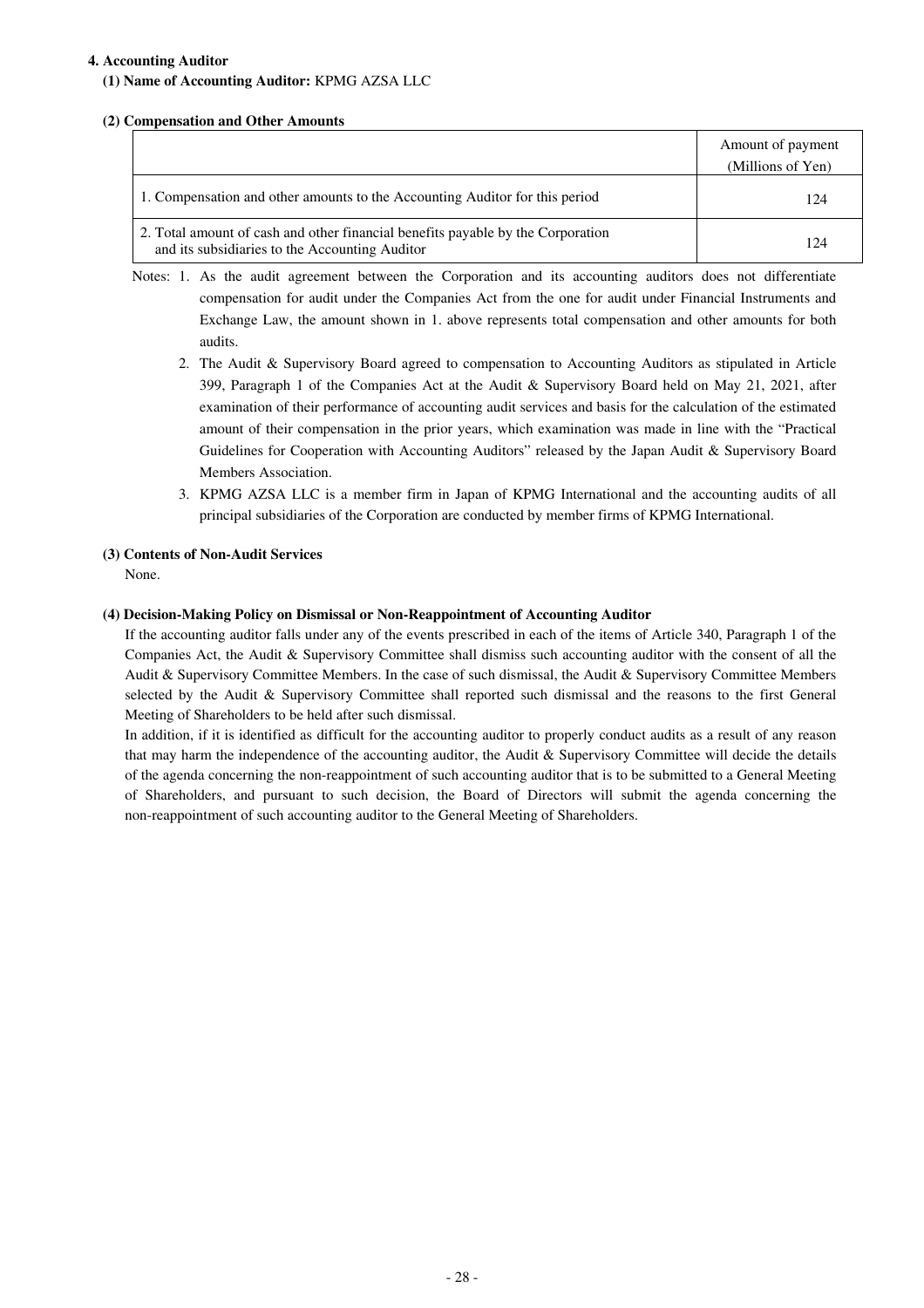# **5. Systems and Policies of the Corporation**

## **(1) Systems to ensure that Corporation's operation will be conducted appropriately**

- 1. Systems to ensure that the duties of Directors and employees are executed in compliance with laws and regulations and the Articles of Incorporation
	- (i) The Board of Directors establishes the "Code of Ethics" and the "Guideline to the Code of Ethics for Makita" as the principles for all Executives, and employees of Makita and each of the Directors shall keep all Corporate Officers and employees informed of and in compliance with such ethics.
	- (ii) In order to ensure corporate ethics and compliance, Makita establishes the "Regulations Regarding Corporate Ethics Help Line (Internal Reporting)," sets contact points both internally and outside Makita, and builds a system to discover internal problems. In addition, an inquiry point shall be established on the Makita's website, to receive opinions and suggestions from outside Makita concerning accounting, internal controls and auditing.
	- (iii) An Internal Audit Division conducts internal audit as deemed necessary.
- 2. Systems concerning the retention and management of information regarding the execution of duties by Directors Information regarding the execution of duties by Directors shall be appropriately kept and managed in accordance with internal regulations such as the Regulations of the Board of Directors and the Regulations on Corporate Approval. Directors shall have access to such information.
- 3. Rules and other systems for risk management
	- (i) Each Director has the power and responsibility to build a risk management system in Makita in the business areas of which they are in charge, and in the case where a significant event affecting the management of Makita arises, the Director shall report such event to the Board of Directors and the Audit & Supervisory Committee.
	- (ii) Rules and guidelines on risk management regarding quality control, accident prevention, cash management and others, shall be established as necessary and operated by each department.
- 4. Systems to ensure the efficient execution of Director's duties
	- (i) A regular meeting of the Board of Directors shall be held once a month and extraordinary meetings shall be held whenever necessary. In addition, pursuant to management policy decided by the Board of Directors, priority targets shall be established for each department in each period. Each Director shall execute his duty to accomplish relevant target and the Board of Directors shall oversight the progress and performance thereof.
	- (ii) The Board of Directors establishes standards concerning management structure and organization, positions, divisions of functions and duties and powers, which constitutes the basis for implementing management policy, and operates business systematically and efficiently.
	- (iii) The Board of Directors introduces the Corporate Officer System in order to promptly implement Makita strategy and strengthen the operational organization, and thereby make the business operation flexible and efficient.
	- (iv) Makita assigns respective liaison departments to all subsidiaries within the Corporation, and makes efforts to enhance group-wide management efficiency through discussions and consultations, information exchanges with the objective of efficiently operating subsidiaries.
- 5. Systems to ensure the adequacy of business operations within Makita
	- (i) Each of all subsidiaries is under control of Directors who are in charge of such subsidiary and important management matters and matters concerning misconduct shall be reported appropriately to such Director in accordance with the Reporting Policy. The Director who is in charge of such subsidiary, upon receipt of such report, shall inform the Board of Directors of the status of supervision when necessary.
	- (ii) To ensure the credibility of financial reporting, the Corporation establishes policies on documentation and assessment of internal controls of financial reporting of Makita and evaluates the effectiveness of said policies.
	- (iii) For supervision and review of internal control systems of Makita by the Audit & Supervisory Committee, a system shall be established for the Audit & Supervisory Committee to cooperate with the Internal Audit Division and other related division and to receive report from Accounting Auditors.
- 6. Matters concerning employees posted to assist the duties of the Audit & Supervisory Committee

As employees assisting the duties of the Audit & Supervisory Committee, necessary personnel shall be posted to assist the duties of the Audit & Supervisory Committee.

7. Matters to ensure the independence of employees from Directors (excluding Directors who are Audit &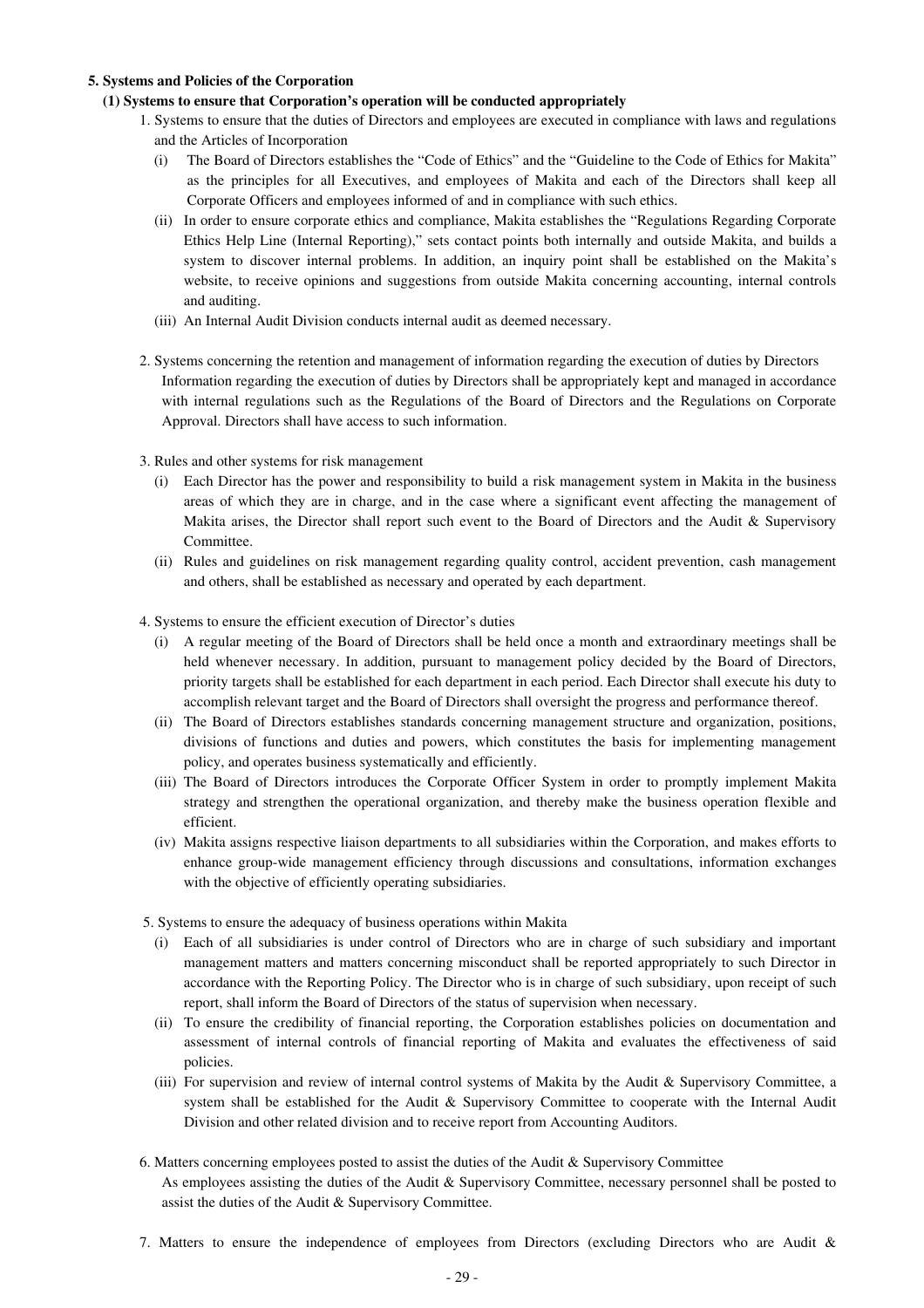Supervisory Committee Members), as stated in the preceding item, and the effectiveness of directions given by Audit & Supervisory Committee to those employees

- (i) Employees assisting the duties of the Audit& Supervisory Committee shall not work concurrently at other divisions, but shall exclusively follow directions from the Audit & Supervisory Committee.
- (ii) In order to ensure the independence of such employees from Directors, the consent of the Audit & Supervisory Committee is required for matters concering the appointment and change of such employees.
- 8. Systems in accordance with which the Directors (excluding Directors who are Audit & Supervisory Committee Members) and employees report to the Audit & Supervisory Committee , other systems concerning reports to the Audit & Supervisory Committee and systems to ensure that Directors and employees who make a report are not treated unfairly because of the report
	- (i) Directors, Corporate Officers and employees of Makita shall report to the Audit & Supervisory Committee with respect to matters that may cause significant damage to Makita, important management matters, matters concerning misconduct, status of structures and operation of the internal control system, and the operation of internal reporting system and the results of reports received under such system.
	- (ii) The Corporation shall prepare a system that enables the Audit & Supervisory Committee Members selected by the Audit & Supervisory Committee of the Corporation to request reports from Directors, Corporate Officers and employees of Makita when necessary and allows the Audit & Supervisory Committee to exchange opinions with the Directors and Accounting Auditors of Makita.
	- (iii) The Corporation prohibits any unfair treatment of Directors, Corporate Officers, and employees of Makita who make a report to the Audit & Supervisory Committee as a result of such report, and ensures all Directors, Corporate Officers, and employees of Makita are informed to that effect.
- 9. Other systems to ensure that audits by the Audit & Supervisory Committee will be conducted effectively
	- (i) In order to enhance the supervisory function of the Audit & Supervisory Committee over Accounting Auditors, "Policies and Procedures concerning Prior Approval of Auditing and Non-Auditing Services" shall be established. In addition, to ensure that audits by the Audit & Supervisory Committee will be conducted effectively, audit shall be conducted in accordance with Standards for audit, etc. by the Audit & Supervisory Committee.
	- (ii) Full amount of the compensation to Directors who are Audit & Supervisory Committee Members shall be fixed so that the independence of the the Audit & Supervisory Committee can be secured.
	- (iii) Expenses related to executing the duties of the Audit & Supervisory Committee Members (limited to those related to executing the duties of the Audit & Supervisory Committee) are securely budgeted each fiscal year and borne by the Corporation.

10. Systems to ensure elimination of antisocial forces

- (i) From the viewpoint of corporate social responsibility, Makita will consistently take a resolute stance against involvement in, and have absolutely no relationship with, the activities of antisocial forces that may threaten the order and the security of civil society.
- (ii) Makita's policy of "no intervention by antisocial forces has been permitted" is publicly announced, both internally and outside the Corporation, by expressly stipulating such in the management policy/quality policy and by displaying such on the Corporation's website.
- (iii) Ban on transactions with antisocial forces is expressly stated in the "Guidelines to the Code of Ethics for Makita" which prescribes the standards for officer and employee conduct applicable in the execution of their tasks. Each Director shall keep all Corporate Officers and employees informed of and in compliance with such prohibition.
- (iv) The Corporation has been liaising closely with the police and external related organizations, including the Public Interest Incorporated Foundation for Aichi Residents' Conference for Violence, and endeavors to prevent any involvement in activities of antisocial forces, any damage caused thereby, and others.
- (v) In addition to collecting information relevant to activities of antisocial forces from the police and external related organizations, the Corporation voluntarily participates in seminars. Also, the Corporation endeavors to share information within the Corporation and related departments of Makita.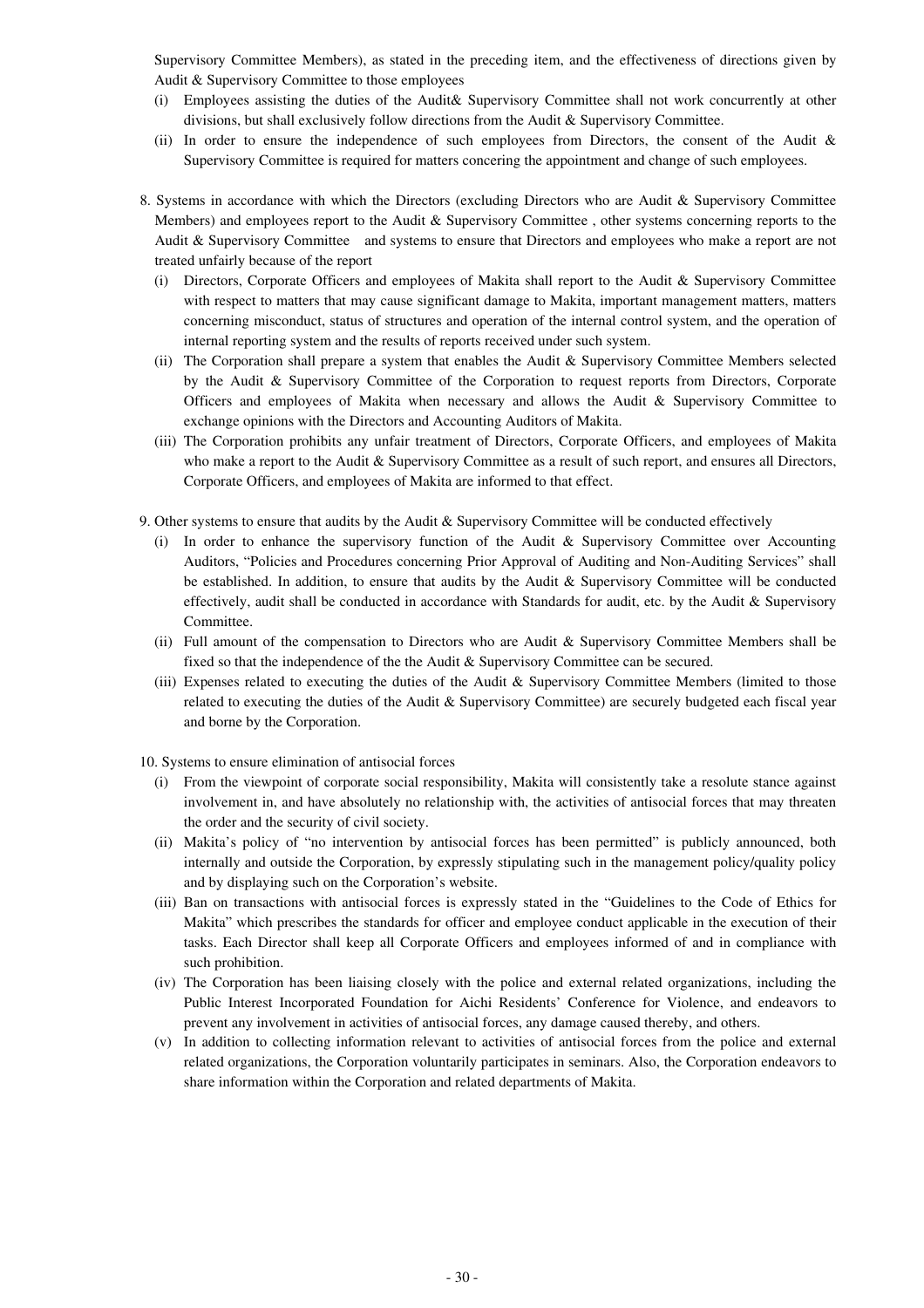**(2) Implementation status of systems necessary for ensuring that the Corporation's operations are conducted appropriately** 

# 1. Compliance

- (i) The Corporation keeps all officers and employees of Makita informed and provides training on the "Code of Ethics," "Guidelines to the Code of Ethics for Makita," and "Regulations Regarding Corporate Ethics Help Line (Internal Reporting)," on a continual basis.
- (ii) The Corporation conducts a questionnaire survey of all employees to raise awareness about the importance of compliance and have them better understand the "Code of Ethics."

# 2. Risk management

The Disclosure Committee meetings are held periodically during this period, at which Representative Directors, Directors in charge, Directors who are Standing Audit & Supervisory Committee Members, and General Managers of Internal Audit Division and respective departments of the Corporation meet to detect and extract and examine risks involved in the business activities of Makita.

# 3. Internal audits

- (i) The Internal Audit Division carries out internal audits of Makita, and reported their results to the Audit & Supervisory Committee and the management.
- (ii) The Corporation has established a framework under which any deficiency in internal controls found during an internal control audit is appropriately corrected or redressed in a timely manner.

4. Systems to ensure the efficient execution of Directors' duties

- (i) The Board of Directors approves annual targets set by each department and oversees their progress toward achievement.
- (ii) Corporate Officers in charge of operation (19 officers as of March 31, 2022, including 6 officers overseas) are assigned to major departments in order to operate business systematically and efficiently.

# 5. Duties of the Audit & Supervisory Committee Members

- (i) The Audit & Supervisory Committee meet Accounting Auditors and exchange information every quarter.
- (ii) The Audit & Supervisory Committee have individual interviews with Directors (excluding Directors who are Audit & Supervisory Committee Members) to exchange information.
- (iii) Expenses necessary for executing the Audit & Supervisory Committee Members' duties (limited to those related to executing the duties of the Audit & Supervisory Committee) are handled promptly at the request of Audit & Supervisory Committee Members.

# **(3) The policy regarding dividend payment**

The Corporation has its basic policy for profit distribution to propose the dividends with a target consolidated dividend payout ratio of at least 30% of profit, with a minimum amount for annual total dividends at 10 yen per share; provided, however, that if special circumstances arise, the amount of dividends will be determined based on profit attributable to owners of the parent per share (Basic) after certain adjustments reflecting such circumstances. With respect to repurchases of its outstanding shares, the Corporation aims to implement a flexible capital policy, augment the efficiency of its capital employment, and thereby boost shareholder profit. Also the Corporation continues to consider execution of own share repurchases in light of trends in stock prices.

The Corporation intends to maintain a financial position strong enough to withstand the challenges associated with changes in its business environment and other changes and allocate funds for strategic investments aimed at expanding its global operations.

There was a provision in the Articles of Incorporation stipulating that the Corporation may, by a resolution of the Board of Directors, pay interim dividends, the record date of which was the 30th day of September each year. However, at the 109th Ordinary General Meeting of Shareholders held on June 25, 2021, the Corporation resolved a Partial Amendment to the Articles of Incorporation, and stipulated that, unless otherwise provided for in laws and regulations, the Corporation may, by a resolution of the Board of Directors, carry out the matters provided for in each item of Article 459, Paragraph 1 of the Companies Act, including dividends from surplus. Even after the amendment to the Articles of Incorporation, year-end dividends will, in principle, continue to be determined at the General Meeting of Shareholders.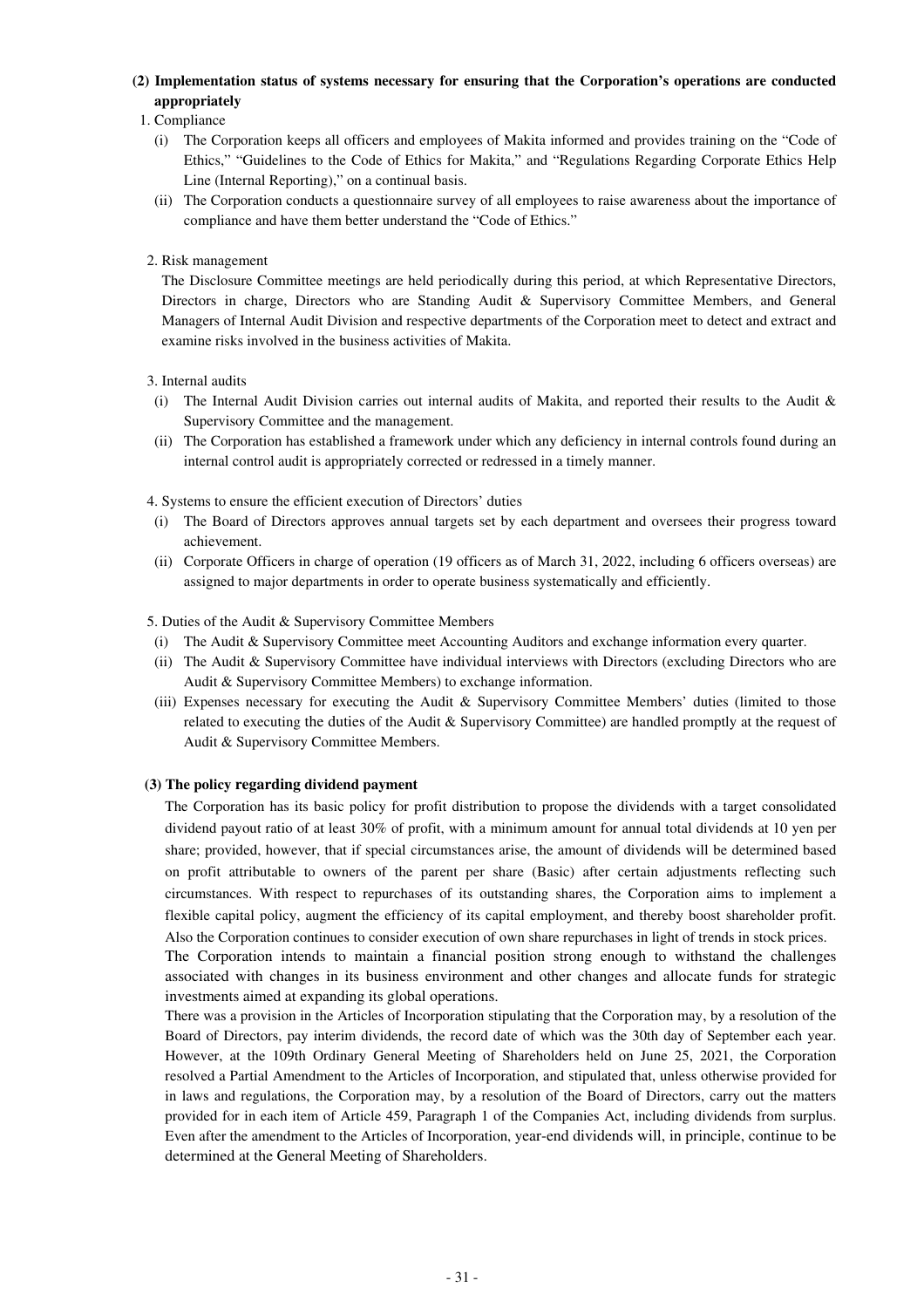# **CONSOLIDATED BALANCE SHEET**

(As of March 31, 2022)

|                                         |           | (Millions of Yen)                                    |           |
|-----------------------------------------|-----------|------------------------------------------------------|-----------|
| (Assets)                                |           | (Liabilities)                                        |           |
| <b>Current assets</b>                   | 684,959   | <b>Current liabilities</b>                           | 224,165   |
| Cash and cash equivalents               | 71,057    | Trade payables and other payables                    | 67,274    |
| Trade receivables and other receivables | 117,541   | Borrowings                                           | 79,674    |
| Inventories                             | 475,128   | Other financial liabilities                          | 9,888     |
| Other financial assets                  | 5,281     | Income taxes payable                                 | 14,767    |
| Other current assets                    | 15,952    | Provisions                                           | 4,381     |
| <b>Non-current assets</b>               | 322,538   | Other current liabilities                            | 48,181    |
| Property, plant and equipment           | 243,636   | <b>Non-current liabilities</b>                       | 30,802    |
| Goodwill and intangible assets          | 10,085    | Retirement benefit liabilities                       | 3,160     |
| Other financial assets                  | 41,545    | Other financial liabilities                          | 13,954    |
| Retirement benefit asset                | 11,286    | Provisions                                           | 1,595     |
| Deferred income taxes                   | 12,238    | Deferred tax liabilities                             | 11,888    |
| Other non-current assets                | 3,748     | Other non-current liabilities                        | 205       |
|                                         |           | <b>Total liabilities</b>                             | 254,967   |
|                                         |           | (Equity)                                             |           |
|                                         |           | Common stock                                         | 23,805    |
|                                         |           | Additional paid-in capital                           | 45,585    |
|                                         |           | Retained earnings                                    | 640,577   |
|                                         |           | Treasury stock, at cost                              | (11,540)  |
|                                         |           | Other components of equity                           | 47,917    |
|                                         |           | Total equity attributable to owners of the<br>parent | 746,344   |
|                                         |           | Non-controlling interest                             | 6,186     |
|                                         |           | <b>Total equity</b>                                  | 752,530   |
| <b>Total assets</b>                     | 1,007,497 | <b>Total liabilities and equity</b>                  | 1,007,497 |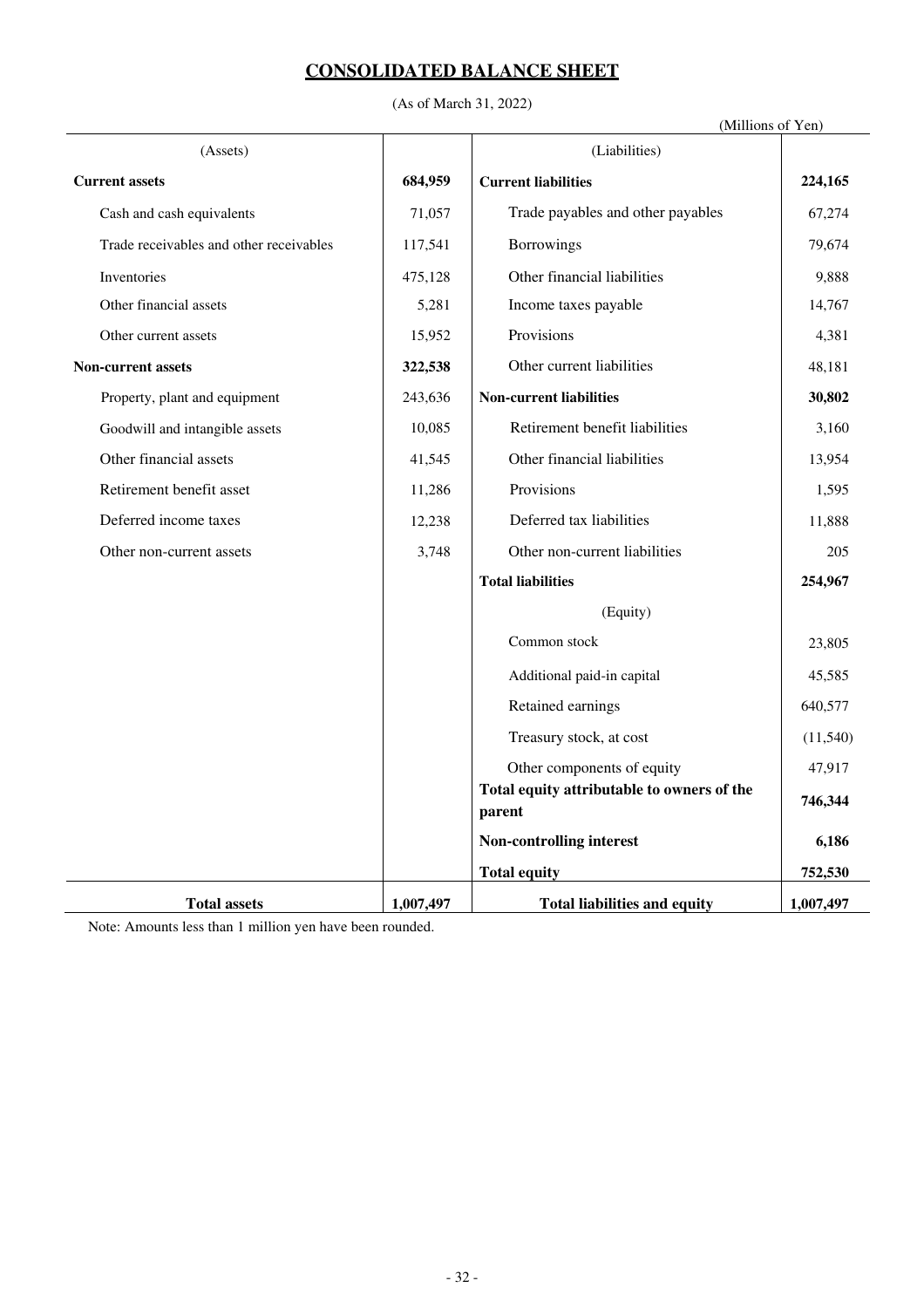# **CONSOLIDATED STATEMENT OF INCOME**

(From April 1, 2021 to March 31, 2022)

|                                                  | (Millions of Yen) |
|--------------------------------------------------|-------------------|
| <b>REVENUE</b>                                   | 739,260           |
| Cost of sales                                    | (510, 942)        |
| <b>GROSS PROFIT</b>                              | 228,318           |
| Selling, general, administrative and others, net | (136,590)         |
| OPERATING PROFIT                                 | 91,728            |
| Financial income                                 | 1,937             |
| Financial expenses                               | (1,182)           |
| PROFIT BEFORE INCOME TAXES                       | 92,483            |
| Income tax expenses                              | (27, 146)         |
| <b>PROFIT</b>                                    | 65,337            |
|                                                  |                   |
| Profit attributable to:                          |                   |
| Owners of the parent                             | 64,770            |
| Non-controlling interests                        | 567               |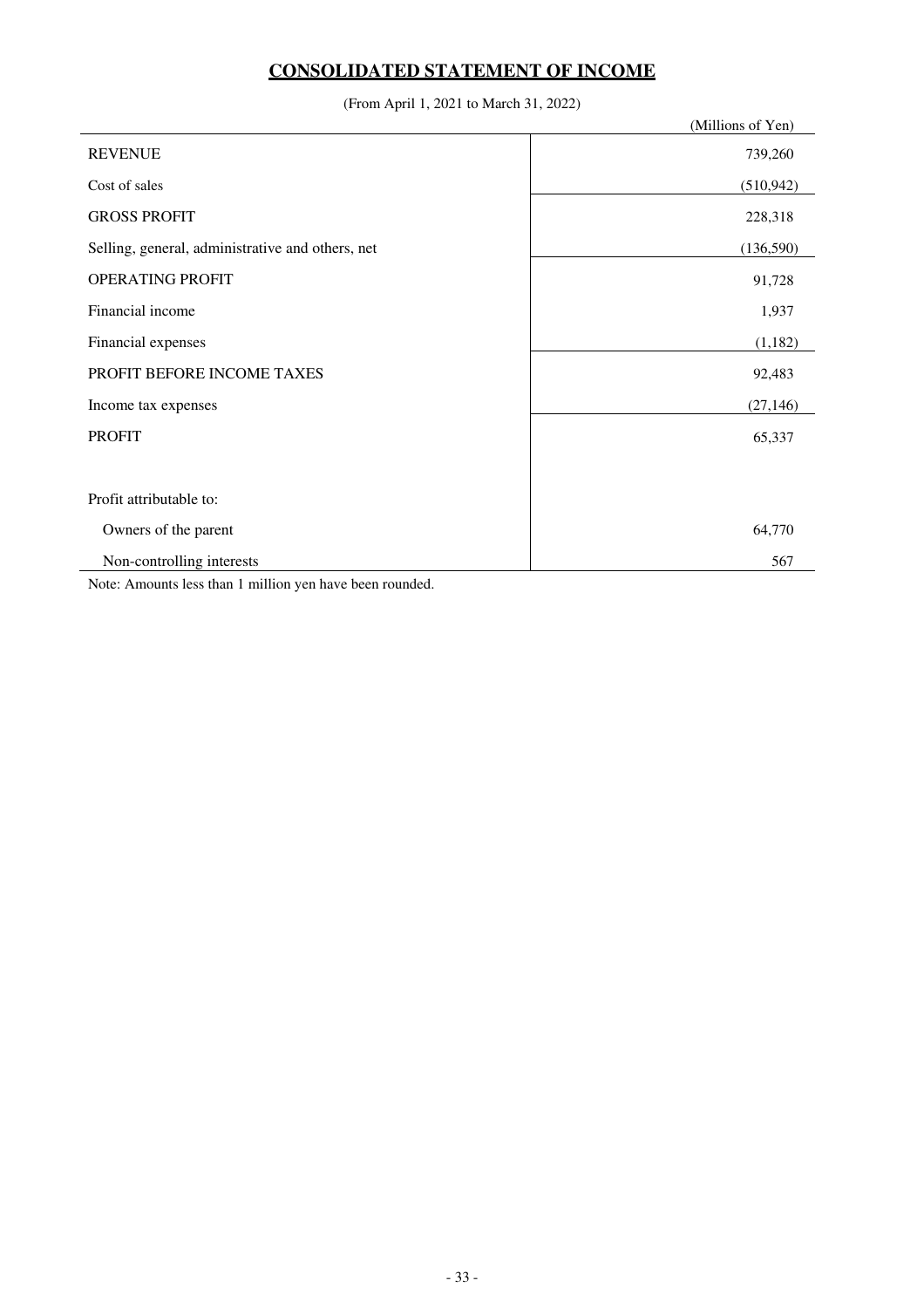# **CONSOLIDATED STATEMENT OF CHANGES IN EQUITY**

(From April 1, 2021 to March 31, 2022)

| (IVIIIIIOIIS OL TEIL)                                               |                                             |                               |                      |                |                                  |           |  |  |
|---------------------------------------------------------------------|---------------------------------------------|-------------------------------|----------------------|----------------|----------------------------------|-----------|--|--|
|                                                                     | Equity attributable to owners of the parent |                               |                      |                |                                  |           |  |  |
|                                                                     | Common stock                                | Additional<br>paid-in capital | Retained<br>earnings | Treasury stock | Other<br>components of<br>equity | Total     |  |  |
| Balance at April 1, 2020                                            | 23,805                                      | 45,559                        | 588,644              | (11, 543)      | 11,390                           | 657,855   |  |  |
| Profit for this period                                              |                                             |                               | 64,770               |                |                                  | 64,770    |  |  |
| Other comprehensive<br>income                                       |                                             |                               |                      |                | 42,426                           | 42,426    |  |  |
| Comprehensive income                                                | ۰                                           | $\overline{\phantom{a}}$      | 64,770               |                | 42,426                           | 107,196   |  |  |
| Dividends paid                                                      |                                             |                               | (18, 736)            |                |                                  | (18, 736) |  |  |
| Purchase of treasury<br>stock                                       |                                             |                               |                      | (7)            |                                  | (7)       |  |  |
| Share-based payment<br>transaction                                  |                                             | 26                            |                      | 10             |                                  | 36        |  |  |
| Transfer from other<br>components of equity<br>to retained earnings |                                             |                               | 5,899                |                | (5,899)                          |           |  |  |
| Total amounts of<br>transactions with<br>owners                     | ۰                                           | 26                            | (12, 837)            | 3              | (5,899)                          | (18,707)  |  |  |
| Balance at March 31,<br>2021                                        | 23,805                                      | 45,585                        | 640,577              | (11,540)       | 47,917                           | 746,344   |  |  |

|                                                                     | Non-controlling<br>interest | Total equity |
|---------------------------------------------------------------------|-----------------------------|--------------|
| Balance at April 1, 2020                                            | 5,471                       | 663,326      |
| Profit for this period                                              | 567                         | 65,337       |
| Other comprehensive<br>income                                       | 355                         | 42,781       |
| Comprehensive income                                                | 922                         | 108,118      |
| Dividends paid                                                      | (207)                       | (18, 943)    |
| Purchase of treasury<br>stock                                       |                             | (7)          |
| Share-based payment<br>transaction                                  |                             | 36           |
| Transfer from other<br>components of equity<br>to retained earnings |                             |              |
| Total amounts of<br>transactions with<br>owners                     | (207)                       | (18,914)     |
| Balance at March 31,<br>2021                                        | 6,186                       | 752,530      |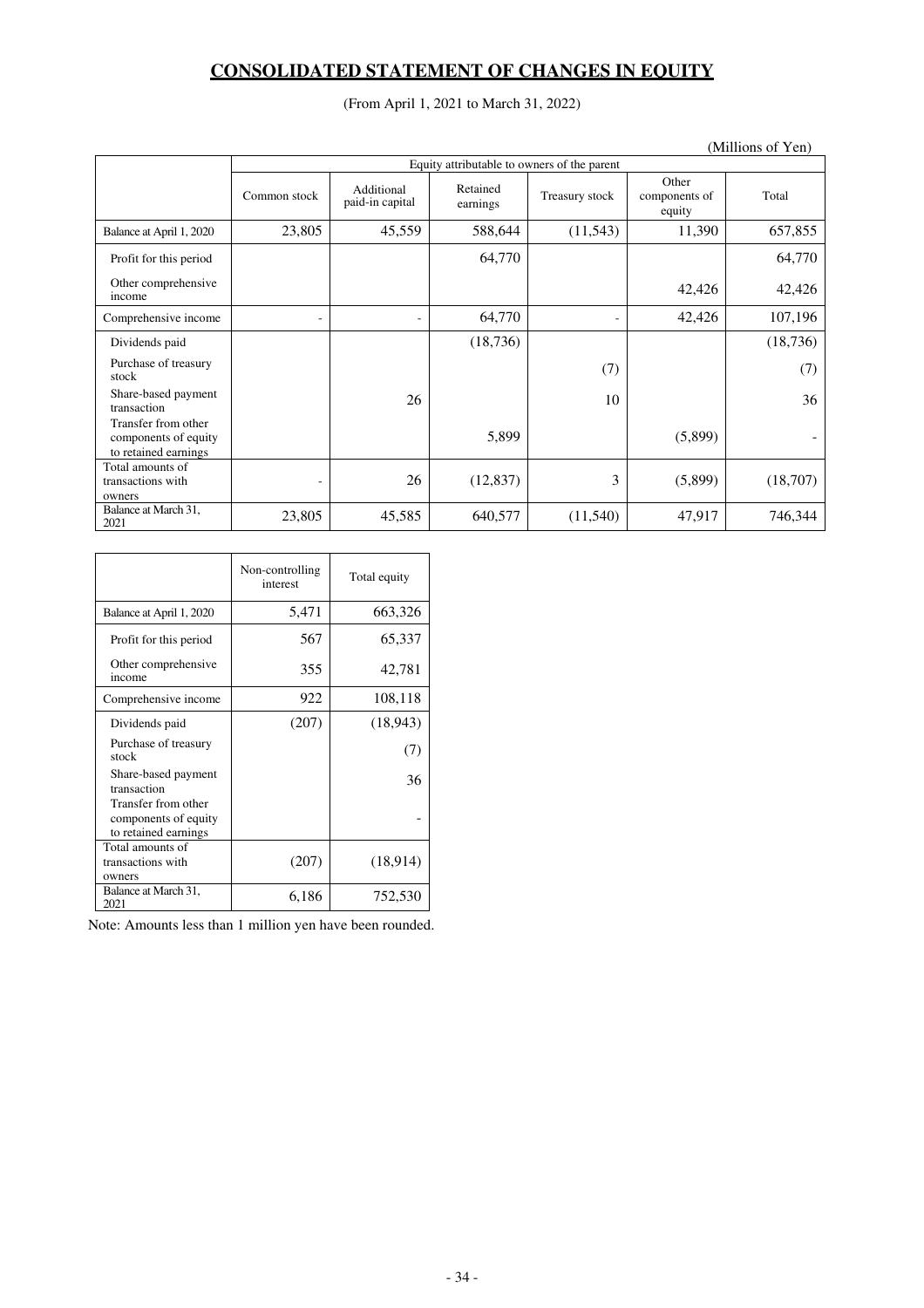# **BALANCE SHEET**

# (As of March 31, 2022)

|                                       |         | (Millions of Yen)                              |          |  |
|---------------------------------------|---------|------------------------------------------------|----------|--|
| (Assets)                              |         | (Liabilities)                                  |          |  |
| <b>Current assets</b>                 | 249,595 | <b>Current liabilities</b>                     | 167,695  |  |
| Cash and time deposits                | 5,905   | Trade accounts payable                         | 80,257   |  |
| Trade notes receivable                | 157     | Other payable                                  | 4,256    |  |
| Trade accounts receivable             | 167,810 | Accrued expenses                               | 7,987    |  |
| Finished goods and merchandise        | 39,285  | Income taxes payable                           | 7,919    |  |
| Work-in-process                       | 2,433   | Allowance for directors' bonuses               | 222      |  |
| Raw materials and supplies            | 5,794   | Allowance for product warranties               | 594      |  |
| Short-term loans receivable           | 21,607  | Short term borrowings                          | 60,000   |  |
| Other                                 | 6,625   | Other                                          | 6,460    |  |
| Allowance for doubtful accounts       | (21)    | Long term liabilities                          | 1,454    |  |
| <b>Fixed assets</b>                   | 356,073 | Retirement and termination allowance           | 238      |  |
|                                       |         | Retirement allowance for directors and audit & |          |  |
| <b>Tangible fixed assets</b>          | 91,198  | supervisory board members                      | 300      |  |
| <b>Buildings</b>                      | 41,253  | Long-term deposits payable                     | 178      |  |
| <b>Structures</b>                     | 2,998   | Other                                          | 738      |  |
| Machinery and equipment               | 7,703   | <b>Total liabilities</b>                       | 169,149  |  |
| Vehicles and transportation equipment | 152     |                                                |          |  |
| Tools, furniture and fixtures         | 7,187   | (Net assets)                                   |          |  |
| Land                                  | 18,925  | <b>Shareholders' equity</b>                    | 429,415  |  |
| Construction in progress              | 12,980  | <b>Common stock</b>                            | 24,206   |  |
| <b>Intangible fixed assets</b>        | 2,516   | <b>Capital surplus</b>                         | 47,701   |  |
| Software                              | 1,064   | Additional paid-in capital                     | 47,525   |  |
| Industrial property rights            | 400     | Other capital surplus                          | 176      |  |
| Other                                 | 1,052   | <b>Retained earnings</b>                       | 369,048  |  |
| <b>Investment and other assets</b>    | 262,359 | Legal reserve                                  | 5,669    |  |
| Investment securities                 | 23,988  | Other retained earnings                        | 363,379  |  |
| Stocks of affiliates                  | 113,498 | Reserve for dividend                           | 750      |  |
| Investment in affiliates              | 95,392  | Reserve for technical research                 | 1,500    |  |
| Long-term loans receivable            | 18      | Reserve for advanced depreciation              | 2,372    |  |
| Lease deposits                        | 15,939  | General reserves                               | 85,000   |  |
| Prepaid pension cost                  | 11,211  | Retained earnings carried forward              | 273,757  |  |
| Deferred income taxes                 | 2,291   | <b>Treasury stock</b>                          | (11,540) |  |
| Other                                 | 22      | <b>Valuation and translation adjustments</b>   | 7,104    |  |
|                                       |         | Net unrealized gains on securities             | 7,104    |  |
|                                       |         | <b>Total net assets</b>                        | 436,519  |  |
| <b>Total assets</b>                   | 605,668 | <b>Total liabilities and net assets</b>        | 605,668  |  |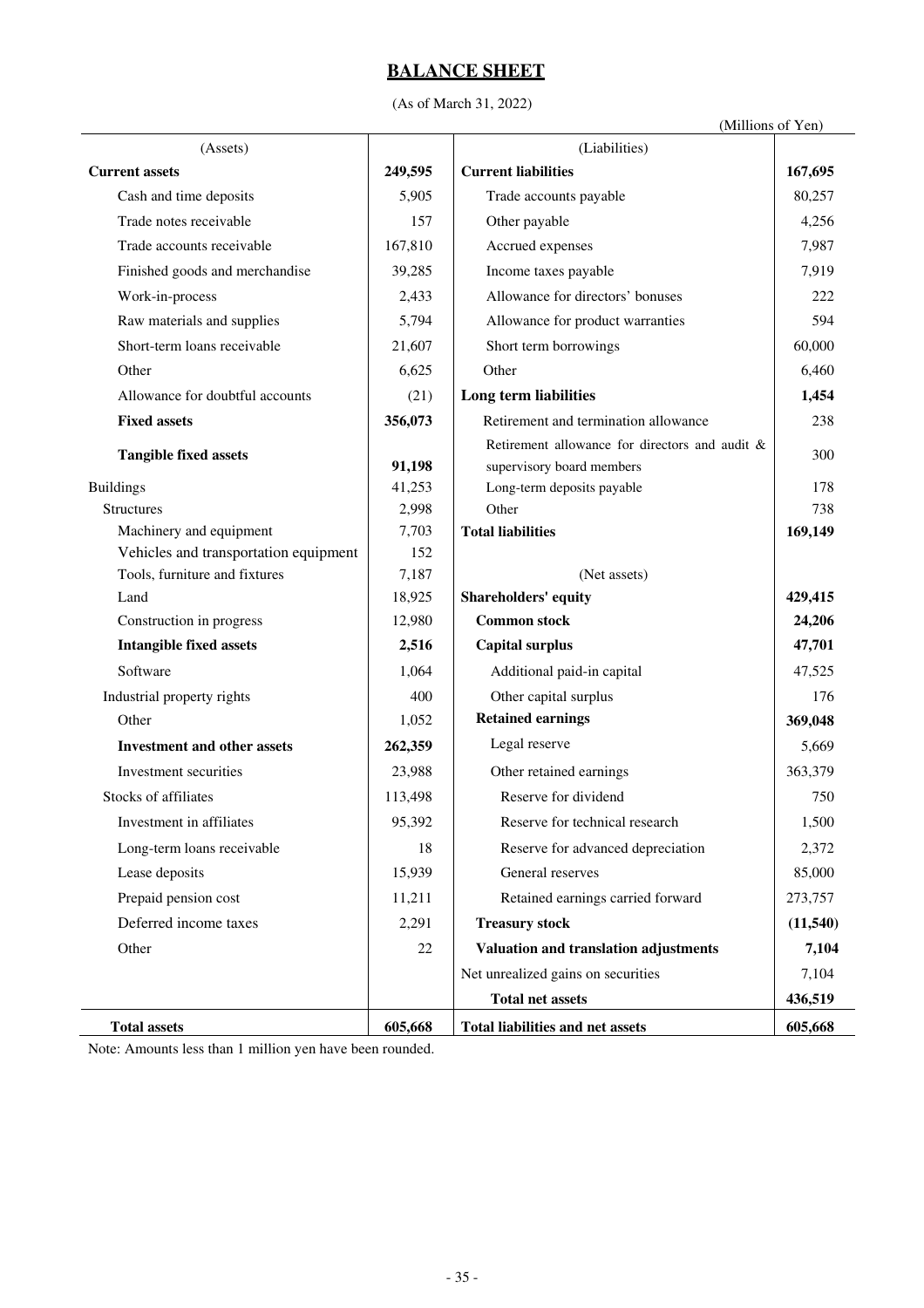# **STATEMENT OF INCOME**

# (From April 1, 2021to March 31, 2022)

|                                              |              | (Millions of Yen) |
|----------------------------------------------|--------------|-------------------|
| Net sales                                    |              | 536,677           |
| Cost of sales                                |              | 455,933           |
| Gross profit                                 |              | 80,744            |
| Selling, general and administrative expenses |              | 49,170            |
| <b>Operating income</b>                      |              | 31,574            |
| Non-operating income                         |              |                   |
| Interest and dividend income                 | 4,571        |                   |
| Gain on sale of securities                   | 13           |                   |
| Foreign exchange gains                       | 1,336        |                   |
| Other non-operating income                   | 559          | 6,479             |
| Non-operating expense                        |              |                   |
| Interest expenses                            | 5            |                   |
| Loss on sale of securities                   | 2            |                   |
| Other non-operating expense                  | 6            | 13                |
| <b>Ordinary income</b>                       |              | 38,040            |
| <b>Extraordinary</b> gain                    |              |                   |
| Gain on sales of fixed assets                | $\mathbf{0}$ | $\theta$          |
| Gain on sale of investment securities        | 7,882        | 7,882             |
| <b>Extraordinary loss</b>                    |              |                   |
| Loss on extinguishment of tie-in shares      | 34           |                   |
| Loss on sale and disposal of fixed assets    | 631          |                   |
| Loss on sale of investment securities        | 22           | 687               |
| Income before income taxes                   |              | 45,235            |
| Income taxes - current                       |              | 12,855            |
| Income taxes - deferred                      |              | (536)             |
| Net income                                   |              | 32,916            |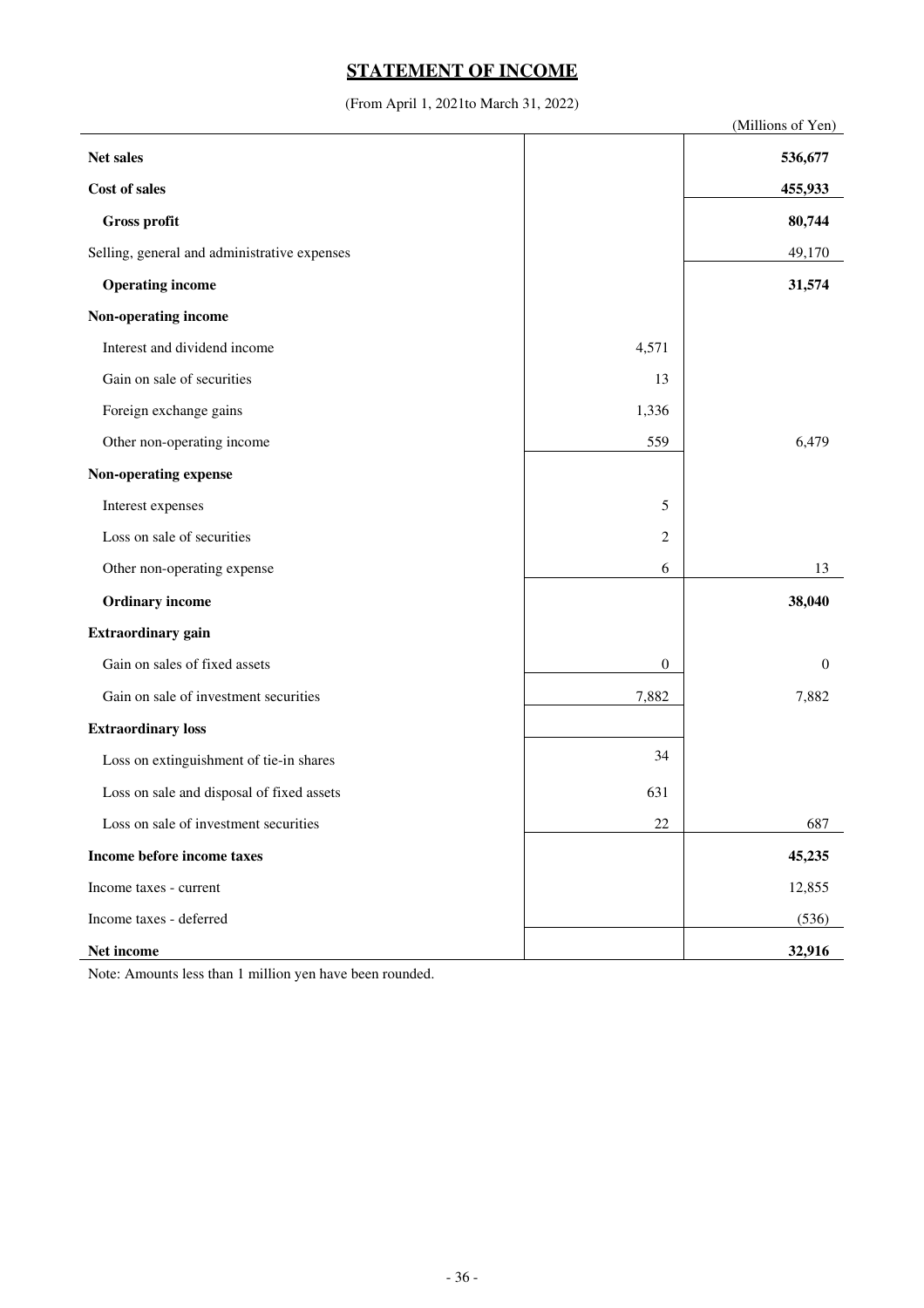# **STATEMENT OF CHANGES IN NET ASSETS**

(From April 1, 2021 to March 31,2022)

|                                  |                      |                            |                       | (Millions of Yen)     |  |  |
|----------------------------------|----------------------|----------------------------|-----------------------|-----------------------|--|--|
|                                  | Shareholders' equity |                            |                       |                       |  |  |
|                                  |                      |                            |                       |                       |  |  |
|                                  | Common stock         | Additional paid-in capital | Other capital surplus | Total capital surplus |  |  |
| Balance at April 1, 2020         | 24,206               | 47,525                     | 151                   | 47,676                |  |  |
| Changes during this period       |                      |                            |                       |                       |  |  |
| Provision of reserve for         |                      |                            |                       |                       |  |  |
| advanced depreciation            |                      |                            |                       |                       |  |  |
| Reversal of reserve for          |                      |                            |                       |                       |  |  |
| advanced depreciation            |                      |                            |                       |                       |  |  |
| Dividends paid                   |                      |                            |                       |                       |  |  |
| Net income                       |                      |                            |                       |                       |  |  |
| Purchase of treasury stock       |                      |                            |                       |                       |  |  |
| Disposal of treasury stock       |                      |                            | 25                    | 25                    |  |  |
| Net change of items other        |                      |                            |                       |                       |  |  |
| than shareholders' equity        |                      |                            |                       |                       |  |  |
| Total changes during this period |                      |                            | 25                    | 25                    |  |  |
| Balance at March 31, 2021        | 24,206               | 47,525                     | 176                   | 47,701                |  |  |

|                                                                                                                                                                                                                                                                                           | Shareholders' equity |                            |                                         |                                         |                     |                                            |                               |                   |                                  |
|-------------------------------------------------------------------------------------------------------------------------------------------------------------------------------------------------------------------------------------------------------------------------------------------|----------------------|----------------------------|-----------------------------------------|-----------------------------------------|---------------------|--------------------------------------------|-------------------------------|-------------------|----------------------------------|
|                                                                                                                                                                                                                                                                                           |                      | Retained earnings          |                                         |                                         |                     |                                            |                               |                   |                                  |
|                                                                                                                                                                                                                                                                                           |                      | Other retained earnings    |                                         |                                         |                     |                                            |                               | Total             |                                  |
|                                                                                                                                                                                                                                                                                           | Legal<br>reserve     | Reserve<br>for<br>dividend | Reserve<br>for<br>technical<br>research | Reserve for<br>advanced<br>depreciation | General<br>reserves | Retained<br>earnings<br>carried<br>forward | Total<br>retained<br>earnings | Treasury<br>stock | shareholders'<br>equity          |
| Balance at April 1, 2020                                                                                                                                                                                                                                                                  | 5,669                | 750                        | 1,500                                   | 2,410                                   | 85,000              | 259,539                                    | 354,868                       | (11, 543)         | 415,207                          |
| Changes during this period<br>Provision of reserve for<br>advanced depreciation<br>Reversal of reserve for<br>advanced depreciation<br>Dividends paid<br>Net income<br>Purchase of treasury stock<br>Disposal of treasury stock<br>Net change of items other<br>than shareholders' equity |                      |                            |                                         | (38)                                    |                     | 38<br>(18, 736)<br>32,916                  | (18, 736)<br>32,916           | (7)<br>10         | (18, 736)<br>32,916<br>(7)<br>35 |
| Total changes during this period                                                                                                                                                                                                                                                          |                      |                            |                                         | (38)                                    |                     | 14,218                                     | 14,180                        | 3                 | 14,208                           |
| Balance at March 31, 2021                                                                                                                                                                                                                                                                 | 5,669                | 750                        | 1,500                                   | 2,372                                   | 85,000              | 273,757                                    | 369,048                       | (11, 540)         | 429,415                          |

|                                  | Valuation and translation adjustments |                                 |                  |
|----------------------------------|---------------------------------------|---------------------------------|------------------|
|                                  | Net unrealized gains on               | Total valuation and translation | Total net assets |
|                                  | securities                            | adjustments                     |                  |
| Balance at April 1, 2020         | 15,161                                | 15,161                          | 430,368          |
| Changes during this period       |                                       |                                 |                  |
| Provision of reserve for         |                                       |                                 |                  |
| advanced depreciation            |                                       |                                 |                  |
| Reversal of reserve for          |                                       |                                 |                  |
| advanced depreciation            |                                       |                                 |                  |
| Dividends paid                   |                                       |                                 | (18, 736)        |
| Net income                       |                                       |                                 | 32,916           |
| Purchase of treasury stock       |                                       |                                 | (7)              |
| Disposal of treasury stock       |                                       |                                 | 35               |
| Net change of items other        | (8,057)                               | (8,057)                         | (8,057)          |
| than shareholders' equity        |                                       |                                 |                  |
| Total changes during this period | (8,057)                               | (8,057)                         | 6,151            |
| Balance at March 31, 2021        | 7,104                                 | 7,104                           | 436.519          |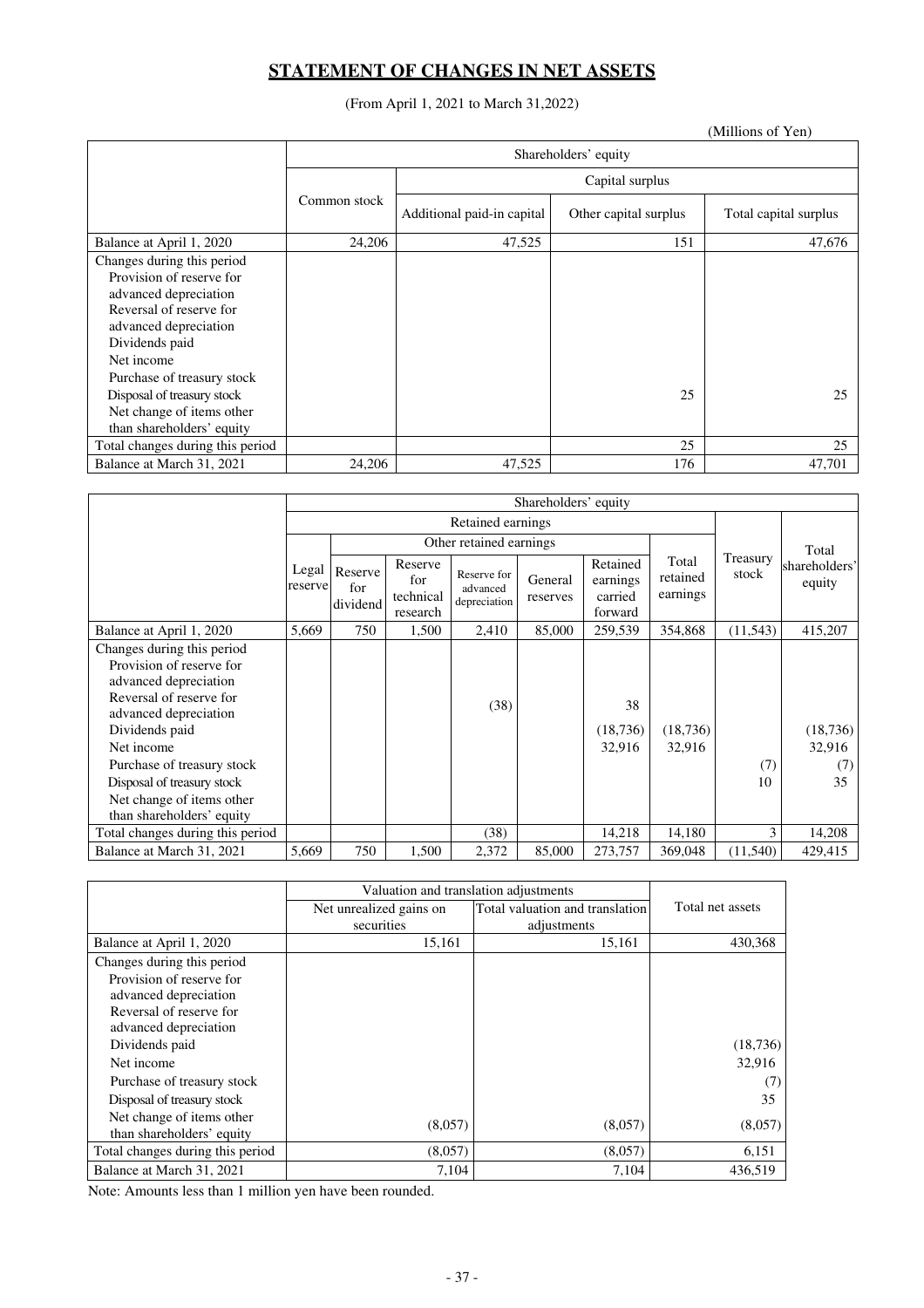(English Translation of the Independent Auditor's Report Originally Issued in the Japanese Language)

Accounting Audit Report of Accounting Auditor on Consolidated Financial Statements

# **Independent Auditor's Report**

May 18, 2022

The Board of Directors Makita Corporation

> KPMG AZSA LLC Nagoya Office

Yasuyuki Morimoto (Seal) Designated Limited Liability Partner Engagement Partner Certified Public Accountant

Masaki Kawaguchi (Seal) Designated Limited Liability Partner Engagement Partner Certified Public Accountant

Ryosuke Okado (Seal) Designated Limited Liability Partner Engagement Partner Certified Public Accountant

#### **Opinion**

We have audited the consolidated financial statements, which comprise the consolidated balance sheet, the consolidated statement of income, the consolidated statement of changes in equity and the notes to consolidated financial statements of Makita Corporation ("the Company") and its consolidated subsidiaries (collectively referred to as "the Group"), as at March 31, 2022 and for the year from April 1, 2021 to March 31, 2022 in accordance with Article 444-4 of the Companies Act.

In our opinion, the consolidated financial statements referred to above present fairly, in all material respects, the consolidated financial position and the results of operations of the Group for the period, for which the consolidated financial statements were prepared, in accordance with the second sentence of Article 120-1 of the Ordinance of Companies Accounting that prescribes some omissions of disclosure items required under International Financial Reporting Standards (IFRS).

#### **Basis for Opinion**

We conducted our audit in accordance with auditing standards generally accepted in Japan. Our responsibilities under those standards are further described in the *Auditor's Responsibilities for the Audit of the Consolidated Financial Statements* section of our report. We are independent of the Group in accordance with the ethical requirements that are relevant to our audit of the consolidated financial statements in Japan, and we have fulfilled our other ethical responsibilities in accordance with these requirements. We believe that the audit evidence we have obtained is sufficient and appropriate to provide a basis for our opinion.

#### **Other Information**

The other information comprises the business report and its supplementary schedules. Management is responsible for the preparation and presentation of the other information. The audit and supervisory committee are responsible for overseeing the directors' performance of their duties with regard to the design, implementation and maintenance of the reporting process for the other information.

Our opinion on the consolidated financial statements does not cover the other information and we do not express any form of assurance conclusion thereon.

In connection with our audit of the consolidated financial statements, our responsibility is to read the other information and, in doing so, consider whether the other information is materially inconsistent with the consolidated financial statements or our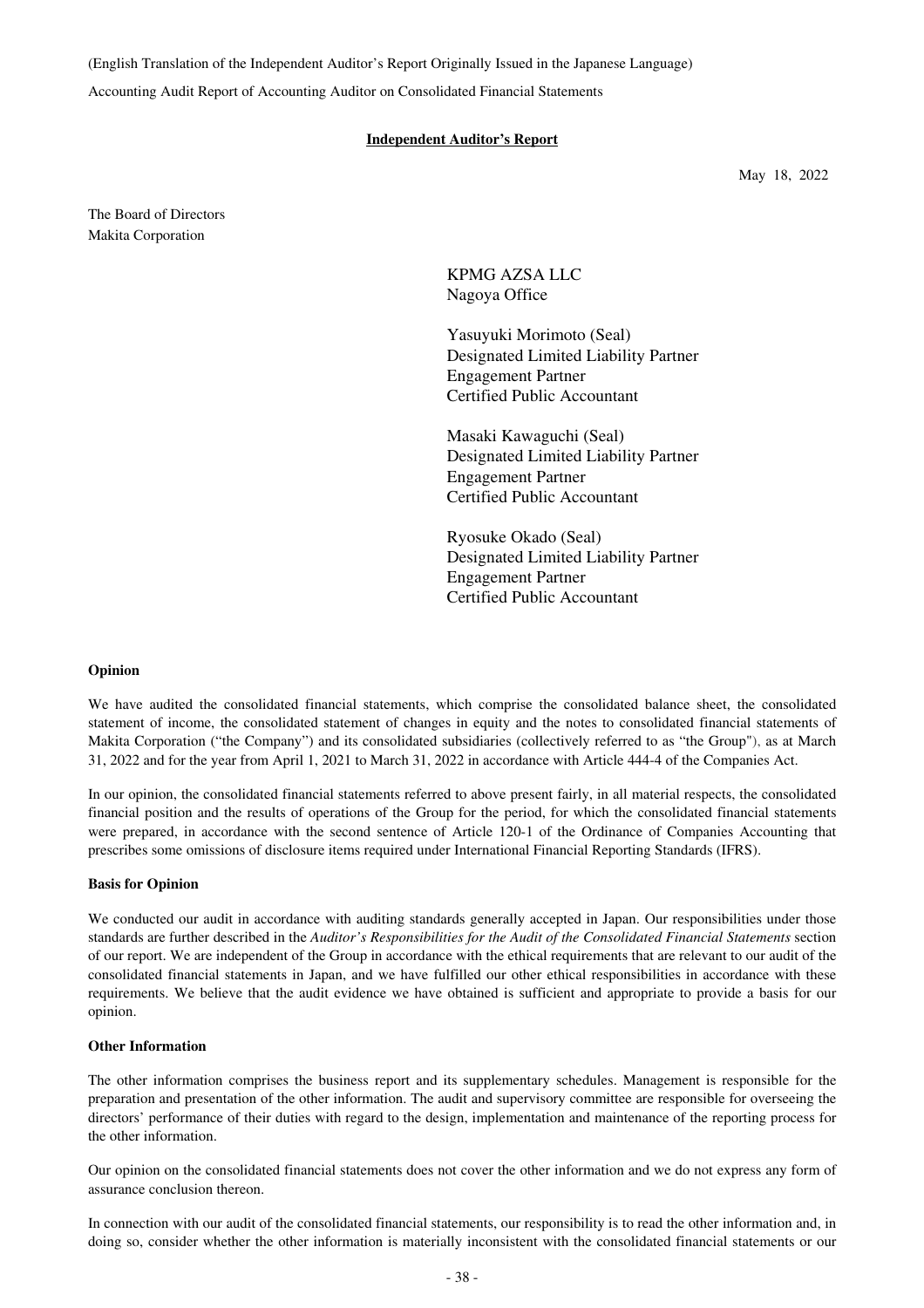knowledge obtained in the audit, or otherwise appears to be materially misstated.

If, based on the work we have performed, we conclude that there is a material misstatement of this other information, we are required to report that fact.

We have nothing to report in this regard.

## **Responsibilities of Management and the Audit and Supervisory Committee for the Consolidated Financial Statements**

Management is responsible for the preparation and fair presentation of the consolidated financial statements in accordance with the second sentence of Article 120-1 of the Ordinance of Companies Accounting that prescribes some omissions of disclosure items required under IFRS, and for such internal control as management determines is necessary to enable the preparation of consolidated financial statements that are free from material misstatement, whether due to fraud or error.

In preparing the consolidated financial statements, management is responsible for assessing the Group's ability to continue as a going concern, disclosing, as applicable, matters related to going concern in accordance with the second sentence of Article 120-1 of the Ordinance of Companies Accounting that prescribes some omissions of disclosure items required under IFRS.

The audit and supervisory committee are responsible for overseeing the directors' performance of their duties with regard to the design, implementation and maintenance of the Group's financial reporting process.

# **Auditor's Responsibilities for the Audit of the Consolidated Financial Statements**

Our objectives are to obtain reasonable assurance about whether the consolidated financial statements as a whole are free from material misstatement, whether due to fraud or error, and to issue an auditor's report that includes our opinion. Misstatements can arise from fraud or error and are considered material if, individually or in the aggregate, they could reasonably be expected to influence the economic decisions of users taken on the basis of these consolidated financial statements.

As part of our audit in accordance with auditing standards generally accepted in Japan, we exercise professional judgment and maintain professional skepticism throughout the audit. We also:

- Identify and assess the risks of material misstatement of the consolidated financial statements, whether due to fraud or error, design and perform audit procedures responsive to those risks, and obtain audit evidence that is sufficient and appropriate to provide a basis for our opinion.
- Obtain an understanding of internal control relevant to the audit in order to design audit procedures that are appropriate in the circumstances, while the objective of the audit is not to express an opinion on the effectiveness of the Group's internal control.
- Evaluate the appropriateness of accounting policies used and the reasonableness of accounting estimates and related disclosures made by management.
- Conclude on the appropriateness of management's use of the going concern basis of accounting and based on the audit evidence obtained, whether a material uncertainty exists related to events or conditions that may cast significant doubt on the Group's ability to continue as a going concern. If we conclude that a material uncertainty exists, we are required to draw attention in our auditor's report to the related disclosures in the consolidated financial statements or, if such disclosures are inadequate, to modify our opinion. Our conclusions are based on the audit evidence obtained up to the date of our auditor's report. However, future events or conditions may cause the Group to cease to continue as a going concern.
- Evaluate whether the presentation and disclosures in the consolidated financial statements are in accordance with the second sentence of Article 120-1 of the Ordinance of Companies Accounting that prescribes some omissions of disclosure items required under IFRS, the overall presentation, structure and content of the consolidated financial statements, including the disclosures, and whether the consolidated financial statements represent the underlying transactions and events in a manner that achieves fair presentation.
- Obtain sufficient appropriate audit evidence regarding the financial information of the entities or business activities within the Group to express an opinion on the consolidated financial statements. We are responsible for the direction, supervision and performance of the group audit. We remain solely responsible for our audit opinion.

We communicate with the audit and supervisory committee regarding, among other matters, the planned scope and timing of the audit, significant audit findings, including any significant deficiencies in internal control that we identify during our audit.

We also provide the audit and supervisory committee with a statement that we have complied with relevant ethical requirements regarding independence, and communicate with them all relationships and other matters that may reasonably be thought to bear on our independence, and where applicable, related safeguards.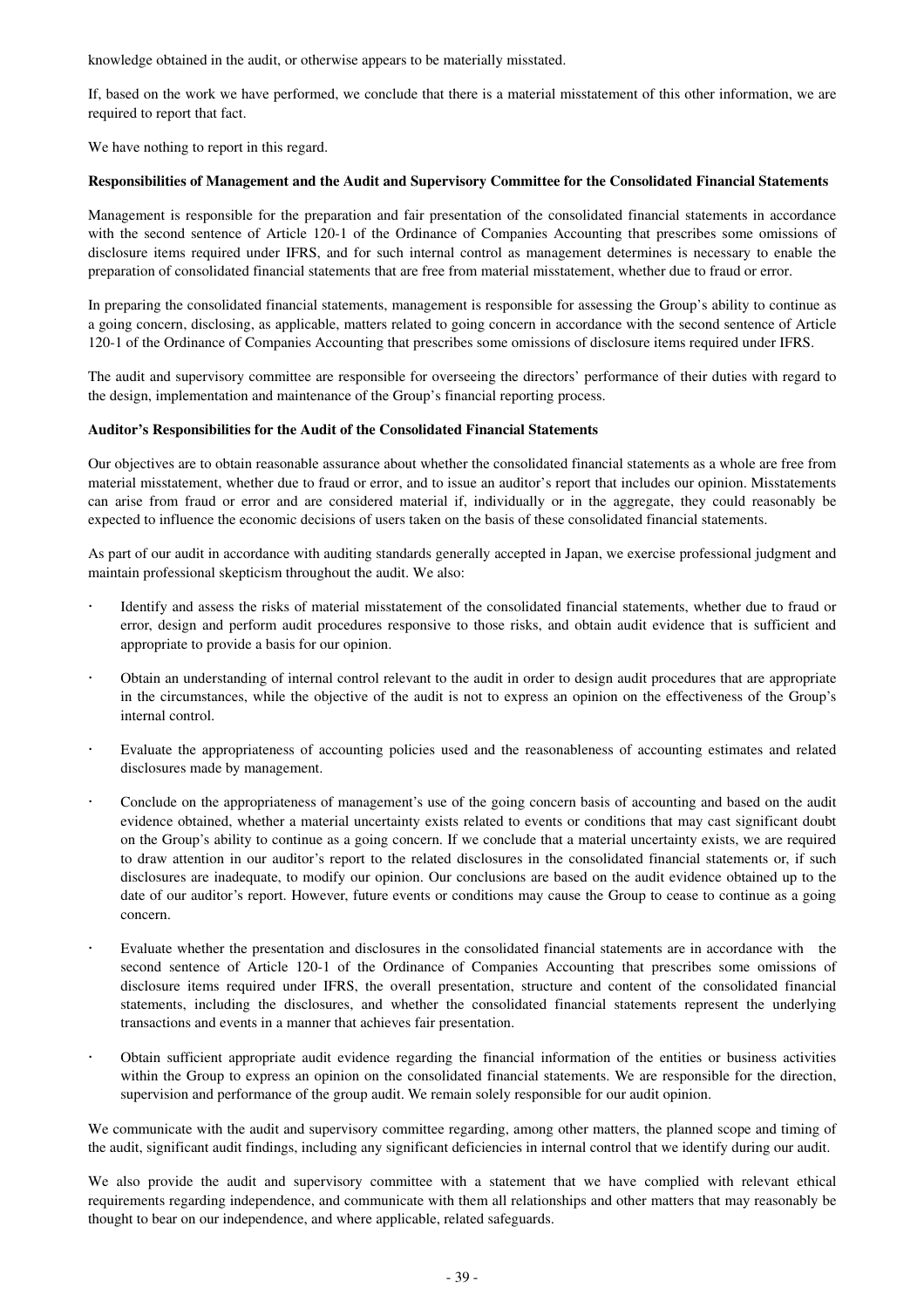# **Interest required to be disclosed by the Certified Public Accountants Act of Japan**

We do not have any interest in the Group which is required to be disclosed pursuant to the provisions of the Certified Public Accountants Act of Japan.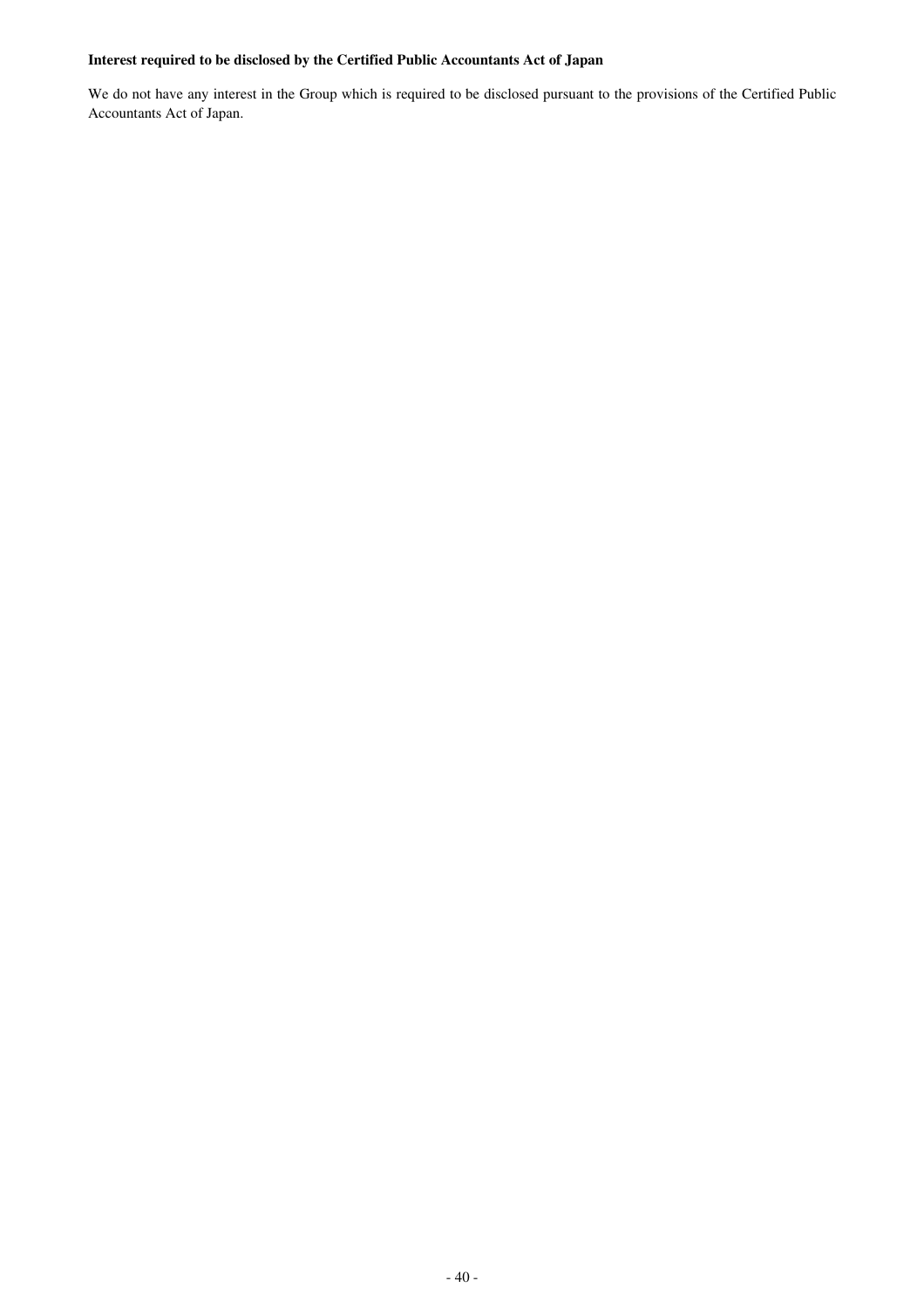(English Translation of the Independent Auditor's Report Originally Issued in the Japanese Language) Accounting Audit Report of Accounting Auditor on Non-Consolidated Financial Statements

# **Independent Auditor's Report**

May 18, 2022

The Board of Directors Makita Corporation

> KPMG AZSA LLC Nagoya Office

Yasuyuki Morimoto (Seal) Designated Limited Liability Partner Engagement Partner Certified Public Accountant

Masaki Kawaguchi (Seal) Designated Limited Liability Partner Engagement Partner Certified Public Accountant

Ryosuke Okado (Seal) Designated Limited Liability Partner Engagement Partner Certified Public Accountant

#### **Opinion**

We have audited the financial statements, which comprise the balance sheet, the statement of income, the statement of changes in net assets and the notes to non-consolidated financial statements, and the accompanying supplementary schedules ("the financial statements and the accompanying supplementary schedules") of Makita Corporation ("the Company") as at March 31, 2022 and for the year from April 1, 2021 to March 31, 2022 in accordance with Article 436-2-1 of the Companies Act.

In our opinion, the financial statements and the accompanying supplementary schedules referred to above present fairly, in all material respects, the financial position and the results of operations of the Company for the period, for which the financial statements and the accompanying supplementary schedules were prepared, in accordance with accounting principles generally accepted in Japan.

#### **Basis for Opinion**

We conducted our audit in accordance with auditing standards generally accepted in Japan. Our responsibilities under those standards are further described in the *Auditor's Responsibilities for the Audit of the Financial Statements and the Accompanying Supplementary Schedules* section of our report. We are independent of the Company in accordance with the ethical requirements that are relevant to our audit of the financial statements in Japan, and we have fulfilled our other ethical responsibilities in accordance with these requirements. We believe that the audit evidence we have obtained is sufficient and appropriate to provide a basis for our opinion.

#### **Other Information**

The other information comprises the business report and its supplementary schedules. Management is responsible for the preparation and presentation of the other information. The audit and supervisory committee are responsible for overseeing the directors' performance of their duties with regard to the design, implementation and maintenance of the reporting process for the other information.

Our opinion on the financial statements and the accompanying supplementary schedules does not cover the other information and we do not express any form of assurance conclusion thereon.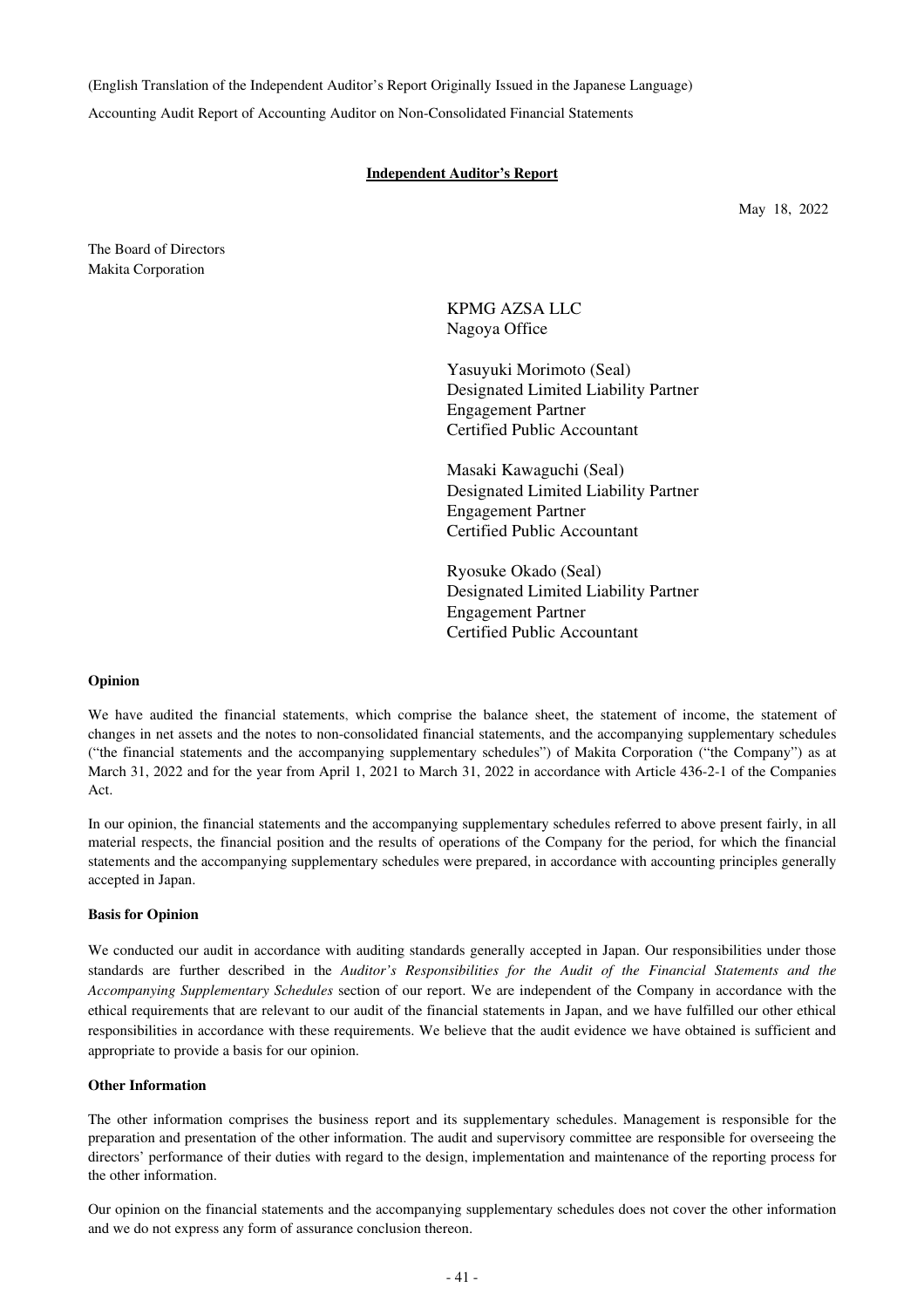In connection with our audit of the financial statements and the accompanying supplementary schedules, our responsibility is to read the other information and, in doing so, consider whether the other information is materially inconsistent with the financial statements and the accompanying supplementary schedules or our knowledge obtained in the audit, or otherwise appears to be materially misstated.

If, based on the work we have performed, we conclude that there is a material misstatement of this other information, we are required to report that fact.

We have nothing to report in this regard.

# **Responsibilities of Management and the Audit and Supervisory Committee for the Financial Statements and the Accompanying Supplementary Schedules**

Management is responsible for the preparation and fair presentation of the financial statements and the accompanying supplementary schedules in accordance with accounting principles generally accepted in Japan, and for such internal control as management determines is necessary to enable the preparation of financial statements and the accompanying supplementary schedules that are free from material misstatement, whether due to fraud or error.

In preparing the financial statements and the accompanying supplementary schedules, management is responsible for assessing the Company's ability to continue as a going concern, disclosing, as applicable, matters related to going concern in accordance with accounting principles generally accepted in Japan.

The audit and supervisory committee are responsible for overseeing the directors' performance of their duties with regard to the design, implementation and maintenance of the Company's financial reporting process.

# **Auditor's Responsibilities for the Audit of the Financial Statements and the Accompanying Supplementary Schedules**

Our objectives are to obtain reasonable assurance about whether the financial statements and the accompanying supplementary schedules as a whole are free from material misstatement, whether due to fraud or error, and to issue an auditor's report that includes our opinion. Misstatements can arise from fraud or error and are considered material if, individually or in the aggregate, they could reasonably be expected to influence the economic decisions of users taken on the basis of these financial statements and the accompanying supplementary schedules.

As part of our audit in accordance with auditing standards generally accepted in Japan, we exercise professional judgment and maintain professional skepticism throughout the audit. We also:

- Identify and assess the risks of material misstatement of the financial statements and the accompanying supplementary schedules, whether due to fraud or error, design and perform audit procedures responsive to those risks, and obtain audit evidence that is sufficient and appropriate to provide a basis for our opinion.
- Obtain an understanding of internal control relevant to the audit in order to design audit procedures that are appropriate in the circumstances, while the objective of the audit is not to express an opinion on the effectiveness of the Company's internal control.
- Evaluate the appropriateness of accounting policies used and the reasonableness of accounting estimates and related disclosures made by management.
- Conclude on the appropriateness of management's use of the going concern basis of accounting and based on the audit evidence obtained, whether a material uncertainty exists related to events or conditions that may cast significant doubt on the Company's ability to continue as a going concern. If we conclude that a material uncertainty exists, we are required to draw attention in our auditor's report to the related disclosures in the financial statements and the accompanying supplementary schedules or, if such disclosures are inadequate, to modify our opinion. Our conclusions are based on the audit evidence obtained up to the date of our auditor's report. However, future events or conditions may cause the Company to cease to continue as a going concern.
- Evaluate whether the presentation and disclosures in the financial statements and the accompanying supplementary schedules are in accordance with accounting standards generally accepted in Japan, the overall presentation, structure and content of the financial statements and the accompanying supplementary schedules, including the disclosures, and whether the financial statements and the accompanying supplementary schedules represent the underlying transactions and events in a manner that achieves fair presentation.

We communicate with the audit and supervisory committee regarding, among other matters, the planned scope and timing of the audit, significant audit findings, including any significant deficiencies in internal control that we identify during our audit.

We also provide the audit and supervisory committee with a statement that we have complied with relevant ethical requirements regarding independence, and communicate with them all relationships and other matters that may reasonably be thought to bear on our independence, and where applicable, related safeguards.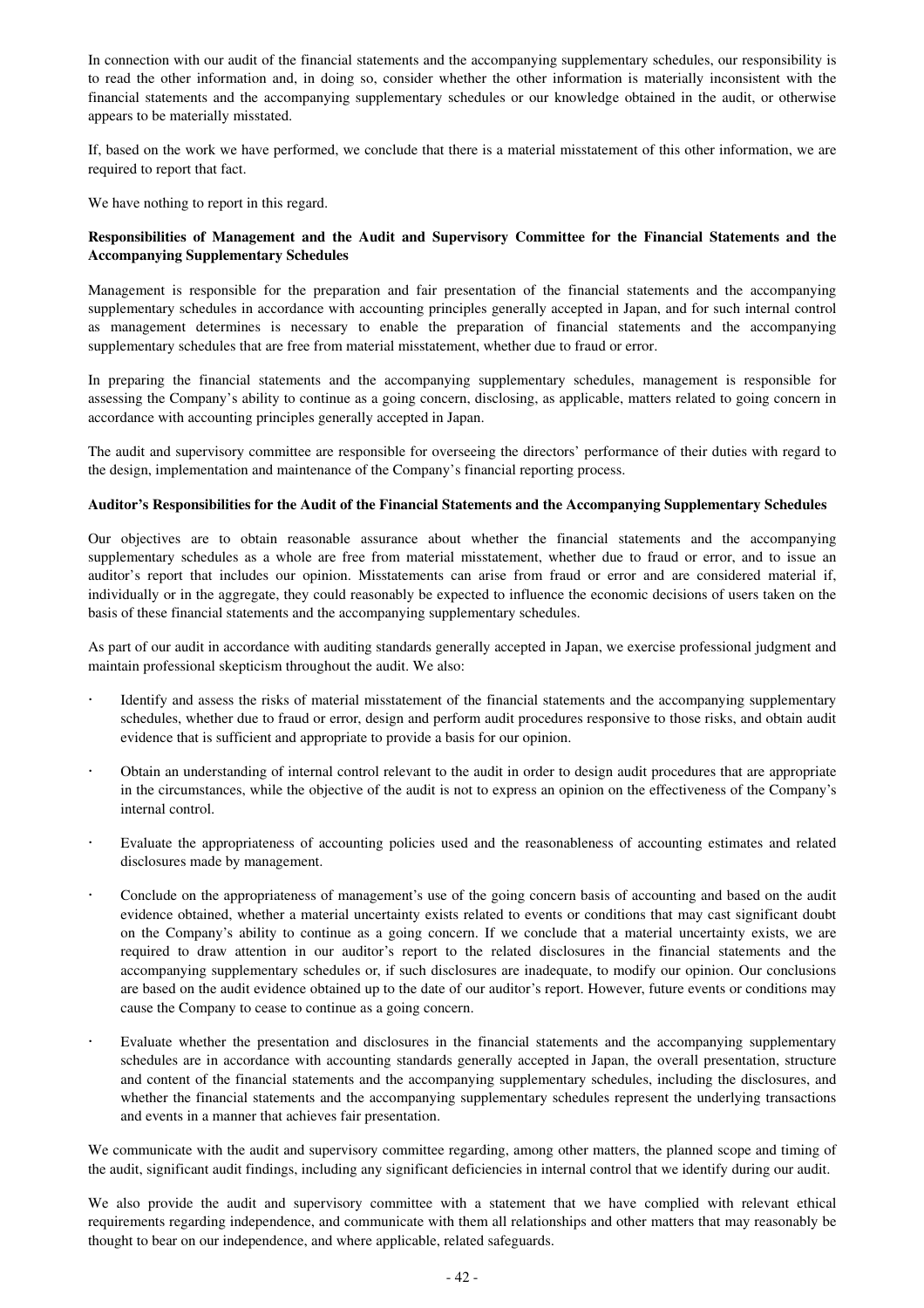# **Interest required to be disclosed by the Certified Public Accountants Act of Japan**

We do not have any interest in the Company which is required to be disclosed pursuant to the provisions of the Certified Public Accountants Act of Japan.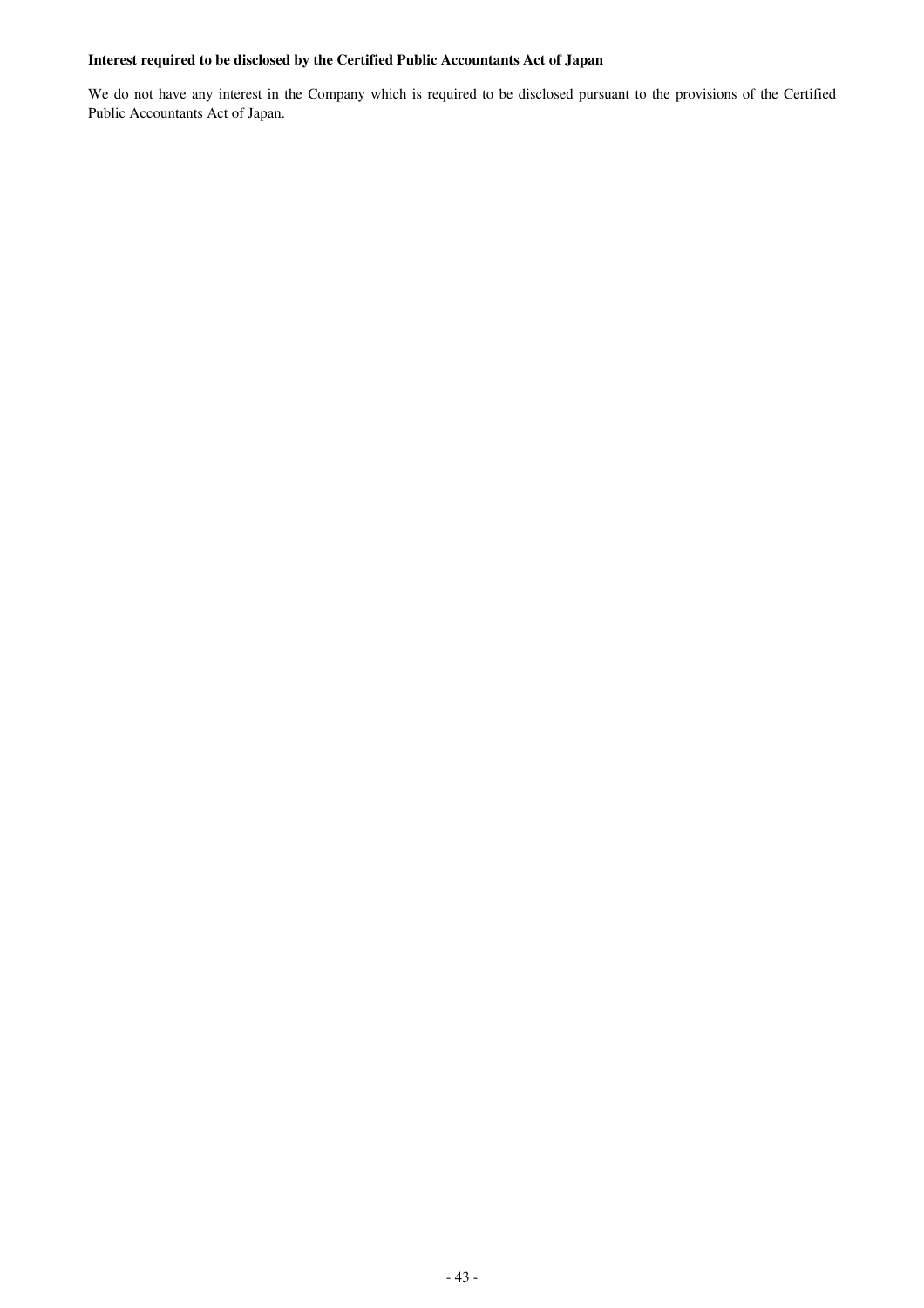(English Translation of the Audit Report of Audit & Supervisory Committee Originally Issued in Japanese Language)

# **AUDIT REPORT**

The Audit & Supervisory Committee, having audited regarding the performance of duties of Directors during the 110th period, from April 1, 2021 to March 31, 2022, does hereby report the approach and results of their audit as follows:

1. Auditing Method Employed and Details Thereof

 The Audit & Supervisory Committee received reports from Directors, employees, and other related persons on a regular basis regarding the content of the Board of Directors' resolutions concerning the matters set forth in Article 399-13, Paragraph 1, Items 1 (b) and (c), of the Companies Act and the status of establishment and operation of the system (internal control system) established based on such resolutions, requested explanations and expressed opinions as necessary, and conducted its audit in the following manner..

- (i) In conformity with Standards for audit, etc. by the Audit & Supervisory Committee established by the Audit & Supervisory Committee and in accordance with the audit policy and the duties assigned to each Audit  $\&$ Supervisory Committee Member by the Audit & Supervisory Committee, each Audit& Supervisory Committee Member has had communication with Internal Audit Division and attended important meetings , received from Directors, employees and other related persons reports on the performance of their duties, and, when necessary, requested explanations. Each Audit & Supervisory Committee Member also inspected the important documents and examined the status of operations and properties at the head office and the principal offices of the Corporation. As for the subsidiaries of the Corporation, the Audit & Supervisory Committee Members, having communication with the directors and Audit & Supervisory Board Members and other related persons of the subsidiaries and sharing information among them, received reports from such subsidiaries as necessary.
- (ii) The Audit & Supervisory Committee Members also monitored and examined whether the Accounting Auditor maintains its independence and conducts its audits in an appropriate manner. The Audit & Supervisory Committee Members received reports from the Accounting Auditor on the performance of its duties and, when necessary, requested its explanations. The Audit & Supervisory Committee Members also received notification from the Accounting Auditor that it has taken steps to improve the "system for ensuring appropriate execution of the duties of an accounting auditor" (as set forth in Items of Article 131 of the Ordinance on Corporate Accounting) in compliance with the "Quality Control Standard for Auditing" (adopted by the Business Accounting Council on October 28, 2005). The Audit & Supervisory Committee Members requested explanations on such notifications when necessary.

According to the foregoing method, the Audit & Supervisory Committee Members reviewed the business report, the accompanying supplemental schedules and the financial statements for this period (balance sheet, statement of income, statement of changes in net assets and notes to non-consolidated financial statements) and the accompanying supplemental schedules and the consolidated financial statements (consolidated balance sheet, consolidated statement of income, consolidated statement of changes in equity and notes to consolidated financial statements).

#### 2. Results of Audit

- (1) Results of Audit of the Business Report and Others
	- (i) We confirm that the business report and the accompanying supplemental schedules present fairly the status of the Corporation in conformity with the applicable laws and regulations of Japan as well as the Articles of Incorporation of the Corporation.
	- (ii) We confirm that there are no fraudulent acts or material facts that violated the applicable laws and regulations of Japan or the Articles of Incorporation of the Corporation in the course of the performance of the duties of the Directors.
	- (iii) We confirm that the substance of the resolutions by the Board of Directors regarding establishment of Internal Control System is appropriate. We do not see anything to be pointed out on the description of the business report, and the performance of the Directors regarding the Internal Control System.
- (2) Results of Audit of the Financial Statements and the Accompanying Supplemental Schedules We confirm that the method and the results of the audit conducted by KPMG AZSA LLC, the Accounting Auditor, are appropriate.
- (3) Results of Audit of the Consolidated Financial Statements We confirm that the method and the results of the audit conducted by KPMG AZSA LLC, the Accounting Auditor, are appropriate.